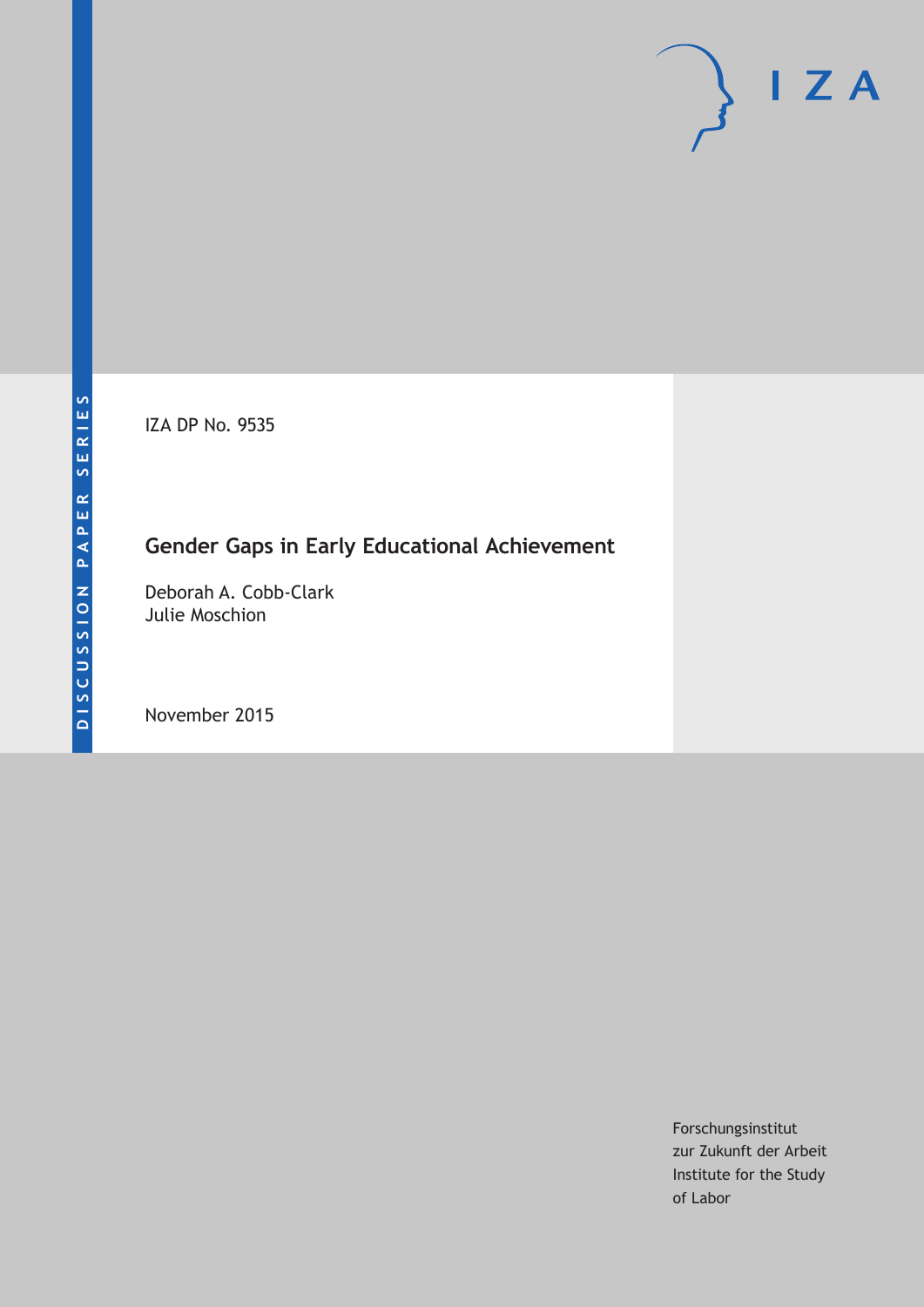# **Gender Gaps in Early Educational Achievement**

## **Deborah A. Cobb-Clark**

*Melbourne Institute, University of Melbourne, IZA and Life Course Centre* 

### **Julie Moschion**

*Melbourne Institute, University of Melbourne, Life Course Centre and EconomiX, University of Nanterre* 

> Discussion Paper No. 9535 November 2015

> > IZA

P.O. Box 7240 53072 Bonn **Germany** 

Phone: +49-228-3894-0 Fax: +49-228-3894-180 E-mail: iza@iza.org

Any opinions expressed here are those of the author(s) and not those of IZA. Research published in this series may include views on policy, but the institute itself takes no institutional policy positions. The IZA research network is committed to the IZA Guiding Principles of Research Integrity.

The Institute for the Study of Labor (IZA) in Bonn is a local and virtual international research center and a place of communication between science, politics and business. IZA is an independent nonprofit organization supported by Deutsche Post Foundation. The center is associated with the University of Bonn and offers a stimulating research environment through its international network, workshops and conferences, data service, project support, research visits and doctoral program. IZA engages in (i) original and internationally competitive research in all fields of labor economics, (ii) development of policy concepts, and (iii) dissemination of research results and concepts to the interested public.

IZA Discussion Papers often represent preliminary work and are circulated to encourage discussion. Citation of such a paper should account for its provisional character. A revised version may be available directly from the author.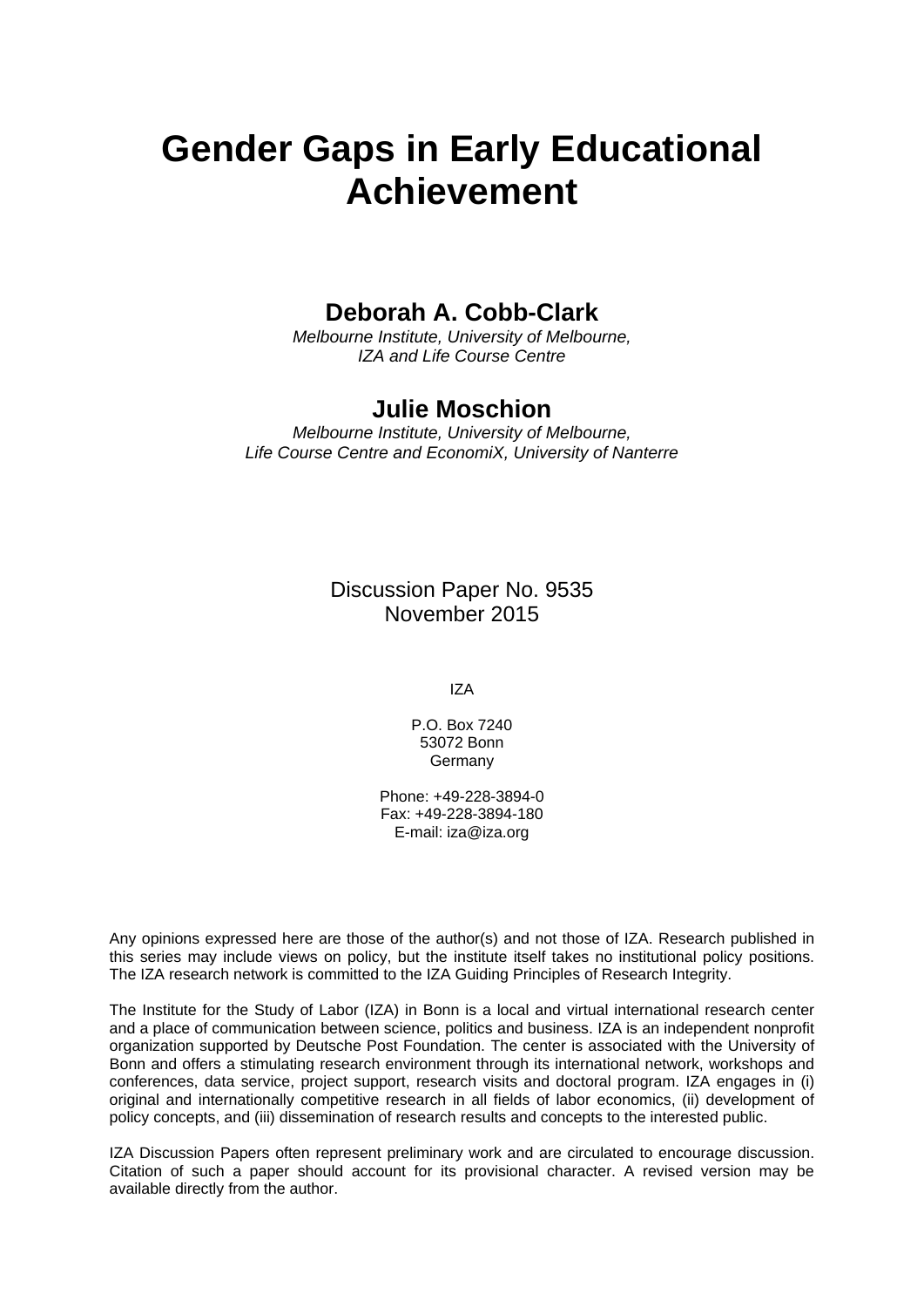IZA Discussion Paper No. 9535 November 2015

# **ABSTRACT**

# **Gender Gaps in Early Educational Achievement\***

This paper analyzes the source of the gender gap in third grade numeracy and reading. We adopt an Oaxaca-Blinder approach and decompose the gender gap in educational achievement into endowment and response components. Our estimation relies on unusually rich panel data from the Longitudinal Survey of Australian Children in which information on child development reported by parents and teachers is linked to each child's results on a national, standardized achievement test. We find that girls in low- and middle-SES families have an advantage in reading, while boys in high-SES families have an advantage in numeracy. Girls score higher on their third grade reading tests in large part because they were more ready for school at age four and had better teacher-assessed literacy skills in kindergarten. Boys' advantage in numeracy occurs because they achieve higher numeracy test scores than girls with the same education-related characteristics.

JEL Classification: J16, I21, I24

Keywords: gender gaps, educational achievement, education, Australia

Corresponding author:

Julie Moschion Melbourne Institute of Applied Economics and Social Research University of Melbourne 161 Barry Street Carlton, VIC 3053 Australia E-mail: moschion@unimelb.edu.au

 $\overline{\phantom{a}}$ \* This paper uses unit record data from Growing Up in Australia: the Longitudinal Study of Australian Children, conducted in partnership between the Australian Government Department of Social Services (DSS), the Australian Institute of Family Studies (AIFS) and the Australian Bureau of Statistics (ABS). This research was supported by the Australian Research Council (ARC) Centre of Excellence for Children and Families over the Life Course (project number CE140100027). The Centre is administered by the Institute for Social Science Research at The University of Queensland, with nodes at The University of Western Australia, The University of Melbourne and The University of Sydney. The findings and views reported in this paper are those of the authors and should not be attributed to DSS, AIFS, ABS, or ARC.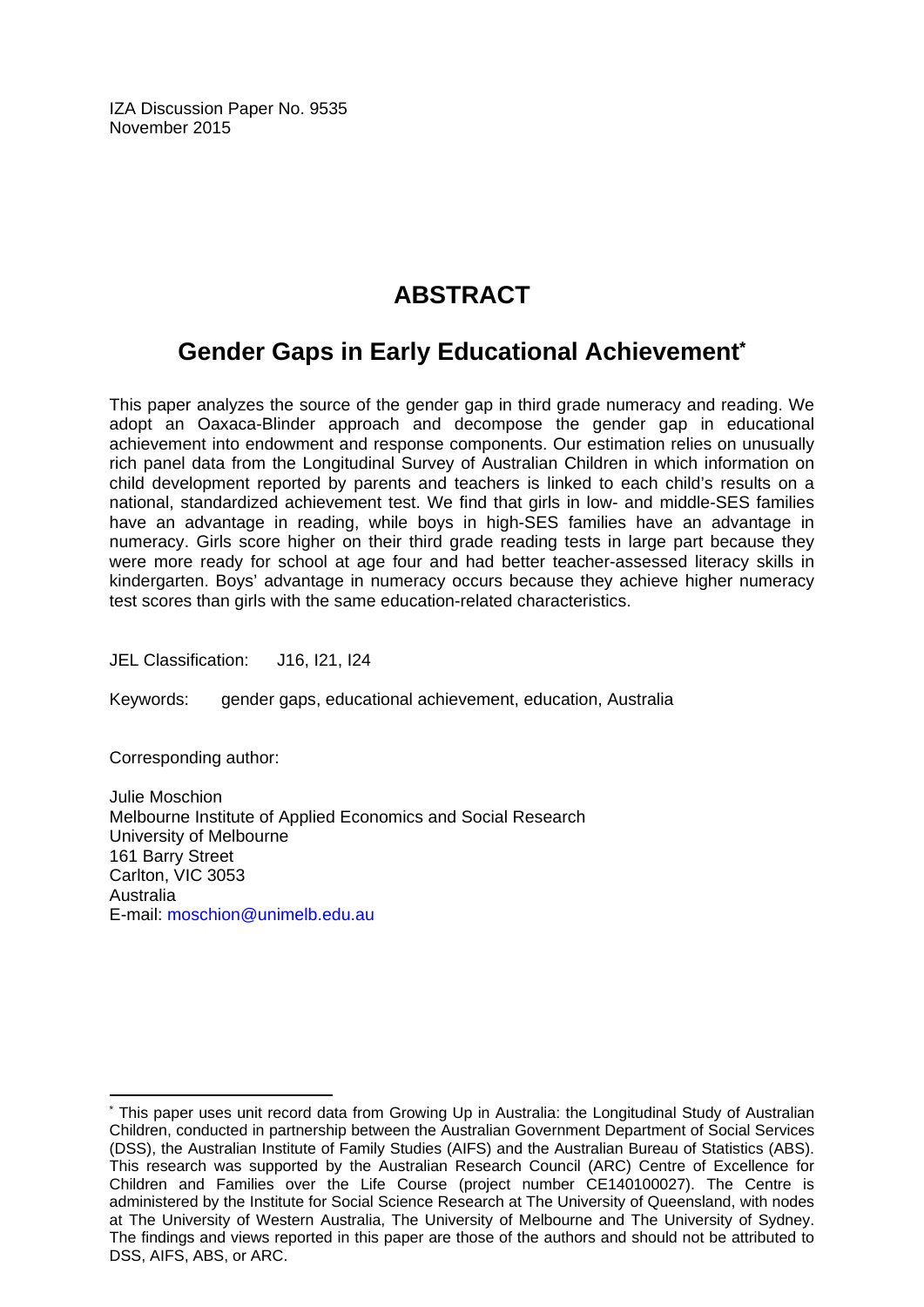#### **1. Introduction**

Educational achievement is often surprisingly gendered. After all, legislators, policymakers, and educators have worked for more than a generation to encode a principle of equal opportunity in education. Boys and girls generally attend the same schools, sit in classrooms alongside one another, and learn the same lessons. Why then do gender disparities in achievement persist? This question becomes all the more perplexing when one considers that – despite the frequent rhetoric around the issue – it is not a simple matter of one gender having an overall edge in terms of achievement. Girls lag behind when the focus is on achievement in mathematics or science, especially in the upper grades or at the top end of the distribution. Boys underperform relative to girls when the focus is on language skills, particularly reading, classroom behavior, or grades.<sup>1</sup> It is less a matter of the education system failing one gender relative to the other and more a matter of the system failing to produce gender equality in achievement.

 This is a concern because any gender disparity in achievement – particularly when it emerges early – is likely to be perpetuated and spill over into other educational outcomes. There are suggestions, for example, that girls' underperformance at the upper extreme of the mathematical achievement distribution is linked to them being less likely to: i) enroll in advanced math and science classes in high school; ii) complete science and technology degrees in university; and iii) subsequently be employed in technology-related occupations such as engineering or computer science (see Penner & Paret 2008; Nollenberger et al. 2014; Lavy & Sand 2015). Boys' weaker literacy skills and poorer classroom behavior (at least as assessed by teachers) have been linked to their higher retention rate (Entwisle et al. 2007), while increased retention, in combination with more disciplinary incidents and lower grades, are thought to explain much of the relative gap in young men's propensity to attend college (Jacob 2002). Finally, there are concerns that teachers' biases in the way they teach, direct

<sup>1</sup> See Buchman et al. (2008) for a review.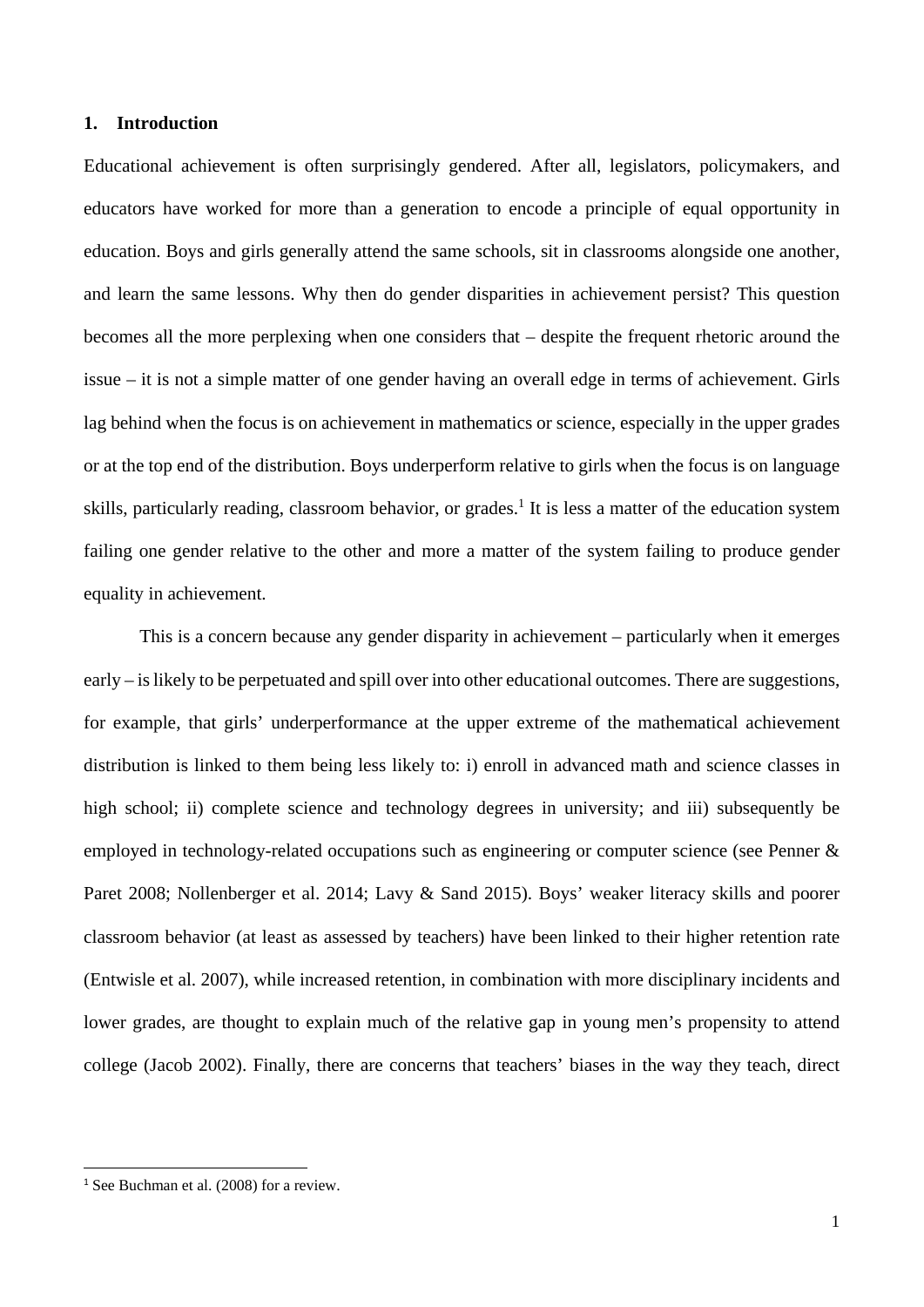their attention, or assess performance all have the potential to amplify any gaps in objectivelymeasured achievement (see DiPrete & Jennings 2012; Cornwell et al. 2013; Lavy & Sand 2015).

 The objective of this paper is to contribute to a deeper understanding of gender disparities in achievement by analyzing the gender gap in third grade test scores in numeracy and reading. In particular, our estimation relies on unusually rich panel data from the Longitudinal Study of Australian Children (LSAC) which was specifically designed to provide an in-depth understanding of child development. The LSAC data have the important advantage of being able to be linked to each child's results on the national, standardized achievement tests that all Australian children take biennially. Moreover, information on parents' expectations for and investments in their children as well as each child's school readiness allows us to distinguish between gender gaps that exist before children arrive at school from those that emerge after. Borrowing from the literature on gender wage differentials, we adopt an Oaxaca-Blinder (OB) approach to decomposing the gender gap in standardized numeracy and reading test scores into their various components, paying particular attention to how these factors vary with children's socio-economic status (Blinder 1973; Oaxaca 1973). This approach allows us to shed light on the cumulative importance of the factors underpinning the achievement gap – many of which may be individually insignificant – providing a useful indication of the potential causes and policy responses to be explored in more detail (Fortin et al. 2011).

We make four important contributions to the literature. First, we look at primary-school achievement using an objective, standardized achievement test. Although much of the empirical literature focuses on achievement gaps in secondary or post-secondary outcomes (Cornwell et al. 2013), new evidence is emerging that there are gender gaps in test scores as early as kindergarten (e.g. Penner & Paret 2008; Husain & Millimet 2009; Fryer & Levitt 2009; DiPrete & Jennings 2012; Cornwell et al. 2013). This disparity in early achievement is particularly worrying because the cumulative nature of the learning process has the potential to compound any gaps in achievement over time. Second, it is common for researchers to analyze either those outcomes favoring boys or those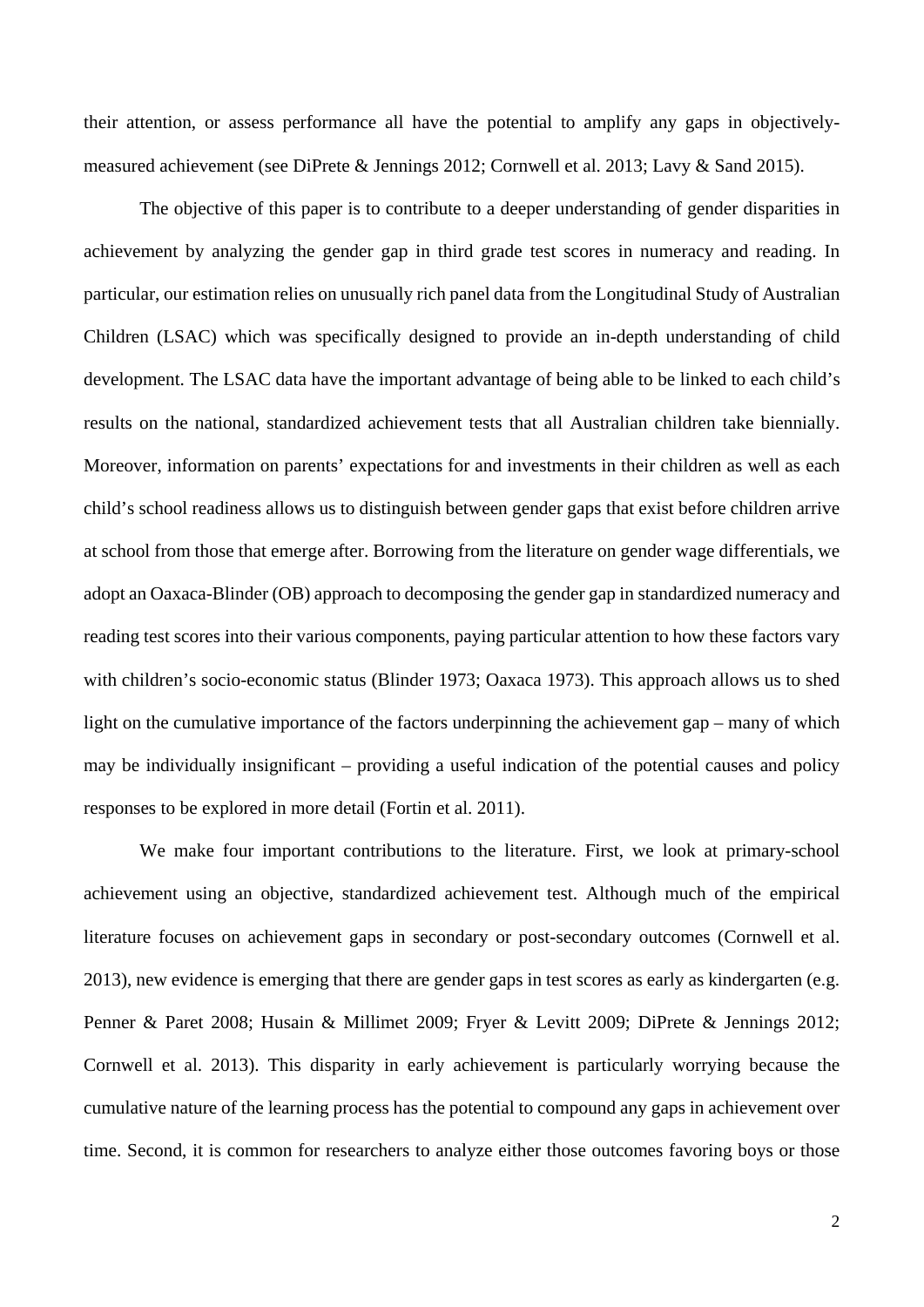outcomes favoring girls, but not both simultaneously.2 Considering both in a unified framework, as we do here, has the potential to give rise to a more nuanced understanding of the process through which gender disparity in achievement arises. Third, we utilize a standard OB approach to decomposing the gender gaps in numeracy and reading achievement into two components: one due to endowment effects (i.e. the different characteristics of boys and girls) and one due to differential responses (i.e. the differences in outcomes for boys and girls with the same characteristics).<sup>3</sup> OB decomposition methods have been fundamental to deepening our understanding of gender gaps in labor market outcomes, particularly wages, for more than 40 years, but to date have only rarely been applied to the study of gender gaps in educational achievement.<sup>4</sup> Finally, while some researchers find that gender gaps in test scores are more pronounced among disadvantaged children (e.g. Entwisel et al. 2007), others argue that the gender gap in achievement is more pervasive (e.g. Fryer and Levitt 2009). We add new evidence to this debate – which to date has largely been based on U.S. data – by investigating the link between socio-economic status and gender inequality in achievement in the context of Australia.

We find that girls in low- and middle-SES families have an advantage in reading, while boys in high-SES families have an advantage in numeracy. Girls score higher on their third grade reading tests in large part because they were more ready for school and had better teacher-assessed literacy skills in kindergarten. Boys' advantage in numeracy occurs because they achieve higher numeracy test scores than girls with the same education-related characteristics.

In Section 2, we briefly review the vast literature on gender gaps in early educational achievement paying particular attention to the potential role of socio-economic status. Details of our data, estimation sample, and key measures are presented in Section 3, while the magnitude of the gender gap in reading and numeracy is discussed in Section 4. The results of our decomposition

 $2$  Recent exceptions include Husain and Millimet (2009); DiPrete and Jennins (2012); Cornwell et al. (2013); and Fortin et al. (2013).

<sup>&</sup>lt;sup>3</sup> In the gender wage gap literature, these are often referred to as the characteristics and returns components respectively.<br><sup>4</sup> We are aware of only two exceptions. Jacob (2002) conducts an OB decomposition of the gap

We are aware of only two exceptions. Jacob (2002) conducts an OB decomposition of the gap in men's and women's university attendance, while Fortin et al. (2013) adopt an extension of the OB method to decompose the gender gap in high academic achievement.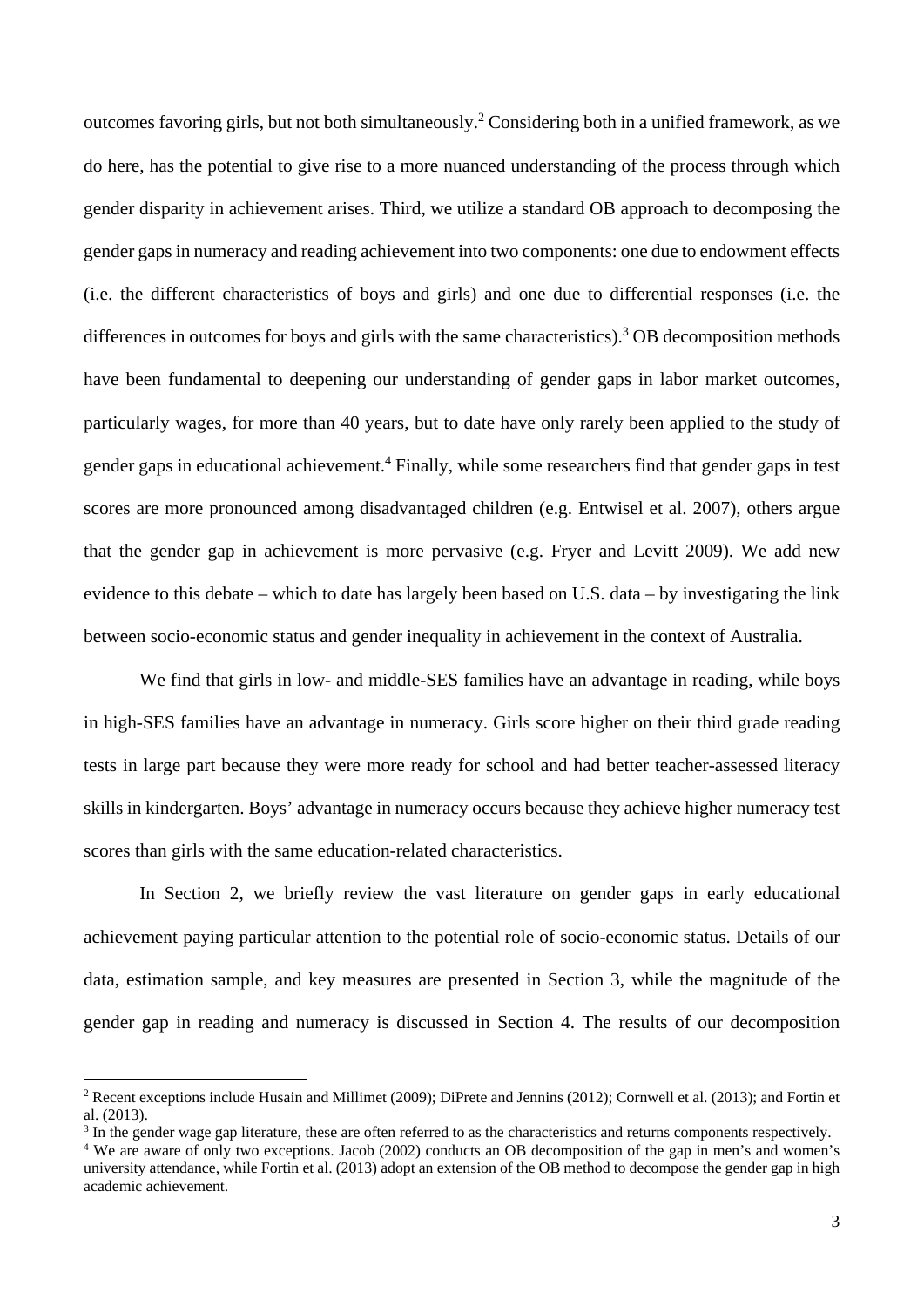analysis highlighting the source of the gender gap in achievement can be found in Section 5, while our conclusions and suggestions for future research are discussed in Section 6.

#### **2. Literature Review**

There is a vast literature demonstrating that children's educational achievement varies with their gender. Gaps in boys' and girls' achievement do not always exist of course, but when they do, they are in one sense remarkably easy to summarize: boys do better in numeracy and girls do better in literacy.<sup>5</sup> In another sense, this characterization is vastly over-simplified. There is a striking lack of uniformity in the achievement gap. The relationship between gender and relative educational achievement varies with the social, cultural, and educational context, for example, (Pope & Sydnor 2010; Nollenberger et al. 2014; Lavy & Sand 2015), opening the possibility that each might play a role in generating the gap. Achievement gaps also vary with students' race and ethnicity (Penner & Paret 2008; Husain & Millimet 2009), with their families' and peers' socio-economic status (Entwisle et al. 2007; Legewie & DiPrete 2012) as well as across the achievement distribution itself (e.g. Penner & Paret 2008).

A number of explanations have been proposed for the disparity in boys' and girls' educational achievement. These include i) biological differences, particularly in spatial versus verbal skills (e.g. Levine et al. 2005); ii) parents' gender-specific expectations for and investments in their children (e.g. Baker & Milligan 2013; Bertrand & Pan 2013); iii) social and cultural influences (e.g. Guiso et al. 2008; Nollenberger et al. 2014); iv) gender differences in the acquisition of social and behavioral skills (e.g. DiPrete & Jennings 2012); and v) gender-specific educational practices, including teacher bias (e.g. Dee 2007; Gibbons & Chevalier 2008; Legewie & DiPrete 2012; Cornwell et al. 2013; Lavy & Sand 2015).

<sup>&</sup>lt;sup>5</sup> See OECD (2015) and Lavy and Sand (2015) for recent and particularly helpful reviews.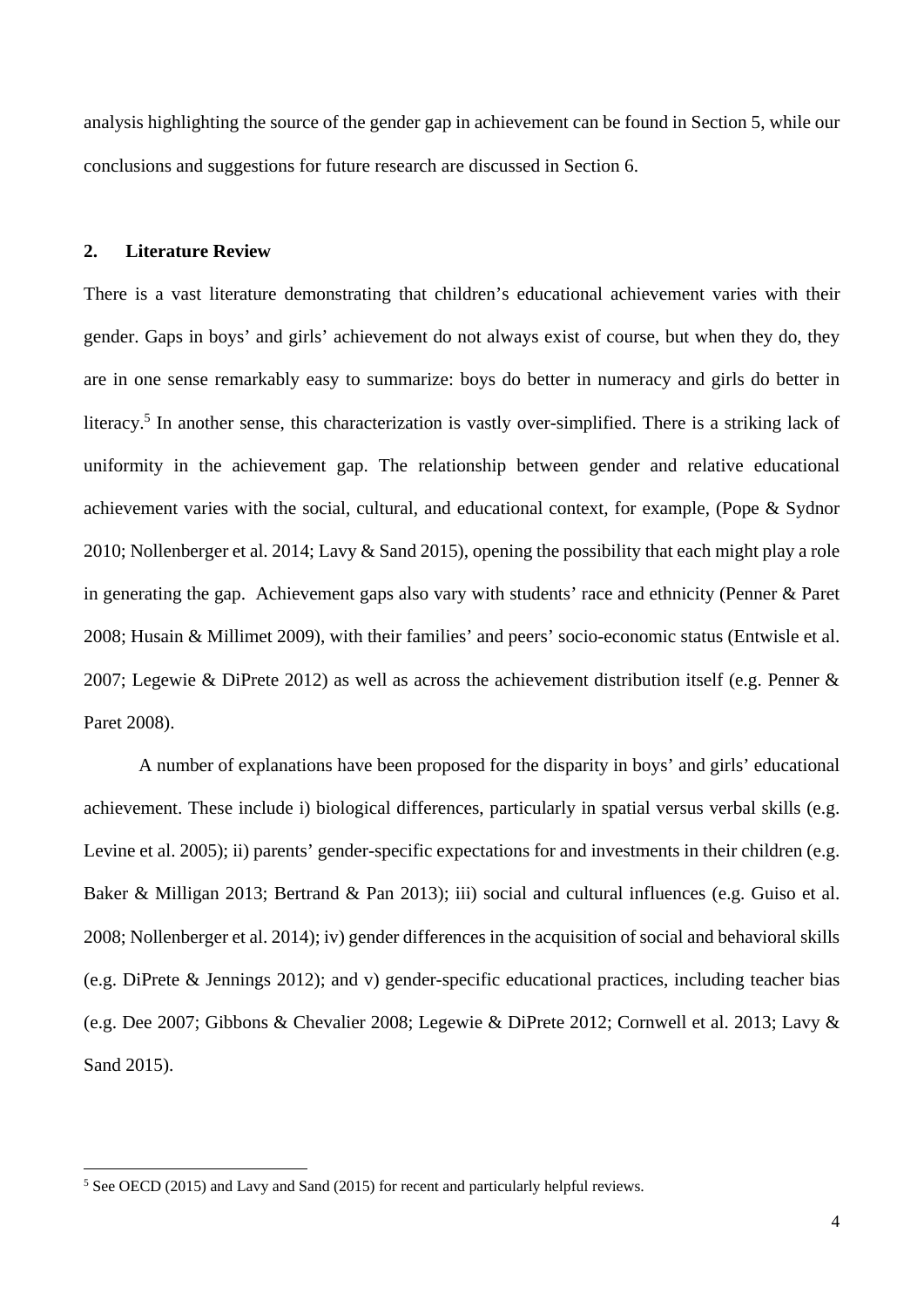Despite the multitude of explanations put forward for the gender gap in educational achievement it is fair to say that the literature has been better at documenting its existence than explaining its source. There is mixed empirical support for many plausible explanations of the gender gap and little to no support for others. Fryer and Levitt (2009), for example, find the mathematics gender gap is largest among children who attend private school, have highly-educated mothers, and have mothers working in math-related occupations – precisely the groups for whom we might expect the gap to be the smallest. Similarly, Dee (2007) and Holmlund and Sund (2008) reach different conclusions about the potential for more male reading teachers along with more female math and science teachers to close gender gaps in these subjects, while Lavy and Sand (2015) and Gibbons and Chevalier (2008) disagree about the importance of teacher bias in gender inequalities in achievement. Parents do appear to make gender-specific investments in their children, yet this seems to contribute to the gender gap in some outcomes (e.g. preschool math and reading scores) (Baker & Milligen 2013), but not others (e.g. disruptive behavior) (Bertrand & Pan 2013).

These mixed messages about the mechanisms underpinning the achievement gap are perhaps not surprising. Generating credible scientific evidence on the issue is difficult because it is often nearly impossible to disentangle particular pathways (e.g. biological from environmental conditions) or to measure concepts like stereotypes and prejudices and test their empirical predictions (Lavy & Sand 2015). A large part of the challenge lies in finding explanations for the gender gap in achievement that are nuanced enough to account for heterogeneity in the relationship between gender and achievement across: i) domains (i.e. numeracy versus literacy); ii) the achievement distribution; or iii) characteristics like age, race, and socio-economic status. Levine et al. (2005), for example, argue that biological explanations of boys' advantage in spatial skills, at least as currently formulated, would not predict the systematic variation across socio-economic status that we observe.

The bottom line is that inconsistency in the pattern of achievement gaps across groups or contexts makes it unlikely that one unified theory will ever provide a compelling explanation for the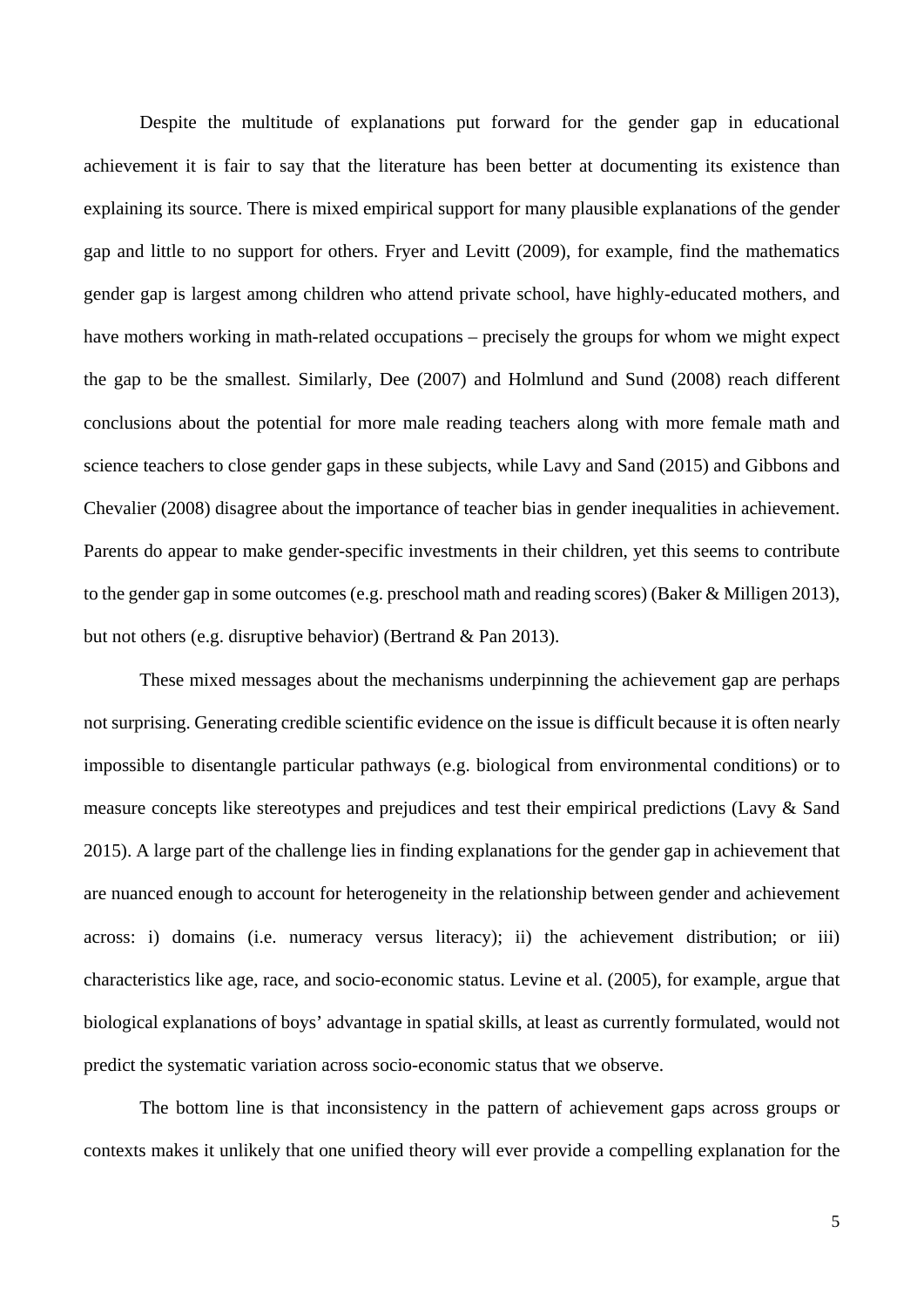overall relationship between gender and educational achievement. At the same time, variation of the sort described above can be exploited to rule some mechanisms into the possibility set and others out. There is little doubt, for example, that educational practices are often gendered, but this is unlikely to provide an explanation for achievement gaps that emerge in preschoolers. Similarly, if biological factors cannot explain racial differences in gender achievement gaps then it seems reasonable to turn to social and cultural explanations (Penner & Paret 2008). In our view, the heterogeneity in achievement gaps across domains and socio-economic status are particularly promising avenues to explore. The mathematics curriculum is highly structured in comparison to other subjects like English (see Riegle-Crumb 2006) and there is evidence that math test scores may be more sensitive to principals' and teachers' actions than are English test scores (see Clark et al. 2009; Rivkin et al. 2005). Given this, it is possible that the relative importance of families and schools in shaping gender achievement gaps may depend on whether our focus is numeracy or literacy. Moreover, the interaction of socio-economic status with educational achievement points to the salience of family background, resource constraints, parental and school investments, and the like in explaining the gender gap in educational achievement.

Our goal is to contribute to a more nuanced understanding of gender inequality in educational achievement by investigating the extent to which these factors can explain the gender gap in students' numeracy and reading test scores.

#### **3. Data**

Our data come from the Longitudinal Study of Australian Children (LSAC) which is a national study designed to provide an in-depth understanding of children's development. The study commenced in 2004 with the recruitment of two cohorts: one cohort of 5,107 children aged 0-1 years old (the birth or "B cohort") and another of 4,983 children aged 4-5 years old (the kindergarten or "K cohort") and their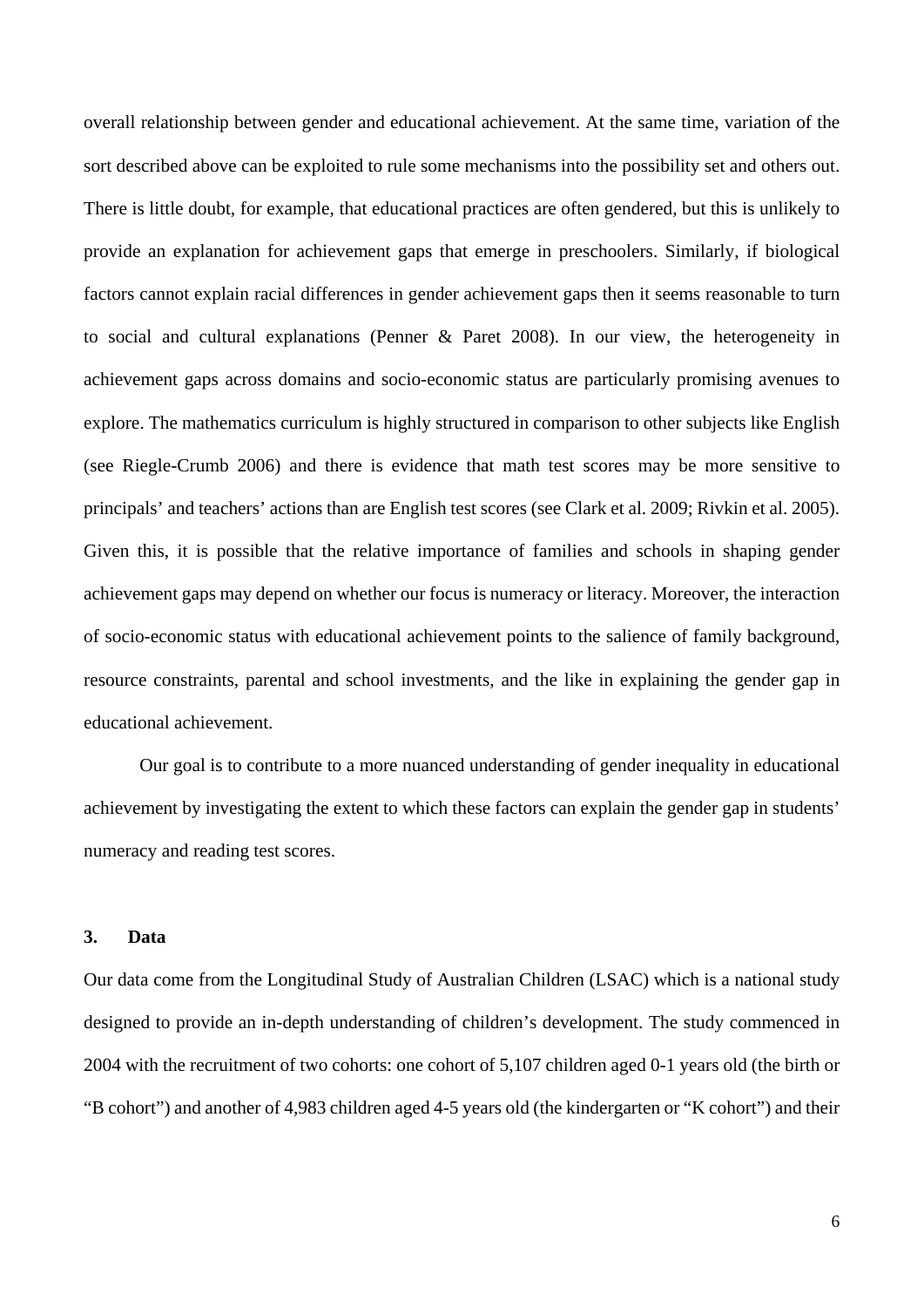families across all states and territories of Australia. Interviews have subsequently been conducted with families every two years (see Soloff et al. 2005 for details).

#### *3.1 Educational Achievement Measures*

The LSAC data can be linked to standardized test scores from the National Assessment Program - Literacy and Numeracy (NAPLAN) which assesses all Australian students in grades 3, 5, 7 and 9 in reading, writing, language conventions (spelling, grammar and punctuation) and numeracy using a common test administered nation-wide on the same day. NAPLAN has been conducted annually since 2008. The reporting scales range from 0-500 and are constructed so that scores can be compared across school grades and over time. For example, a score of 500 in third grade reading in 2008 means the same as a score of 500 for fifth grade reading in 2009. Each single-year grade progression represents an increase of approximately 40 points on the scale (or 80 points across NAPLAN testing grades).

The availability of school achievement measures based on standardized national test scores is an important advantage of the LSAC data. In comparison, the Early Childhood Longitudinal Study-Kindergarten (ECLS-K) data, on which much of the recent U.S. evidence is based, include only achievement information as measured through a direct assessment of children's cognitive development by the interviewer. Other data sources which do include standardized test scores, e.g. the Programme on International Student Assessment (PISA), have far less detailed information on children's characteristics and do not include any data on children's development, parental expectations, or teachers' assessments for example. The combination of standardized test scores and detailed information about children is central to isolating the source of the gender gap in achievement.

#### *3.2 Socio-economic Status*

To assess the relationship between gender inequality in educational achievement and socio-economic status, we categorize students as having low, medium, or high socio-economic status (SES).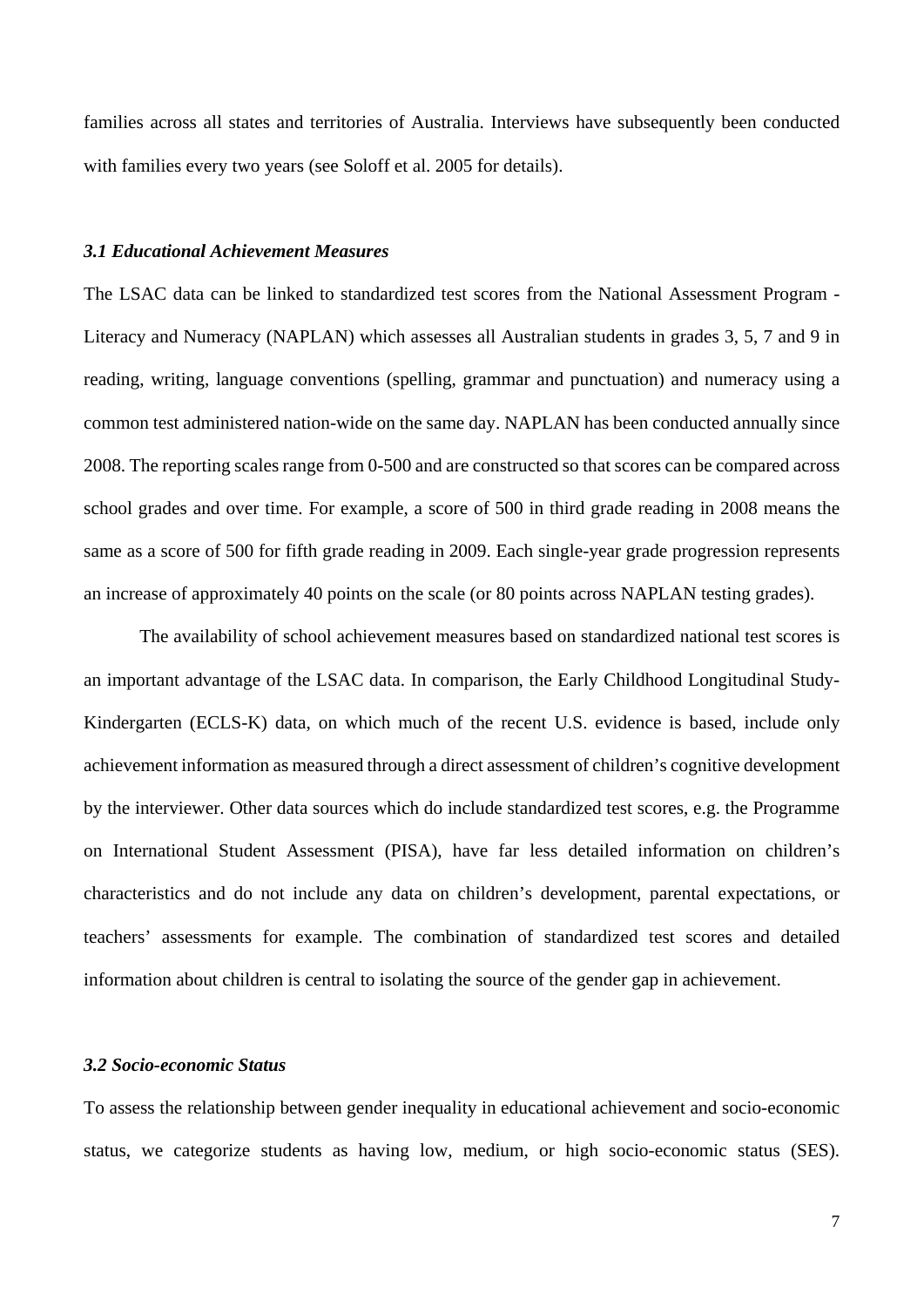Specifically, the LSAC data include a measure of socio-economic position which is constructed from the standardized scores from three components: i) income (standardized average income of both primary caregivers); ii) educational attainment (standardized years of education for both primary caregivers); and iii) occupational prestige (Jones and McMillan's (2001) standardized status scale for both primary caregivers). These three components are then averaged and normalized to have a mean of 0 and a standard deviation of 1. This combined measure – based upon that designed by Willms and Shields (1996) for the National Longitudinal Survey of Children (NLSC) – provides a robust, parsimonious, and continuous measure of socio-economic position. Children in the bottom third of the distribution are categorized as having low SES, while those in the middle and top thirds are categorized as having medium and high SES respectively.<sup>6</sup>

#### *3.3 Controls*

The LSAC data are extremely detailed, allowing us to account for children's characteristics, behavior, family backgrounds, and home as well as classroom environments. Importantly, unlike the ECLS-K data, LSAC provides information for fathers as well as mothers. Our detailed controls give us the opportunity to simultaneously investigate the contribution of different mechanisms to the gender gap in educational achievement.

We account for measures of school readiness in order to assess whether gender differences in learning exist prior to school entry. Specifically, we control for each child's age four "Who am I?" (WAI) score normalized to have a mean of 0 and a standard deviation of 1. The WAI score provides a direct assessment of school readiness, i.e. the cognitive processes underlying the acquisition of early literacy and numeracy skills such as: pre-writing skills (ability to copy shapes, letters and words), preliteracy skills (recognition of letters and sounds) and pre-numeracy skills (recognition of numbers and ability to count) (see de Lemos & Doig 1999). It has been previously used by researchers to assess

<sup>&</sup>lt;sup>6</sup> The results, available upon request, are similar if we use an income-based measure of SES.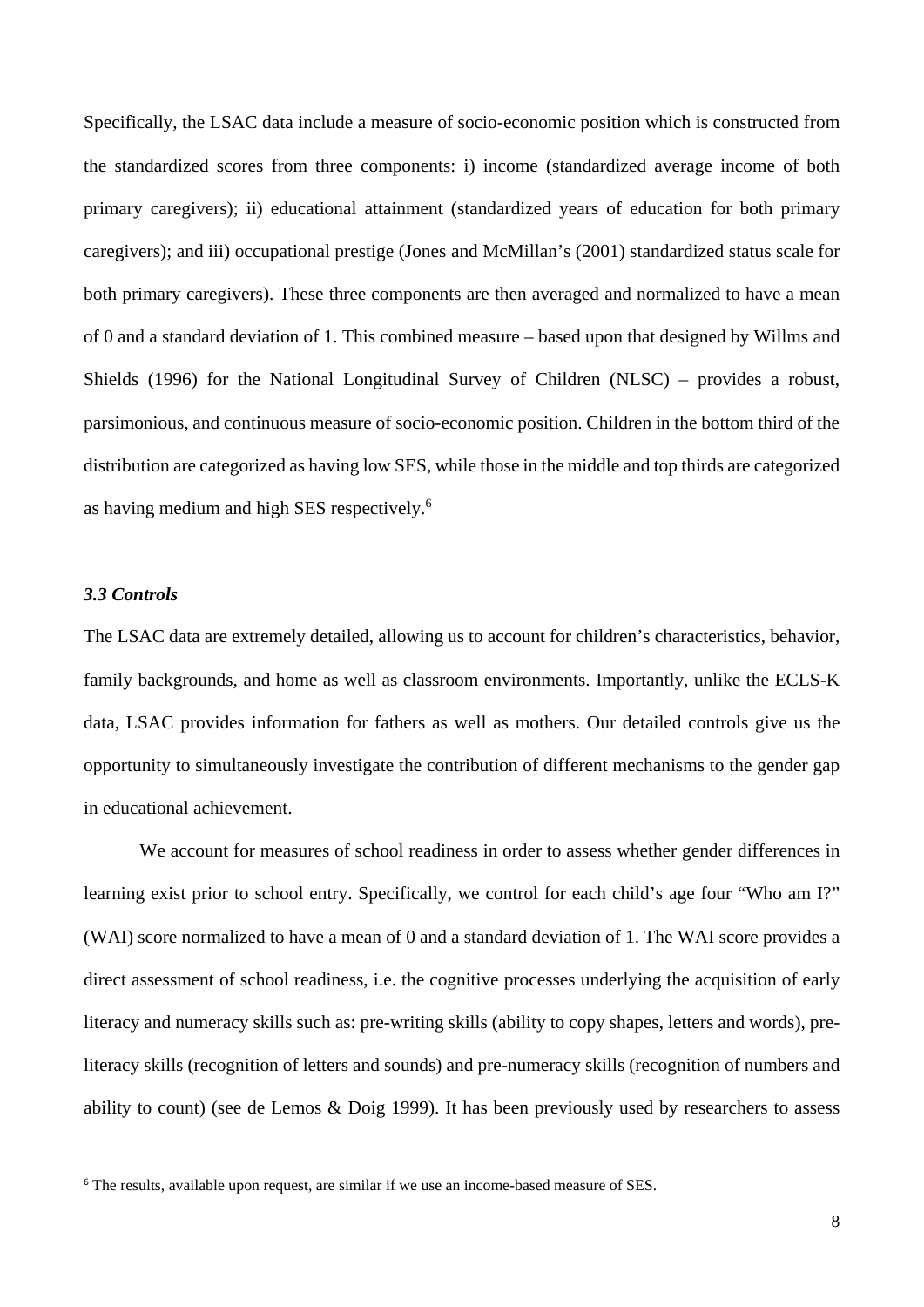how school readiness varies with characteristics such as indigenous status (Leigh & Gong 2009) and handedness (Johnston et al. 2009).

We also control for children's reasoning ability using a subtest from the Wechsler Intelligence Scale for Children (WISC), 4th Edition (Wechsler 2003), a standardized, reliable, and widely-used measure of children's intelligence. In particular, our subtest provides a unique assessment of abstract, nonverbal intelligence. Each child is presented with a sequence or group of designs, and then is required to fill in the missing design from a number of choices.

Parental investments may vary with children's gender. Alternatively, the same investment may have a differential effect on boys' and girls' academic achievement. For both reasons, we control for the level of parental investment using a range of measures including: the number of age-appropriate books in the home (Wößmann 2003); the frequency at which the child is being read to by an adult (Leibowitz 1977; Hill & O'Neill 1994); parents' involvement in children's daily activities (sharing meals, brushing teeth) (Amato & Rivera 1999); and parents' help with homework. Gender gaps in early achievement may also originate in deeply-rooted societal or cultural expectations about gender roles. Consequently, we also account for mothers' expectations about their children's educational attainment and mothers' labor force status (Fan et al. 2015).

Previous researchers have argued that gendered educational practices, including teacher bias, can also contribute to the gender gap. Consequently, in addition to the child's school readiness, we also control for indicators of school type as well as for the teacher's absolute and relative assessment of each child's achievement level in reading and math. Our absolute achievement measure is based on teachers' evaluation of how well each child performs with respect to a number of numeracy and literacy skills. This measure has been widely used in the previous literature (Cornwell et al. 2013; Robinson & Lubienski 2011). Teachers also report how well the child is doing in reading and math relative to his peers in the classroom. Relative achievement is often ignored in the literature (Samson & Lesaux 2008), but is likely to be important in light of the emerging evidence that relative ability has important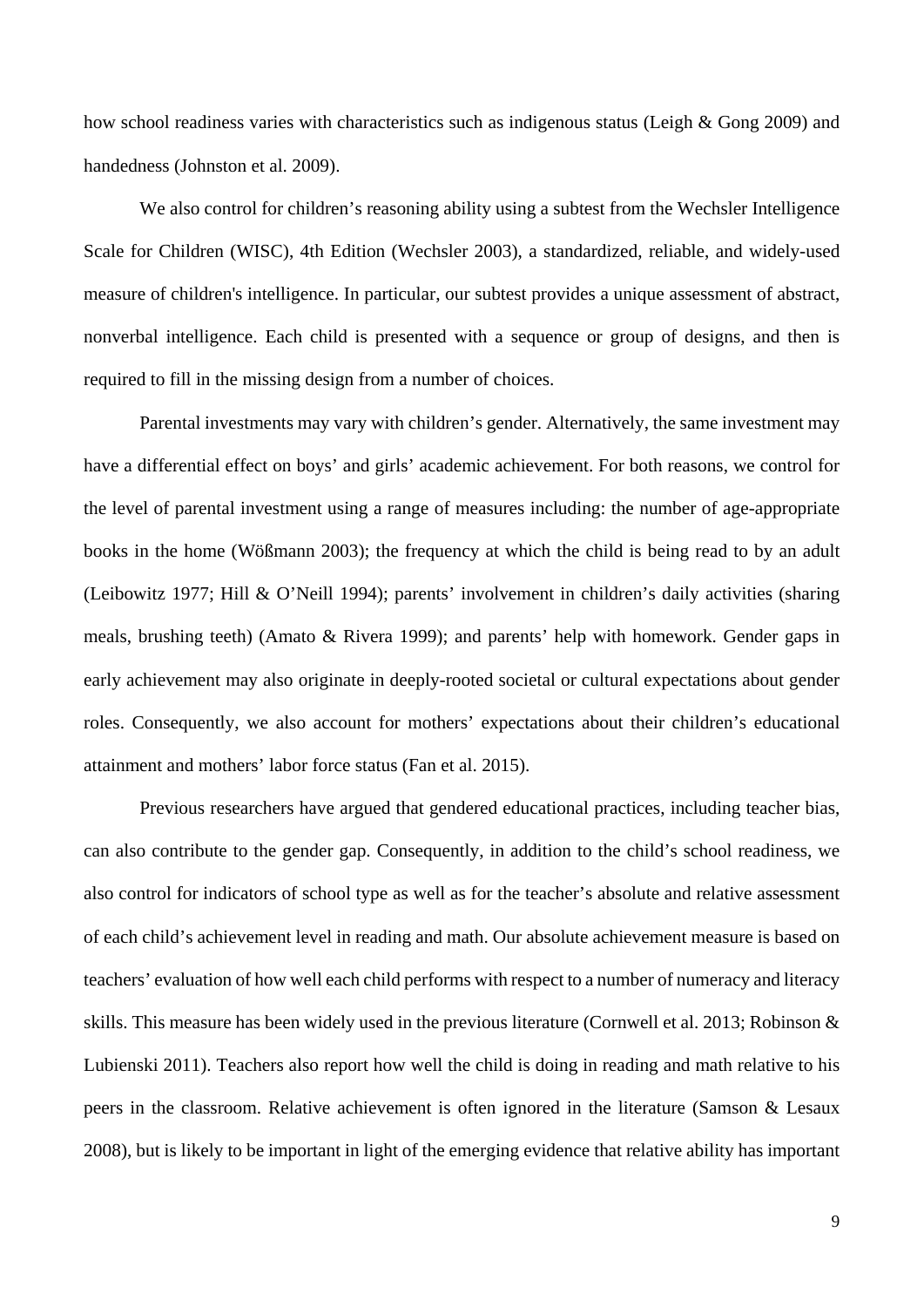implications for educational achievement over and above that associated with absolute ability (Elsner & Isphording 2015). These controls allow us to assess how teachers' perceptions of the gender gap in achievement are linked to the actual achievement gap on standardized tests.

Boys' and girls' classroom behavior differs in ways that are related to their academic achievement (Bertrand & Pan 2013). We therefore investigate whether gender differences in a measure of children's antisocial behavior, hyperactivity/inattention, emotional symptoms, peer relationship problems and conduct problems contribute to differences in academic achievement in third grade.<sup>7</sup> Finally, we also control for children's demographic characteristics (e.g. birth weight, age at test, and indigenous status), family background (e.g. household type and parental education), preschool attendance, and whether the teacher has completed the questionnaire. Descriptive statistics for our measure of SES and all control variables are provided in Appendix Table A3.8

Decomposition results from our preferred specification, including these controls are discussed in detail in Section 5.2 below. In addition, we conduct a number of robustness checks to determine how sensitive our results are to the inclusion of a range of other measures, e.g. parenting style, approach to learning, parental background, etc., discussed in the literature. These additional results can be found in Section 5.3.

#### *3.4 Estimation Sample*

Given our interest in early achievement gaps, we focus on NAPLAN test scores in third grade when standardized testing begins in Australia. Unfortunately, 23 percent of third grade test scores are missing for the kindergarten cohort (cohort K) because many of these children were enrolled in third grade in 2007 before NAPLAN tests were introduced. As a result, our analysis centers on children from the birth cohort (cohort B).

<sup>7</sup> This is based on a version of Goodman's (1997) Strength and Difficulty Questionnaire (SDQ) that has been adapted for toddlers.

<sup>&</sup>lt;sup>8</sup> To facilitate interpretation, we normalize WAI and WISC scores, parental involvement, teacher-assessed absolute and relative achievement, and the SDQ measure to all have a mean of 0 and a standard deviation of 1.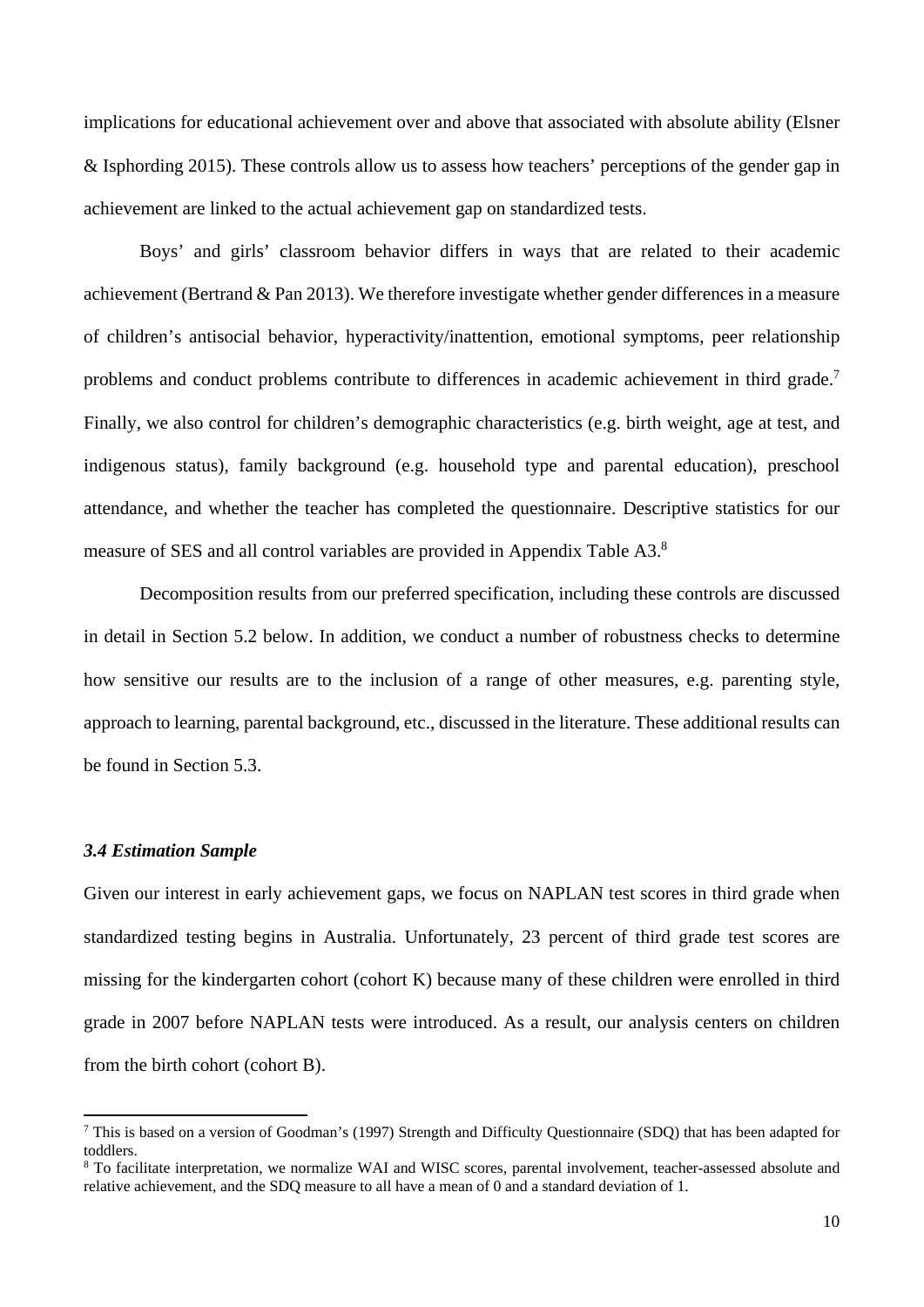Because of different school starting ages across states and some parents' decisions to delay their children's school entry, children born in the same year (i.e. in the same LSAC cohort-wave) may be enrolled in one of three different sequential grades and therefore take the third grade NAPLAN test in one of three different calendar years (2010, 2011 or 2012). Moreover, the timing of LSAC interviews (from March to December every two years) differs from that of NAPLAN (in May each year). Both pose challenges in establishing a correspondence between NAPLAN scores and the information collected in LSAC. More specifically, some children will have taken the third grade NAPLAN test before the wave 5 interviews, others after. To avoid explaining the gender gap in test scores with controls measured after the test, we use wave 4 data (when children were  $6 - 7$  years old), i.e. prior to any child taking the third grade NAPLAN test, when constructing our controls.

 We necessarily make a number of sample restrictions. First, we restrict our sample to the 67 percent of cohort B children for whom we have third grade test scores.<sup>9</sup> Second, we drop four percent of the initial sample for whom we do not have the WAI scores at age four or the WISC score at age six (226 observations). Third, we drop 139 children for whom we have missing information on the following variables: socio-economic position (used to define the indicators of SES), birth weight, mother's education, household type, number of books, reading to children, help with homework, mother's involvement, SDQ, school type and teachers' assessments. In the case of all other variables, we retain as much sample as possible by recoding any missing observations to zero and including an indicator variable in the model to control for this recoding.<sup>10</sup> This results in an estimation sample of 3,073 children (i.e. 60 percent of the B cohort at wave 1).

<sup>&</sup>lt;sup>9</sup> Specifically, 17 percent of cohort B children drop out of the survey before wave 4 (prior to third grade); 5 percent did not consent to the data linkage; NAPLAN test scores could not be retrieved for 9 percent of cases; and reading or numeracy test scores are missing for 1 percent of cases.

<sup>10</sup> The recoding indicator takes the value of 1 if information is *missing* in the case of dummy variables and takes the value of 1 if information is *available* in the case of continuous variables.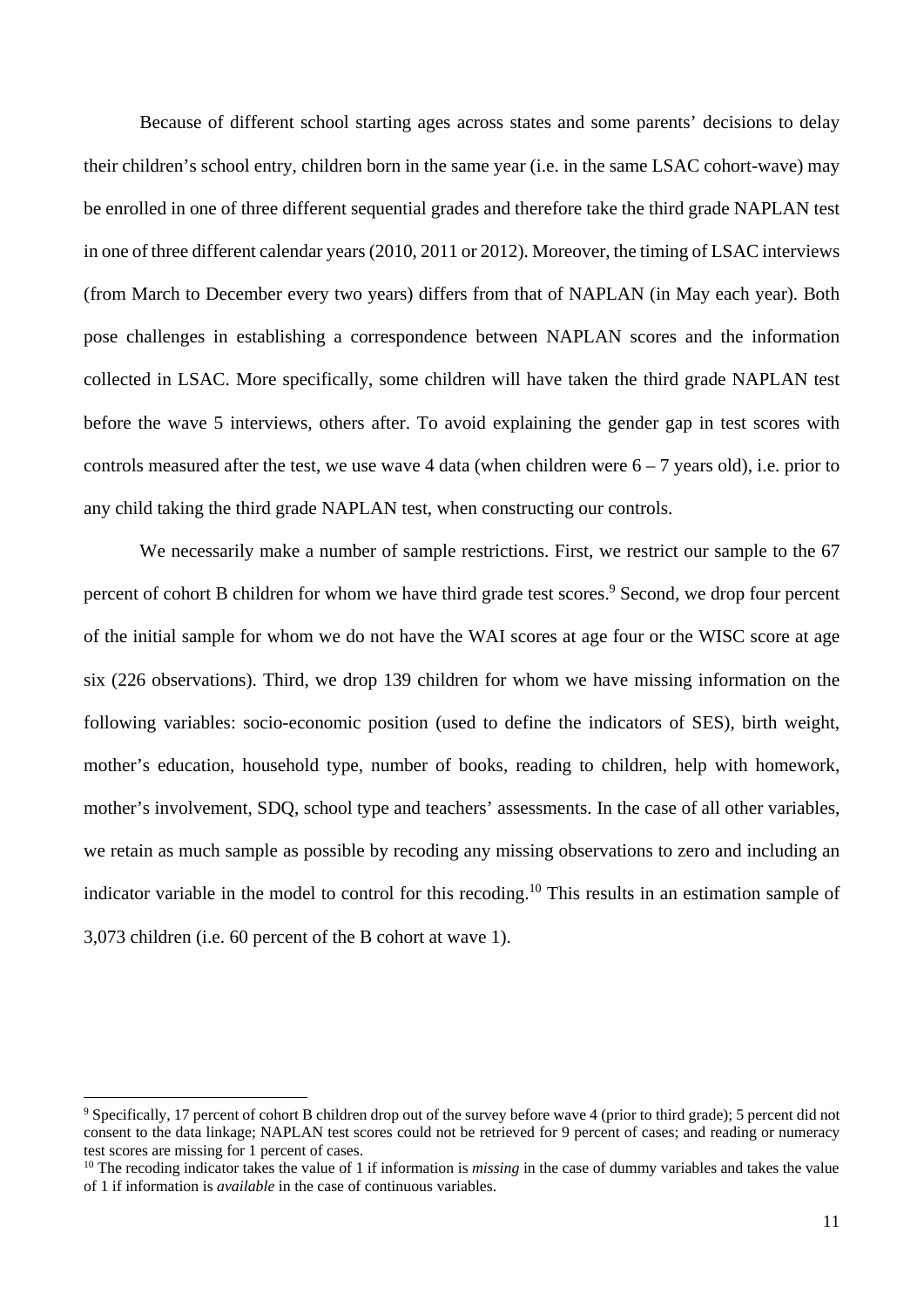#### **4. The Magnitude of the Gender Achievement Gap**

The boys in our sample score on average 9 points lower in reading and 12 points higher in numeracy on their third grade NAPLAN assessments than do their female classmates (see Table 1). This disparity translates into approximately three months of normal academic progression in reading and numeracy respectively.11 Importantly, the gender gap in reading is evident only for children in families at the bottom and middle of the socio-economic distribution with low-SES boys, for example, having a reading level in third grade that is five academic months behind that of low-SES girls. At the same time, boys' advantage over girls in numeracy exists only amongst advantaged children. In particular, high-SES boys are nearly six academic months ahead of high-SES girls in numeracy.

#### **Table 1 Here**

These results are consistent with previous research highlighting the relationship between gender disparities in educational achievement and socio-economic status. Entswisle et al. (2007), for example, find that the reading skills of boys who are receiving meal subsidies are lower than those of girls, while among students who do not receive meal subsidies, gender makes little difference in reading levels. Similarly, Penner and Paret (2008) find that boys' advantage in mathematics is most pronounced among students whose parents have a college or advanced degree, while Levine et al. (2005) demonstrate that boys outperform girls on spatial tasks in middle- and high-income schools, but not in low-income schools.

Gender gaps in mean achievement often obscure a great deal of heterogeneity in the performance of different students and it can often be particularly useful to know whether achievement gaps exist among high achievers, among students who struggle, or across the entire distribution. We investigate this issue by estimating simultaneous conditional quantile regressions of third grade test scores  $(T_i^j)$  on an indicator of students' gender. Specifically,

$$
T_i^j = \alpha_0^{j\tau} + \alpha_1^{j\tau} M_i + \varepsilon_i^{j\tau}
$$
 (1)

<sup>&</sup>lt;sup>11</sup> On average, boys also have lower achievement in writing (24 points); spelling (19 points); and grammar (21 points).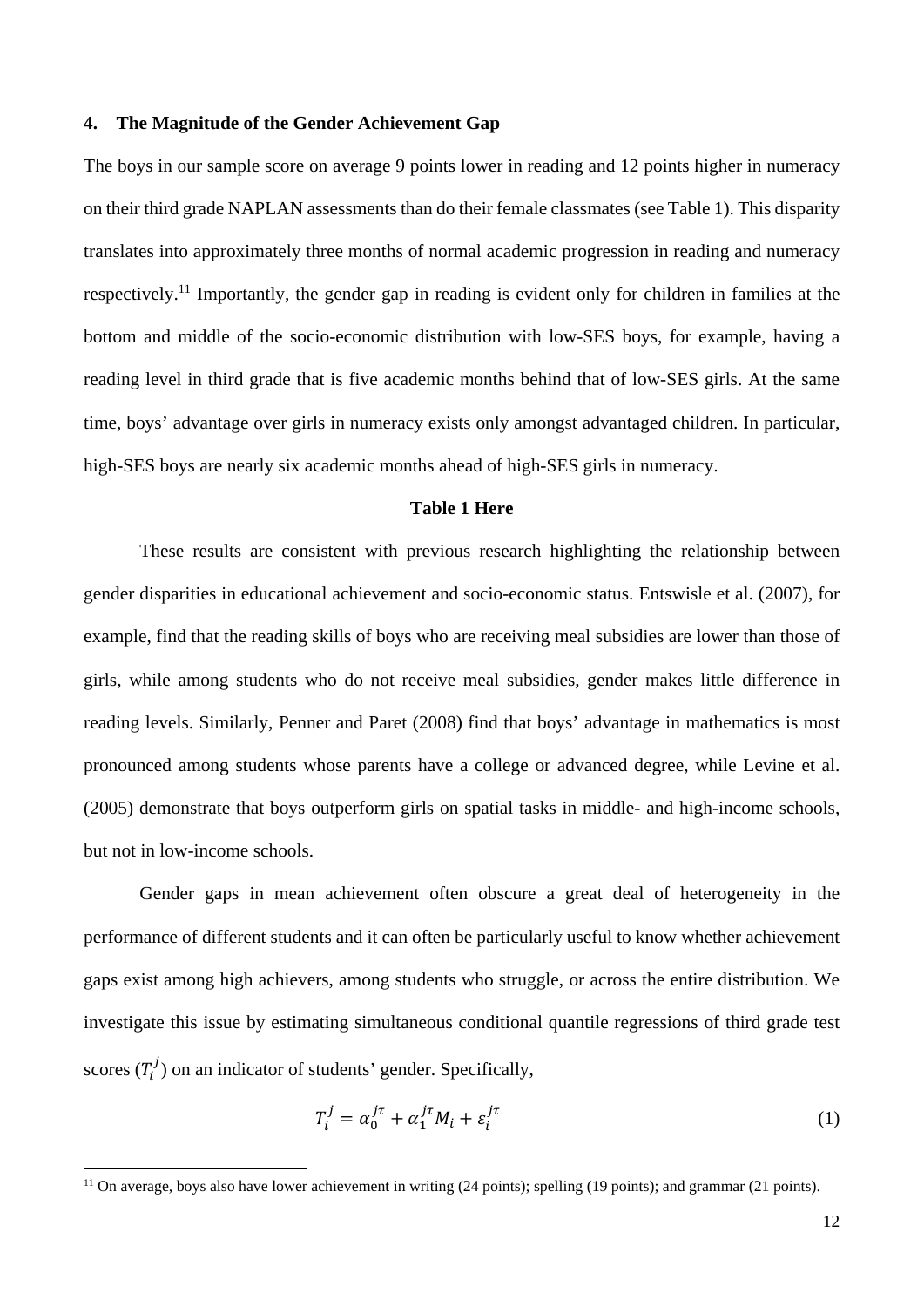where *i* indexes individuals, *j* indexes subject areas (i.e. reading and numeracy),  $\tau$  reflects the respective  $\tau$ -percentile of the test score distribution and *M* is the indicator variable taking the value 1 for boys and 0 for girls. Equation (1) is estimated simultaneously at every decile of the test-score distribution and the estimated coefficients (along with a 95 percent confidence interval) are presented graphically in Figure  $1<sup>12</sup>$  As we condition only on students' gender, the estimates obtained from these conditional quantile regressions capture the unconditional (raw) gender gap in educational achievement at different points of the achievement distribution.

The equality of the gender gap in test scores across the entire test-score distribution is strongly rejected.<sup>13</sup> Girls have a relative advantage in reading over much of the distribution (though not among the top third of achievers), while boys' stronger performance in numeracy is most evident in the top half of the achievement distribution (see Figure 1). In contrast, Penner and Paret (2008) find that by third grade boys in the U.S. outperform girls in mathematics throughout nearly the entire distribution.

#### **Figure 1 Here**

Finally, estimating quantile regressions separately for children from low-, medium-, and highsocio-economic backgrounds highlights the strong link between the distribution of achievement gaps and socio-economic status.<sup>14</sup> High-SES boys outperform high-SES girls throughout the entire numeracy distribution (Figure 3), while low- and medium-SES girls have an achievement advantage in the bottom half to two-thirds of the reading distribution (Figure 2). In all other cases, there is little evidence of systematic gender gaps in achievement.

#### **Figures 2 and 3 Here**

<sup>&</sup>lt;sup>12</sup> Confidence intervals are boot strapped with 100 replications.

<sup>&</sup>lt;sup>13</sup> Simultaneous estimation across different values of  $\tau$  allows the variance-covariance matrix of the different  $\alpha_1^{j\tau}$  to be obtained and the significance of the gender gap in test scores at points of the achievement distribution to be tested. The equality of  $\hat{\alpha}_1^{j\tau}$  at all values of  $\tau$  was tested and rejected using an F test.

 $\frac{14}{4}$  Analyses of grammar, spelling, and writing achievement scores result in conclusions similar to those based on reading. These additional results are available upon request.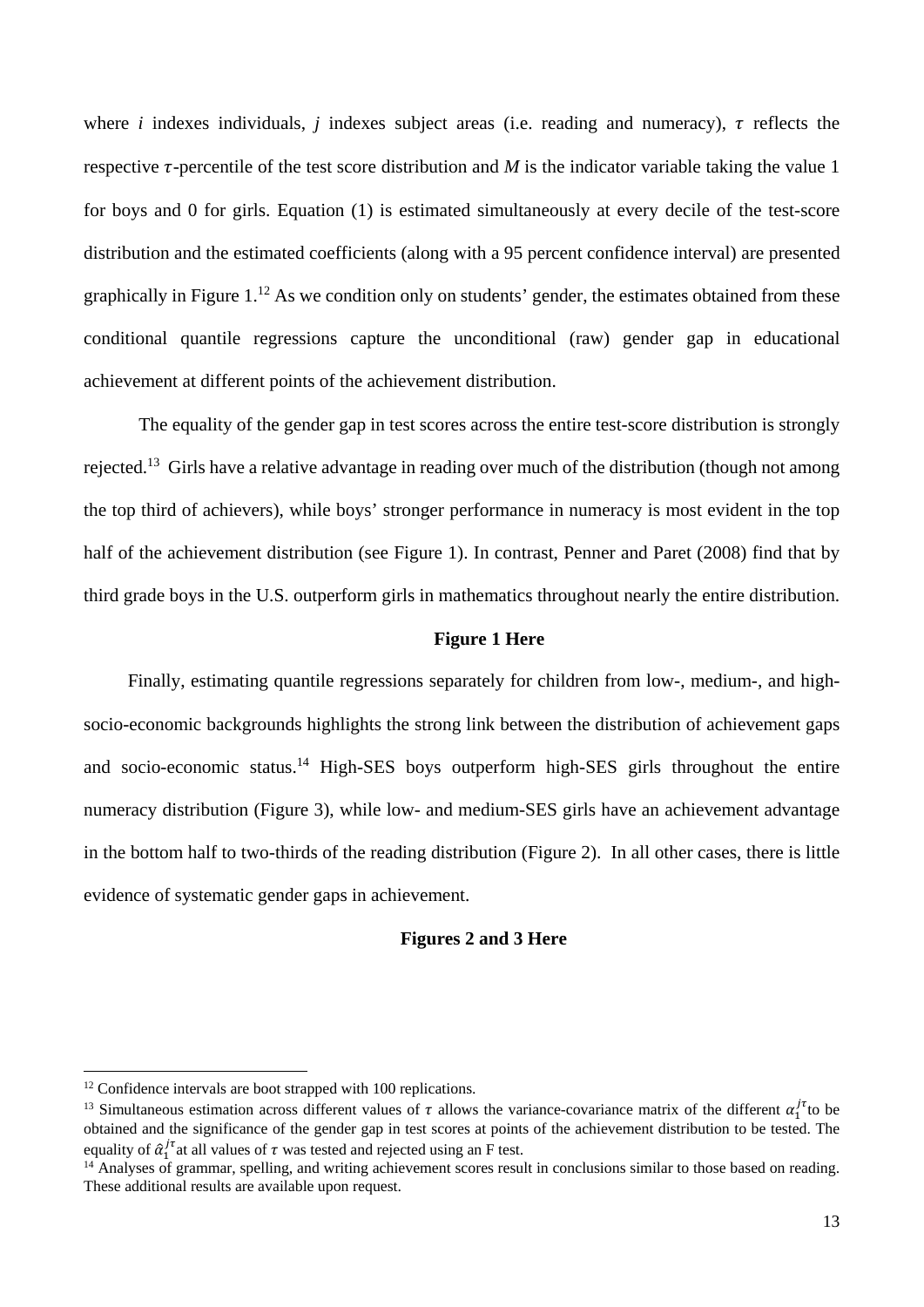#### **5. The Source of Gender Achievement Gaps**

#### *5.1 Decomposition approach*

Decomposition analysis has been at the center of efforts to understand the source of the gender gap in labor market outcomes, in particular wages, for nearly half a century. Knowing the relative importance of various factors in contributing to gender disparities in the labor market has been important in highlighting the potential opportunities for policy response. Our objective is to apply this approach to investigate the source of the gap in boys' and girls' test scores. In effect, we will separate the endowment effect (i.e. disparity in boys' and girls' in school readiness, family background, age, noncognitive skills, etc.) from the response effect (i.e. disparity in the way endowments are translated into boys' versus girls' achievement) which together lead to the overall achievement gap.

Specifically, the gender gap in third grade test scores can be decomposed as follows:

$$
\begin{split} \bar{T}_{M}^{j} - \bar{T}_{F}^{j} &= \bar{X}_{M}^{j} \hat{\beta}_{M}^{j} - \bar{X}_{F}^{j} \hat{\beta}_{F}^{j} \\ &= \left[ \bar{X}_{M}^{j} - \bar{X}_{F}^{j} \right] \hat{\beta}_{P}^{j} - \left[ \bar{X}_{M}^{j} (\hat{\beta}_{M}^{j} - \hat{\beta}_{P}^{j}) - \bar{X}_{F}^{j} (\hat{\beta}_{F}^{j} - \hat{\beta}_{P}^{j}) \right] \end{split} \tag{2}
$$

where  $\hat{\beta}_M^j$ ,  $\hat{\beta}_F^j$  $_{\rm F}^j$  ,  $\hat{\beta}_P^{\,j}$  $\frac{a}{b}$  are the estimated coefficients from an OLS regression of test scores on the full set of covariates  $X^j$  using the male, female, and pooled sample respectively (see Neumark 1988; Jann 2008). In effect, equation (2) allows the gender gap in achievement to be written in terms of boys' and girls' average endowments  $(\bar{X})$  and the response functions  $(\hat{\beta})$  which map those endowments into test scores. Gendered response effects are compared to a gender-neutral benchmark which, following Neumark (1988), is constructed using estimates from the pooled sample.<sup>15</sup> Thus, the first term on the right-hand side of equation (2) captures the endowment effect, i.e. the part of the gender gap in test scores that arises because boys and girls have different endowments of the things (characteristics) that support good educational outcomes. These differences in boys' and girls' average endowments  $(\bar{X})$ are evaluated (weighted) using the vector of gender-neutral responses  $(\hat{\beta}_P^j)$  $J<sub>p</sub>$ ). Thus, this term captures

<sup>&</sup>lt;sup>15</sup> Following Jann (2008), we include a gender indicator variable in the pooled regression.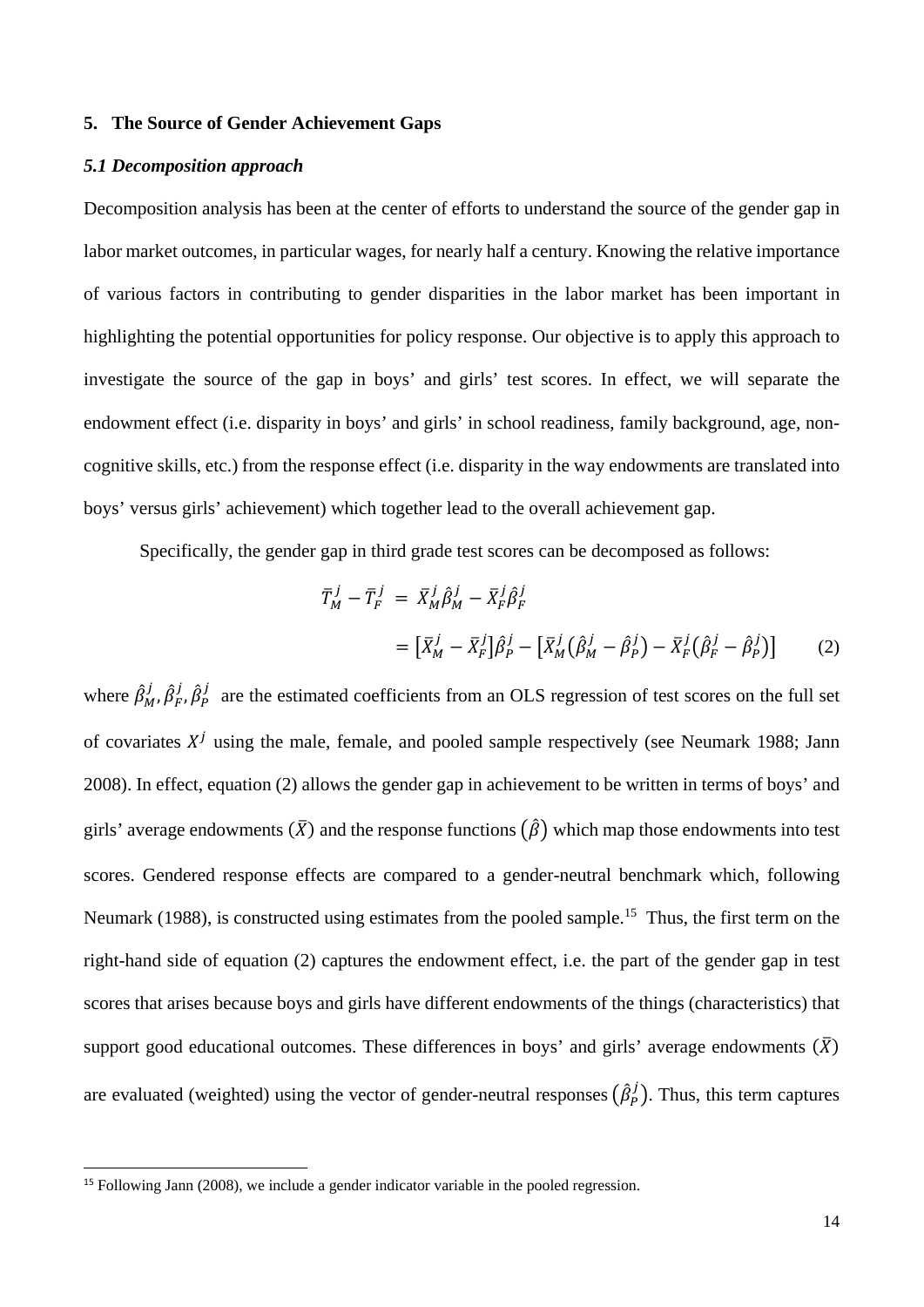gender differences in what we will refer to as "educational endowments". The second right-hand side term captures the response effect, i.e. the part of the gender gap that arises because children's endowments do not get translated into test scores in a gender-neutral way. The response effect is itself comprised of two components: first, the gap in test scores due to the deviation in boys' responses from the gender-neutral benchmark  $\left[ \bar{X}_M^j (\hat{\beta}_M^j - \hat{\beta}_P^j \right]$  $\begin{bmatrix} j \\ p \end{bmatrix}$ ; and, second, the gap in test scores due to the fact that girls' response function is also not gender-neutral, i.e.  $\left[\bar{X}_{F}^{j}\right]$  $_{F}^{j}(\hat{\beta}^{j}_{F}-\hat{\beta}^{j}_{P}% )=\hat{\beta}^{j}_{F}(\hat{\beta}^{j}_{F}-\hat{\beta}^{j}_{P})$  $\binom{j}{p}$ . The total response effect – which we will refer to as "educational responses" – is equal to the sum of these two components.

In addition to the aggregate decomposition shown above, it is also possible to consider a detailed decomposition in which the contribution of each individual factor to the overall gender gap in achievement is isolated. Previous researchers have noted, however, that in detailed decompositions, the response effects for categorical variables will depend on the choice of the omitted category in the underlying regression model (e.g. Jones 1983; Oaxaca & Ransom 1999; Jann 2008; Fortin et al. 2011). While the literature occasionally refers to this as an identification issue, others argue that it is a conceptual problem in interpretation (see Fortin et al. 2011). Our interest is in investigating the importance of overarching concepts (e.g. parental education or family structure) rather than heterogeneity between specific groups (e.g. high-school dropouts versus college graduates; singleversus couple-headed families, etc.) making these interpretation issues less challenging for us. Thus, we do not adopt an estimation approach that would be invariant to the choice of the base category (Jann 2008), but would also be more difficult to interpret (Fortin et al. 2011). Instead, we allow our detailed response effects to depend on the base category we have chosen and, where relevant, interpret them in this light. $16$ 

 In what follows, we focus on the magnitude of the aggregate educational endowments vs. educational responses components of the gap as well as on the contribution of individual factors (e.g.

<sup>&</sup>lt;sup>16</sup> All models are estimated with STATA 13 using the "Oaxaca" command without the "categorical" option.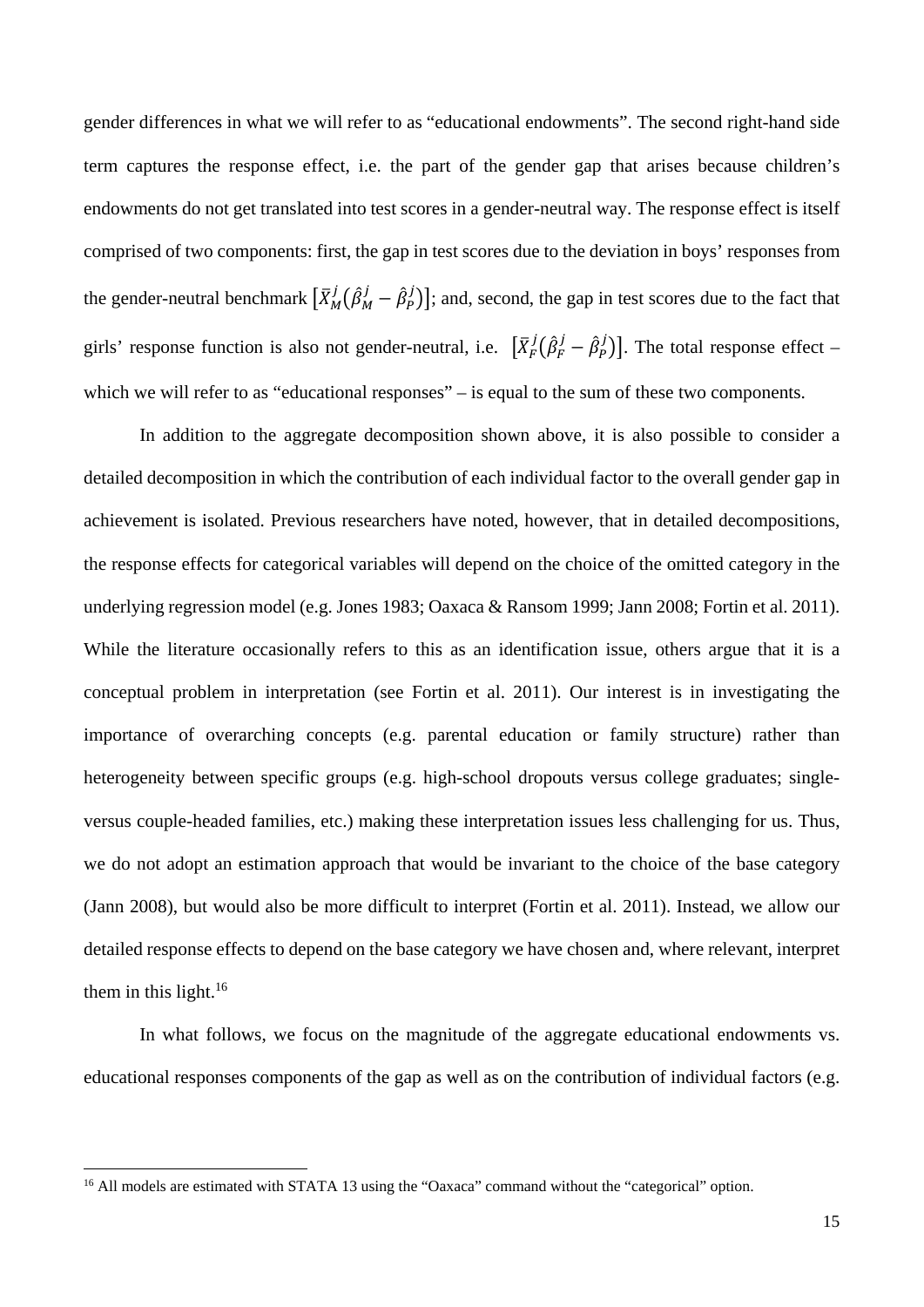school readiness, demographic characteristics, etc.) separately. Both are instrumental in highlighting the source of the gender gap in educational achievement.

#### *5.2 The Achievement Gap in Reading*

The results of our decomposition analysis of reading achievement are presented in Table 2 separately by students' socio-economic status.17 The top panel shows boys' and girls' average standardized test scores and the magnitude of the gender gap in students' standardized reading scores. The share of the reading gap attributable to differences in boys' and girls' educational endowments is presented in columns 1, 3, and 5 of the bottom panel of Table 2, while columns 2, 4, and 6 of the bottom panel show the educational responses.

There is no gender gap in reading among advantaged children. High-SES boys and girls perform equally well. Girls' in low- and medium-SES families, however, score significantly higher on the NAPLAN reading test than do boys from the same socio-economic background. Differences in boys' and girls' educational endowments accounts for 68.2 percent (0.116 std.) of the 0.170 std. gender gap in disadvantaged children's reading achievement. Similarly, the gap in medium-SES boys' reading achievement (0.159 std.) is more than explained by their relative educational endowments. In effect, boys' underperformance in reading can be directly linked to the fact that, on average, they have less of the things that tend to be associated with reading achievement.

Disparities in two educational endowments appear to be especially important. First, girls' age four "Who am I?" (WAI) scores are higher suggesting that they were more ready for school when they started. Second, girls' literacy skills at age six were rated by their teachers as being higher than those of their male classmates. Together, these two factors account for 0.113 std. of the overall 0.170 std. in the third grade reading deficit among low-SES boys and for 0.144 std. of the overall 0.159 std. gap in

<sup>&</sup>lt;sup>17</sup> The OLS coefficients underpinning the decomposition analysis are presented in Appendix Tables A4 and A5. Analysis of the other domains of literacy including writing, spelling, and grammar resulted in similar conclusions. These results are available upon request.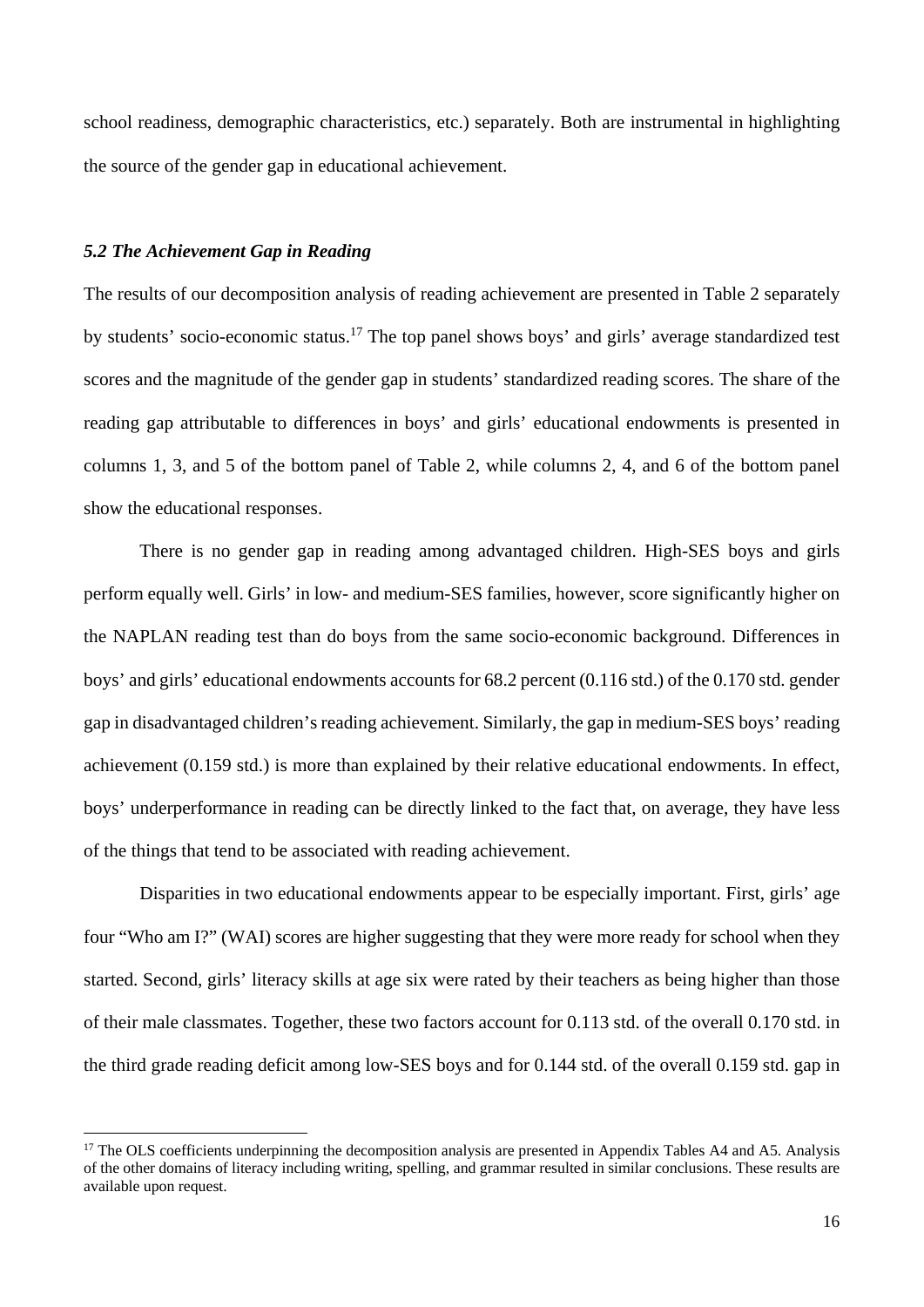medium-SES boy's reading test scores. Finally, low-SES parents have much lower expectations for their sons' educational attainment than they do for their daughters, while medium-SES parents report that their sons have significantly more social, emotional, psychological, and behavioral problems. Both contribute to boys' under-performance in reading.

#### **Table 2 Here**

Interestingly, a relative lack of school readiness and literacy skills in kindergarten negatively affect high-SES boys' relative reading achievement. Specifically, these two factors result in a 0.120 std. deficit in advantaged boys' reading relative to girls. Unlike their less disadvantaged peers, however, high-SES boys overcome this deficit in educational endowments because their reading scores respond more positively the endowments they do have. This leaves their overall reading achievement similar to that of high-SES girls.

It is also important to draw attention to several things which do not contribute to the disparity in boys' reading achievement. Specifically, parents are more likely to delay the school start of their sons rather than their daughters (Brent et al. 1996; Buchmann et al. 2008), implying that boys are slightly older than their female classmates when they sit the NAPLAN tests. This age difference improves boys' relative reading performance. That is, if boys on average were the same age as girls when taking the NAPLAN test, our estimates indicate that the gender gap in reading would be approximately  $0.020 - 0.030$  std. larger than it in fact is.

 Moreover, as children's gender is exogenously assigned, there is little difference in the characteristics of the families in which boys and girls grow up. Thus, it is not surprising that there is little role for differences in family structure, parental education, indigenous status, etc. to generate gender differences in educational endowments that would contribute to the gender disparity in achievement. More surprising perhaps is the lack of a role for abstract, nonverbal intelligence in explaining the gender gap in literacy. Specifically, gender differences in reasoning ability (WISC) do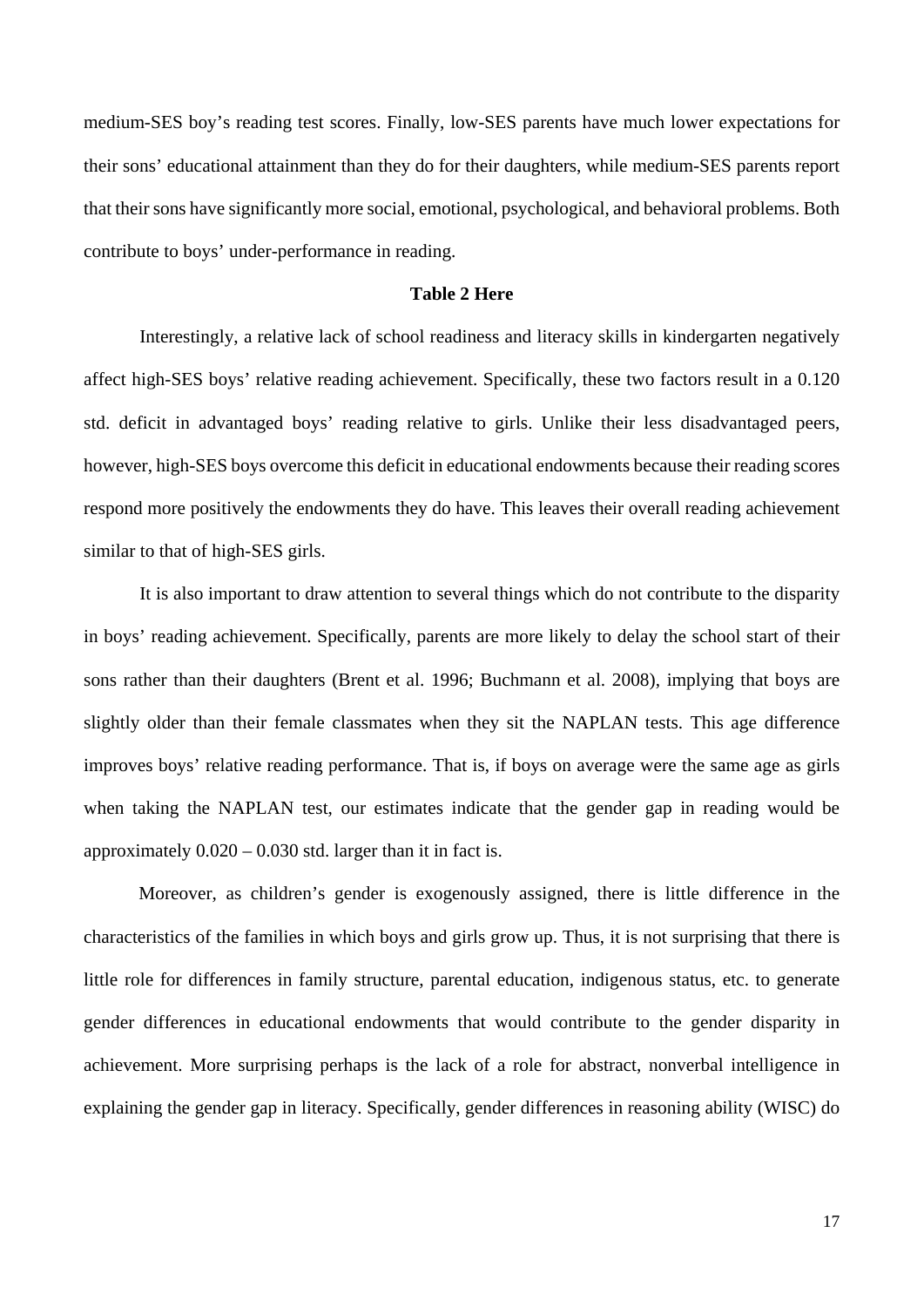not explain the gender gap in literacy. Similarly, the disparity in boys' and girls' third grade reading achievement is unrelated to teachers' assessments of their math skills at age six.

 Although most of the gender gap in reading stems from boys and girls having different endowments of the things associated with good educational outcomes, it is also the case that boys and girls with the same educational endowments (e.g. family structure, school readiness, age, etc.) do not achieve the same reading scores on average. Two results are particularly noteworthy. First, reading achievement is related to disadvantaged children's birth weight in ways that are different for boys and girls (column 2 bottom panel). Specifically, NAPLAN reading scores are positively associated with low-SES boys' birth weight, but negatively associated with low-SES girls' birth weight (see Appendix Table A4). This contributes to reducing the gender gap in reading for children in disadvantaged families. That is, if reading achievement responded to boys' and girls' birth weight in the same way, we estimate that the gender gap in reading amongst low-SES children would be nearly half a standard deviation (0.474 std.) larger. Previous researchers have found that higher birth weight infants achieve higher levels of educational attainment (see Chatterji et al. 2014 for a review).

Second, there are gender differences in the relationship between advantaged children's reading achievement and the type of school they attend. The average reading achievement of high-SES girls attending either Catholic or independent schools is significantly lower (0.177 and 0.161 std. respectively) than that of high-SES girls attending public schools (see Appendix Table A4). In contrast, high-SES boys attending independent schools have higher reading scores (0.161 std.) on average than those high-SES boys attending public schools. Although advantaged boys and girls are equally likely to attend private schools (see Appendix Table A3), these gender differences in the way that reading achievement is related to (responds to) the type of school that a child attends make an important contribution in eliminating the gender gap in reading achievement amongst high-SES children. In effect, the reading achievement of high-SES boys would lag an additional 0.116 std. behind that of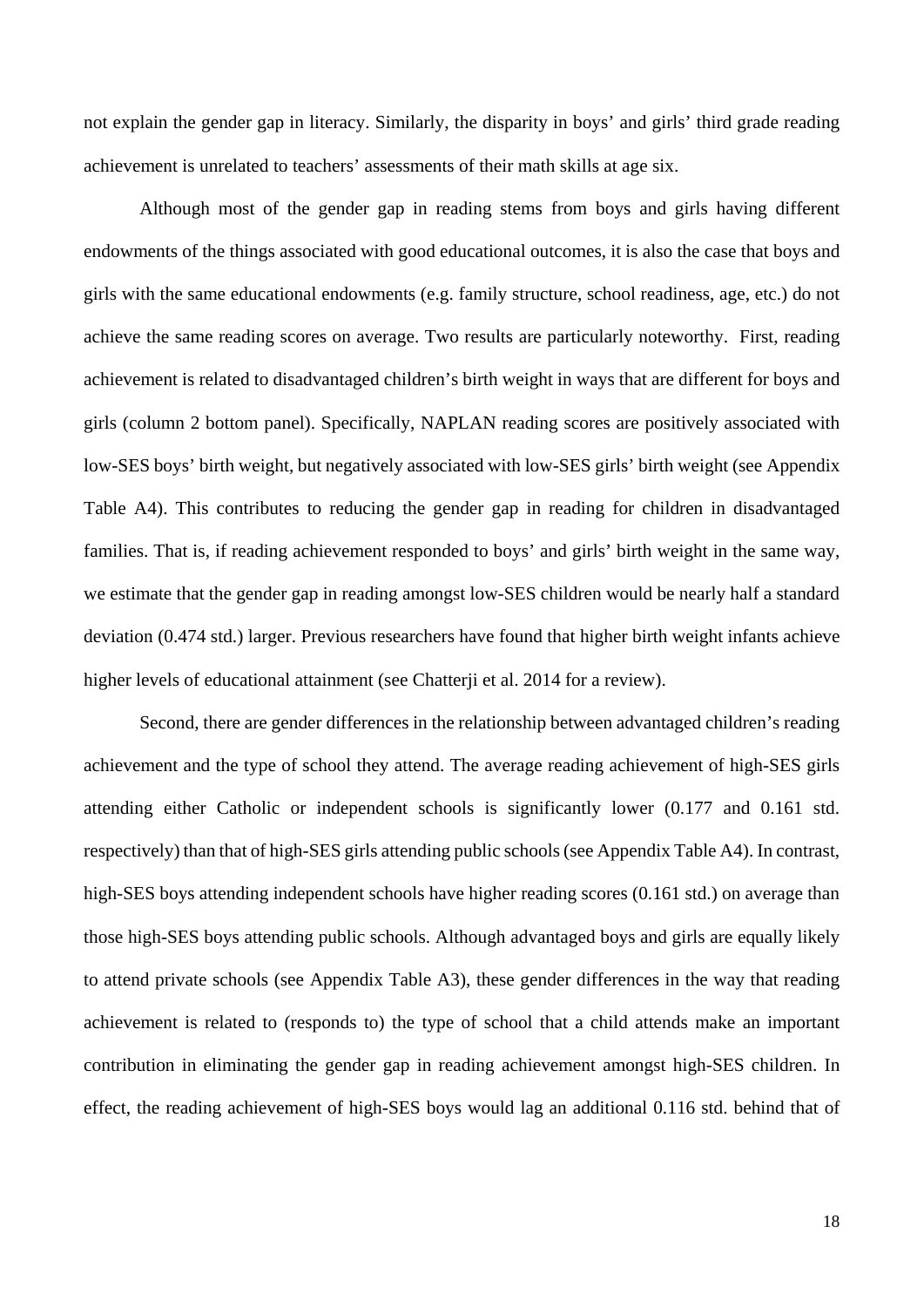their female classmates if the gendered response of reading achievement to school type were eliminated.

Finally, high-SES girls' reading advantage is reduced by gender differences in the response of reading achievement to general intelligence (i.e. WISC scores) and increased by gender differences in the response of reading achievement to: i) fathers' education; and ii) teacher-assessed six-year old math skills.

#### *5.3 The Achievement Gap in Numeracy*

Decomposition results highlighting the source of the gender gap in numeracy scores are presented in Table 3. As before, the top panel shows the magnitude of the gender gap in students' standardized numeracy scores. The bottom panel presents the share of the numeracy gap attributable to differences in boys' and girls' educational endowments in the odd-numbered columns and educational responses in the even-numbered columns.

#### **Table 3 Here**

 In contrast to reading, the gender gap in numeracy achievement favors boys rather than girls and is concentrated at the top of the SES distribution. There is no statistical difference in the numeracy achievement of low- and medium-SES boys and girls. Boys in high-SES families, however, have thirdgrade numeracy scores that are 0.297 std. higher than high-SES girls. This gap is completely unexplained by differences in boys' and girls' educational endowments. After all, girls are more prepared for school when they start (as reflected in their age four WAI scores) and have better reading skills (as reported by kindergarten teachers). Both contribute to significantly reducing boys' relative numeracy achievement (0.123 std. in total). Boys, on average, are heavier at birth, are slightly older at the test date, and have more numeracy skills at age six (as assessed by teachers), all of which contribute to raising their relative numeracy test scores. On balance, the effect of gendered educational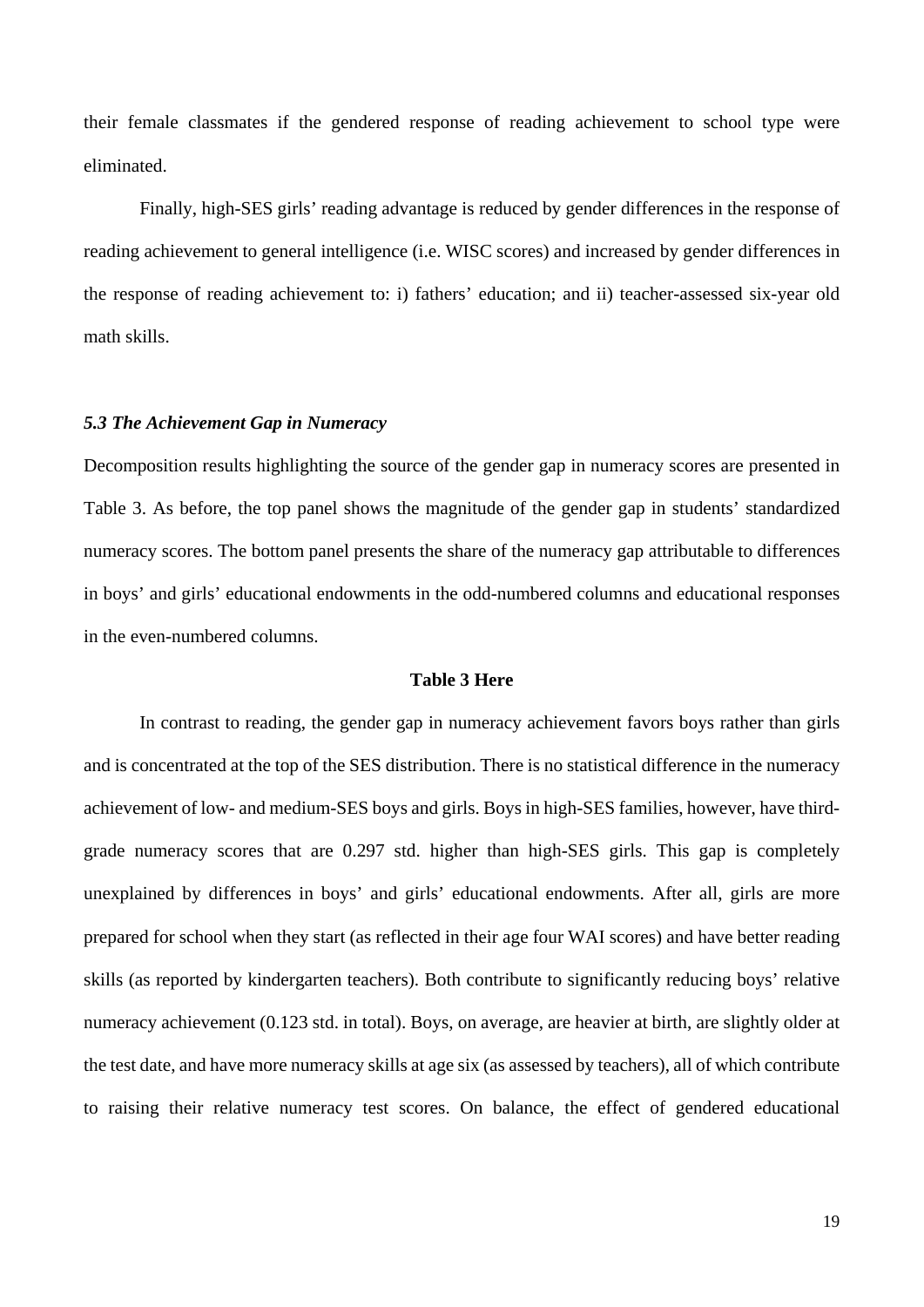endowments amongst high-SES children is small (0.051 std.), negative (i.e. favors girls), and statistically insignificant.

 The advantage that high-SES boys have in numeracy relative to high-SES girls stems from gendered educational response effects; that is from differences in the numeracy achievement of advantaged boys and girls with the same education-related characteristics. In particular, as with reading achievement, gender differences in the relationship between numeracy and the type of school high-SES children attend partly account for boys' advantage in numeracy. The numeracy scores of advantaged girls attending Catholic schools are significantly lower (0.285 std.) than those of advantaged girls attending public schools (see Appendix Table A5). This results in a statistically significant response effect associated with school type. High-SES boys' numeracy advantage would be 0.095 std. smaller, in the absence of these gender disparities in the relationship between numeracy achievement and school type. In addition, high-SES boys gain much more from attending preschool in terms of numeracy achievement than do high-SES girls (0.436 std.). All other response effects are statistically indistinguishable from zero. The cumulative effect is that high-SES boys have numeracy scores that are 0.348 std. higher than their female peers because they achieve better results than girls do with the same education-related characteristics.

 Like their more advantaged counterparts, low- and medium-SES boys also have a substantial numeracy advantage as a result of gendered educational response effects. Specifically, boys in low-SES (medium-SES) families have numeracy scores that are 0.191 std. (0.250 std.) higher than girls with the same socio-economic background. However, this is completely counterbalanced by the relative deficits in their educational endowments – most importantly school readiness, parents' educational expectations, teacher-reported literacy skills and own behavior. The two effects work in opposite directions resulting in an insignificant gender gap in numeracy amongst low- and medium-SES children. In contrast, the relative deficit in endowments experienced by high-SES boys is much smaller, leaving them with an overall numeracy advantage.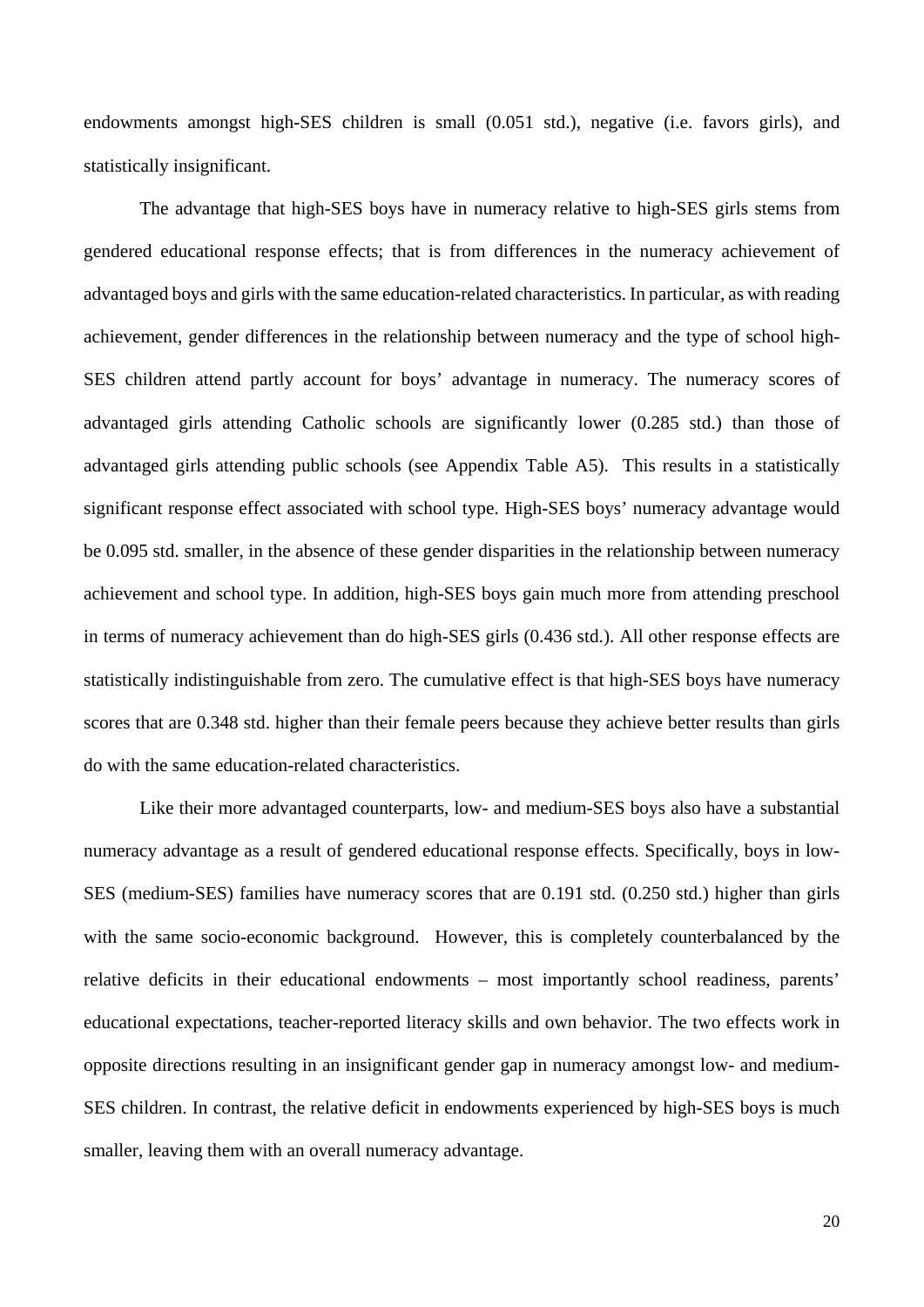#### *5.4 Summary*

Taken together, these results indicate that girls in low- and medium-SES families have an achievement advantage in reading, while boys in high-SES families have an achievement advantage in numeracy. In all other cases, boys and girls preform equally well on reading and numeracy achievement tests.

 Girls' in low- and medium-SES families score significantly higher on the third grade NAPLAN reading test than do boys from the same socio-economic background in large part because they were more ready for school at age four and had higher teacher-assessed literacy skills at age six. In contrast, high-SES boys' advantage in numeracy occurs because they achieve higher numeracy test scores than girls with the same education-related characteristics. Most importantly, high-SES boys benefit more from preschool and do not face an achievement penalty associated with attending Catholic rather than public school.

#### *5.5 Sensitivity Analysis*

We conduct a number of sensitivity tests in order to shed light on the relative importance of children's school readiness (WAI score) and reasoning ability (WISC score) in understanding observed gender gaps in educational achievement. Moreover, the previous literature suggests that a wide range of factors, e.g. social and behavioral skills, approach to learning, parenting style, etc., may be important in shaping gender differences in test scores. In our preliminary analysis, however, we found that many of these factors were not significantly related to children's achievement over and above the other controls in the model. Hence we exclude them from our preferred specification and test the sensitivity of our conclusions to this choice. The results of all of our sensitivity analyses are summarized in Table 4 and discussed below.

**Table 4 Here**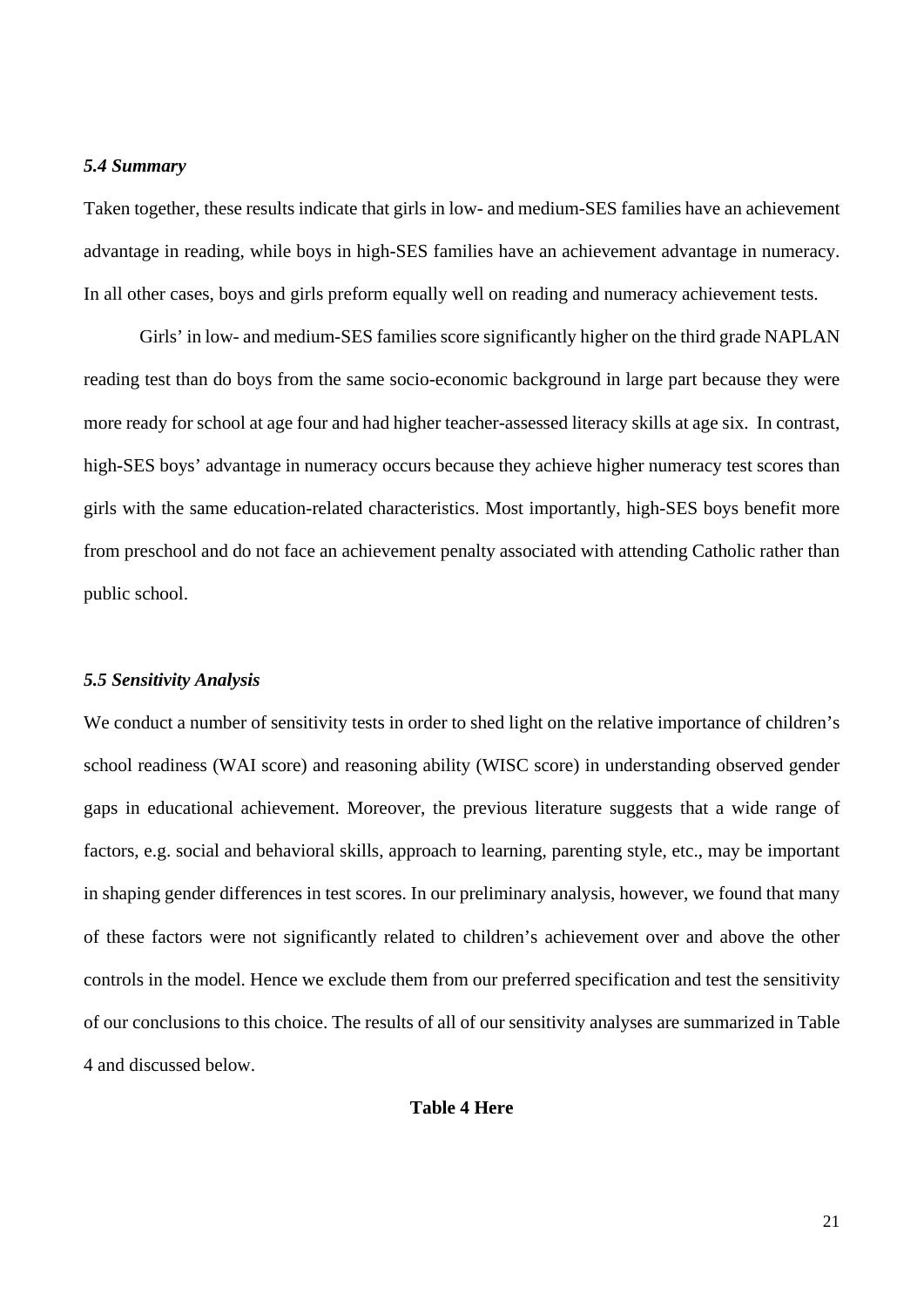Panel A of Table 4 reproduces the decomposition results from our preferred specification for comparative purposes. The next three panels of Table 4 present aggregate OB decompositions that drop: i) the WISC score; ii) the WAI score; and iii) both the WISC and WAI scores from the model. Interestingly, failing to account for children's reasoning ability (Panel B) has virtually no effect on the decomposition of reading and numeracy score for high-SES children and only a modest effect on the decomposition of reading scores for low- and medium children. In these cases, our substantive conclusions would be the same irrespective of whether or not we took children's reasoning ability into account. At the same time, reasoning ability is somewhat more important in understanding the gender gap in low- and medium-SES children's numeracy achievement. Specifically, failing to take reasoning ability into account exacerbates the estimated negative educational endowment and positive educational response effects that boys experience. In contrast, accounting for children's school readiness through their WAI score (Panel C) is fundamental to understanding gender gaps in third grade reading and numeracy achievement across the SES spectrum. The advantage that girls have in terms of educational endowments is substantially understated if we ignore the effects of school readiness, leaving the response effects overstated as a result. This problem is compounded if we account for neither school readiness nor reasoning ability (see Panel D).

We also consider whether or not the insignificant effect of parental investments, parental education, and family structure in generating gender differences in educational achievement stems from the inclusion of controls for children's school readiness, reasoning ability, and teacher-assessed skill levels. These capabilities may themselves be driven by the preschool investments that parents make in their children and including them in our model may imply that we are in a sense over controlling. We investigate this issue by conducting the decomposition analysis for a model in which the WISC score, WAI score, and all teacher assessments are excluded. The results are presented in Panel E. We find that medium-SES girls continue to have a reading advantage in third grade because they have better educational endowments even when these important endowments are excluded from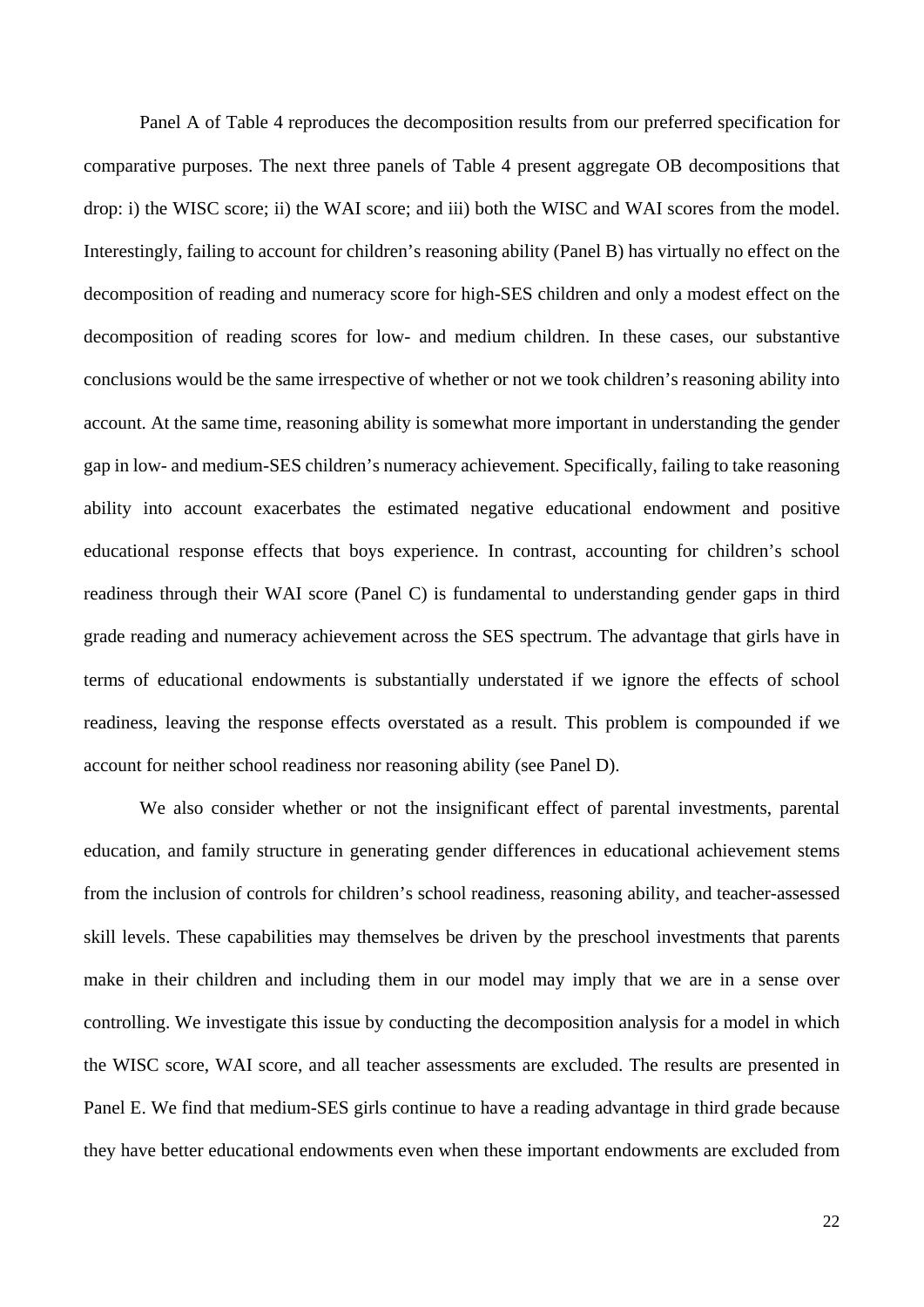the model. In all other cases, however, the gendered educational responses are more than sufficient to explain the entire gender gap in achievement levels ruling out an important role for gendered parental investments in generating the achievement gaps we observe.

 Finally, the LSAC data provide information about a range of other factors which have been suggested as contributing to the gender gap in achievement. We investigate the importance of these factors by estimating a "kitchen-sink" model that adds to our preferred specification: i) children's acquisition of social and behavioral skills (i.e. teacher-assessed Approach to Learning as in Bertrand and Pan, 2013); ii) children's preference for math or reading; iii) parental background (i.e. whether or not parents were raised in a family in which the only breadwinner was the father); iv) parents' parenting style (i.e. disengaged, permissive, authoritarian, authoritative) (see Wake et al.  $2007$ <sup>18</sup>; v) income; and vi) a vector of other contextual variables (e.g. parents' relationship quality; a cluttered house; etc.). Results are reported in Panel F of Table 4. We find no evidence that the inclusion of this broader set of characteristics adds substantively to our understanding of the relative importance of either endowment or response effects in shaping the disparity in boys' and girls' achievement in reading and numeracy.

#### **6. Conclusions**

Achieving gender equality in education is a key social objective. Differences in boys' and girls' educational achievement are particularly concerning because they are likely to be perpetuated; spilling over into other educational outcomes and undermining efforts to achieve gender equality more generally. After reviewing the evidence, the OECD (2015) recently concluded that gender disparities in educational achievement at age 15 are not the result of differences in aptitude. Rather "given equal

<sup>&</sup>lt;sup>18</sup> LSAC allows us to control for parenting style using the consistent and warmth parenting scales. In contrast, the ECLS-K does not include the scale for consistent parenting. See the Appendix for the details of these additional variables.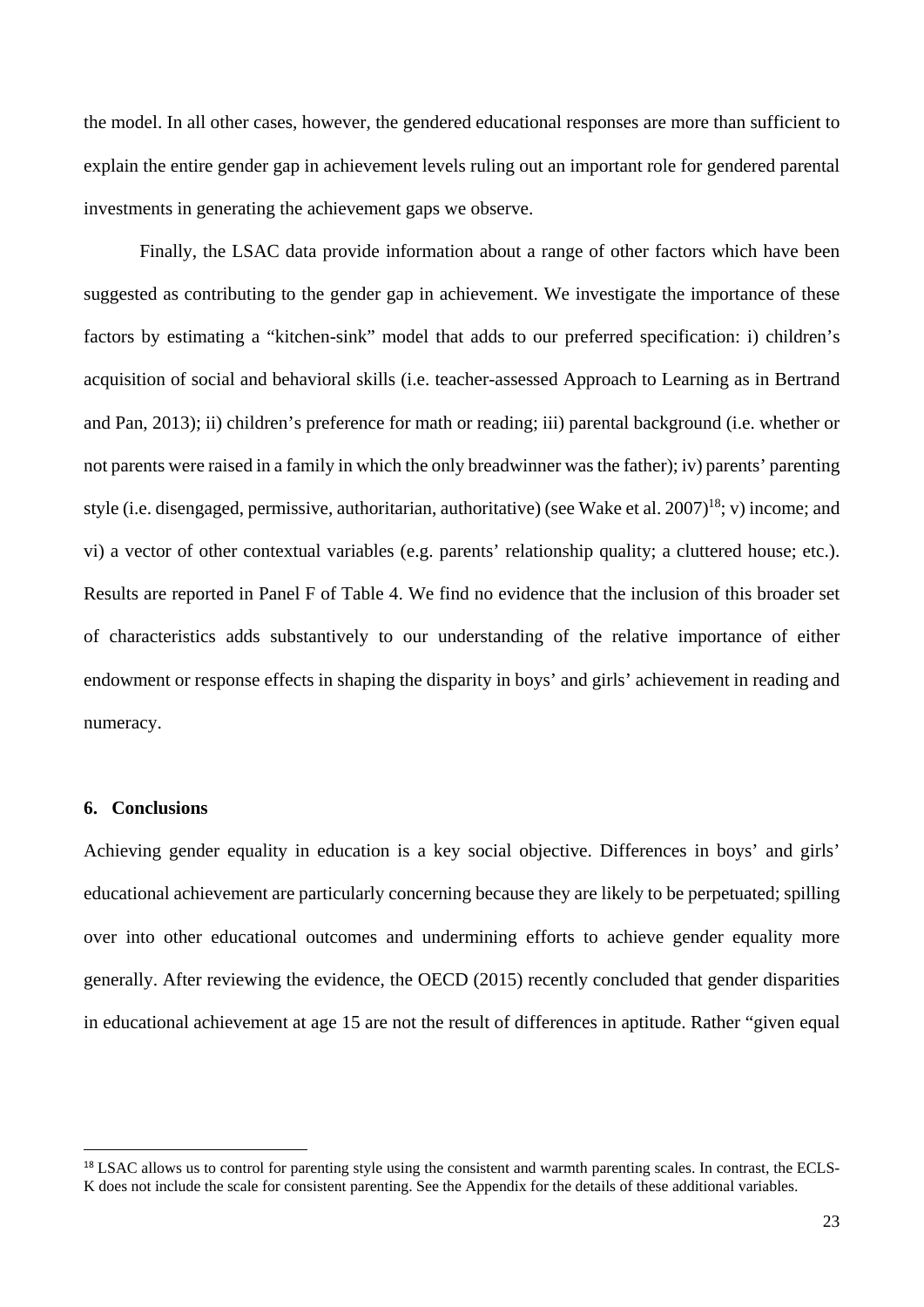opportunities, boys and girls, men and women have equal chances of achieving at the highest levels" (p. 13). If true, this implies that policy effort should be directed towards equalizing opportunities.

 This paper makes an important contribution to this debate by investigating the source of gender disparities in early educational achievement. Specifically, we decompose the gender gap in third grade standardized test scores in reading and numeracy into two components. One component is due to differences in boys' and girls' endowments of education-related characteristics, while the second is due to gender differences in the way that test scores respond to those endowments. This approach has a long tradition in analyzes of gendered labor market outcomes, but to our knowledge has not been applied to the study of early academic achievement. It has the advantage of allowing us to use a unified framework to consider the collective importance of a vast range of education-related characteristics, many of which may be individually insignificant.

Our results lead us to three important conclusions. First, like others in the literature we find that gaps in educational achievement are linked to children's socio-economic status. The relative advantage that girls have in reading exists only among children in low- and middle-SES families, while boys' relative advantage in numeracy only occurs in high-SES families. There is no innate skill advantage for either one gender or the other that manifests itself in all contexts. Rather, the gendered nature of educational achievement differs across domains (e.g. reading versus numeracy) and ends of the socio-economic spectrum.

Second, it is clear that the source of the gender gap in achievement differs across domains. Girls score higher on their third grade reading tests because they have better endowments of the things associated with higher educational achievement. Specifically, they were more ready for school and had better teacher-assessed literacy skills in kindergarten. This results in low- and medium-SES girls having significantly higher reading test scores than boys. High-SES girls also have an advantage in educational endowments, but lag behind high-SES boys in the way these endowments are translated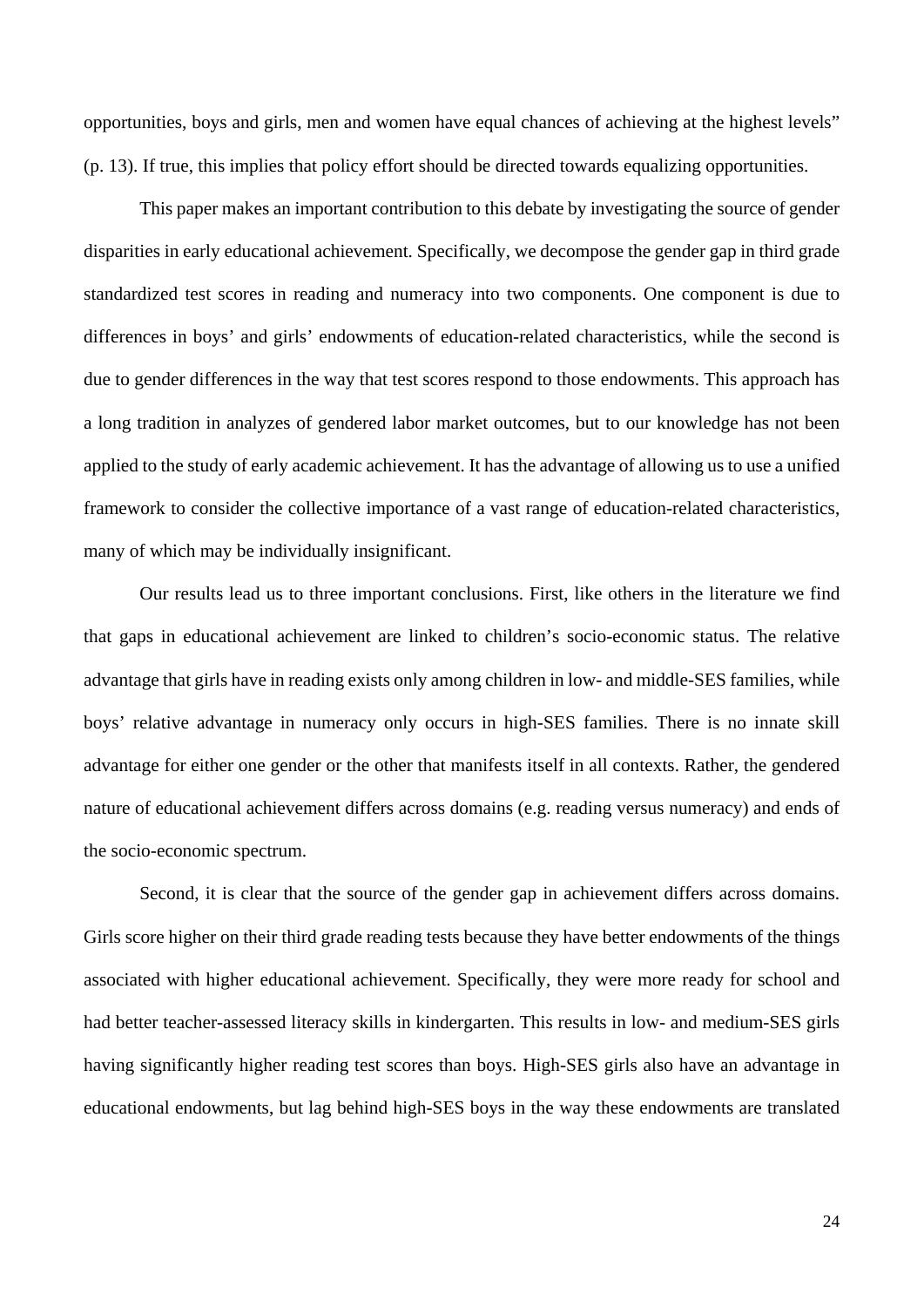into reading achievement. These two effects work in opposite directions leaving high-SES girls and boys with virtually identical reading achievement.

In contrast, boys' numeracy advantage stems not from better educational endowments, but from an advantage in the way their test scores respond to (are associated with) these characteristics. That is, boys achieve higher numeracy test scores than do girls with the same education-related characteristics. In the case of low- and medium-SES boys, this advantage in response effects is large enough to compensate for their lower educational endowments leaving them with the same numeracy achievement as their female classmates. High-SES boys, however, have an advantage in numeracy because the positive response effects are larger than the negative endowment effects. In particular, high-SES boys' numeracy advantage would be substantially smaller if the relationship between numeracy achievement on the one hand, and preschool and school type on the other were gender neutral.

Third, while we cannot definitely rule out gendered educational practices as a source of the gender gap in children's standardized test scores, this seems unlikely to be the full story, particularly in the case of reading achievement. Importantly, our results add to the small body of evidence showing that achievement gaps exist in early primary school, before children have been exposed to long periods of gender-biased schooling. Moreover, girls score higher on their third grade, standardized tests, largely because of the skills they already posed before entering school and in kindergarten. It is this skill advantage which produces a reading advantage – and eliminates a numeracy disadvantage – for girls in the bottom two-thirds of the SES distribution. None of this suggests that the school environment itself is the main source of the gender gap in achievement. At the same time, high-SES boys have higher numeracy achievement than high-SES girls in third grade in large part because they gain much more from attending preschool and lose less from attending Catholic (as opposed to public) schools raising the possibility that gendered educational practices in these settings favor boys' numeracy achievement.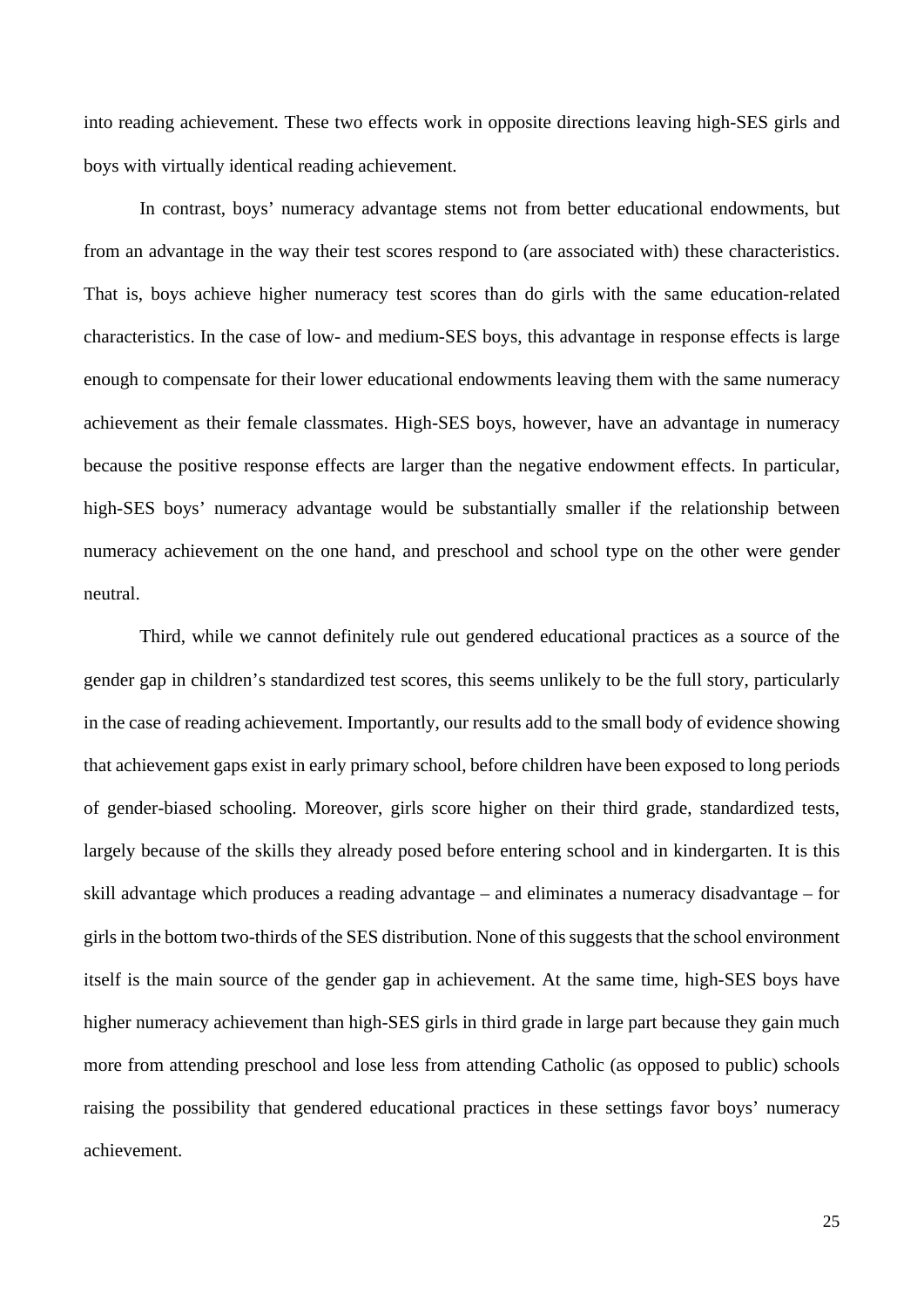Despite these conclusions, there remains a great deal that we do not yet fully understand. Variation in the magnitude and direction of the gender achievement gap across domains and socioeconomic status has led some researchers to speculate about the nature of the interactions that might produce this complex pattern of results. Levine et al. (2005) postulate, for example, that in high-SES families, boys engage in relatively more spatially relevant activities than do girls which would potentially explain boys' numeracy advantage. Similarly, Penner and Paret (2008) argue that variation in gender differences in math scores may be due to variation in gender stereotypes or the transmission of cultural resources within groups. Research testing these hypotheses would be particularly valuable in identifying sensible policy responses.

There is also surprisingly little evidence that the gendered nature of investments in children varies by socio-economic status, let alone that this is the source of the gender gaps in achievement we observe. Baker and Milligan (2013), for example, provide cross-national evidence that from an early age parents spent more time with girls reading, telling stories, and teaching words and letters. This could certainly explain girls' advantage in literacy. The gender gap in parental investments in literacy, however, is largest among less-educated mothers in the U.K and among highly-educated mothers in the U.S. and Canada, leaving relative reading achievement by SES difficult to explain. It would be useful to know more about the pathways through which children's SES produces gender inequality in educational achievement.

It is clear that the pattern of achievement gaps across domains and family circumstances is complex, making it unlikely that a single overarching process drives the relationship between gender and educational achievement. We need to do more to identify which mechanisms are relatively more important and in which circumstances.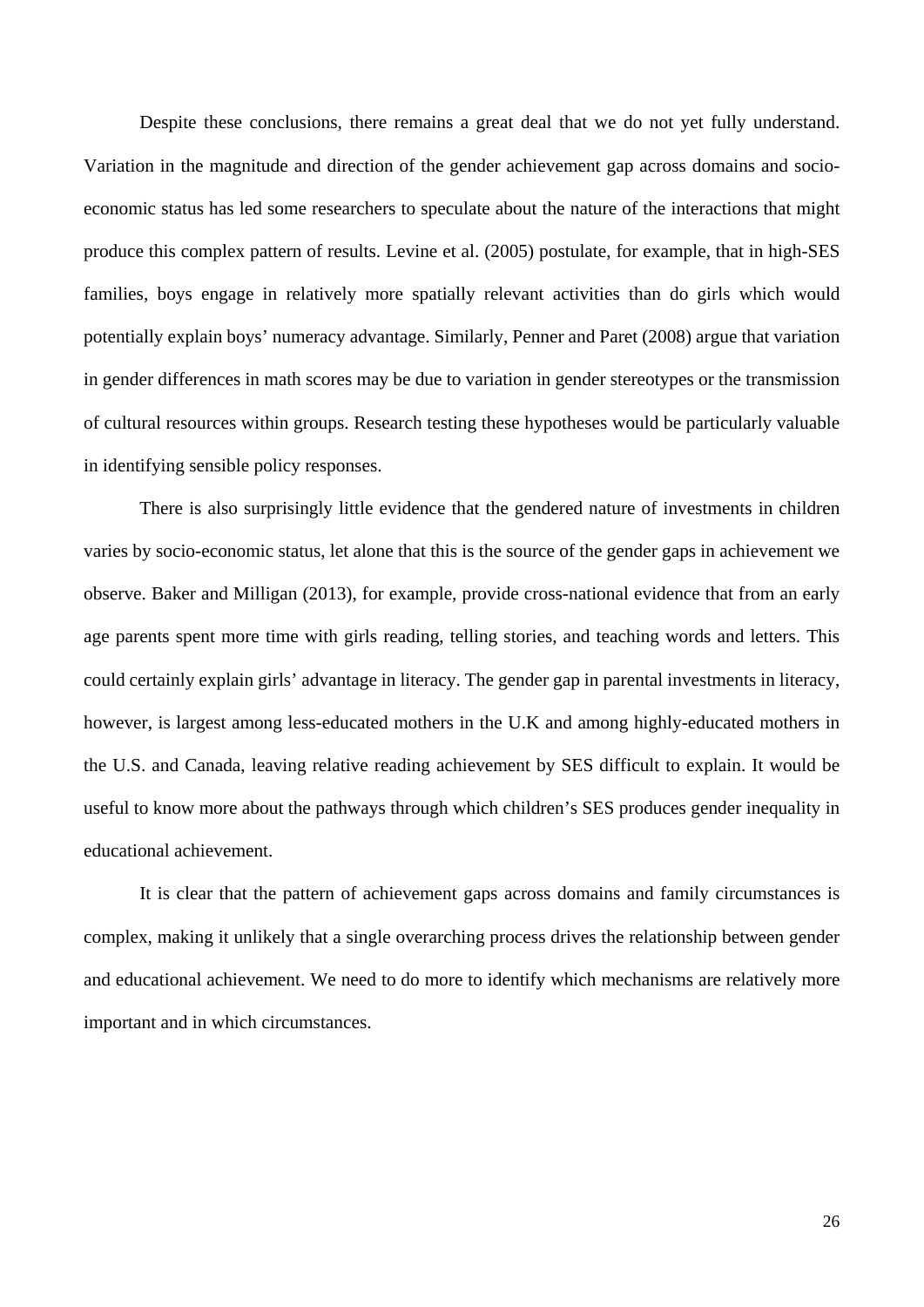#### **References:**

- Amato, P. R., & Rivera, F. (1999). Paternal Involvement and Children's Behavior Problems. *Journal of Marriage and the Family, 61*(2), 375-384.
- Baker, M., & Milligan, K. (2013). Boy-Girl Differences in Parental Investments: Evidence from Three Countries. *NBER Working Paper*, no. 18893, March.
- Bertrand, M., & Pan, J. (2013). The Trouble with Boys: Social Influences and the Gender Gap in Disruptive Behavior. *American Economic Journal: Applied Economics, 5*(1), 32-64.
- Blinder, A. (1973). Wage Discrimination: Reduced Form and Structural Estimates. *Journal of Human Resources, 8*(4), 436-455.
- Brent, D., May, D. C., & Kundert, D. K. (1996). The Incidence of Delayed School Entry: A Twelve-Year Review. *Early Education and Development, 7*(2), 121-135.
- Buchman, C., DiPrete, T. A., & McDanile, A. (2008). Gender Inequalities in Education. *American Review of Sociology, 34*, 319-337.
- Chatterji, P., Kim, D., & Lahiri, K. (2014). Birth Weight and Academic Achievement in Childhood. *Health economics*, *23*(9), 1013-1035.
- Clark, D., Martorell, P., & Rockoff, J. (2009). School Principals and School Performance. *Working Paper 38*. National Center for Analysis of longitudinal data in Education research.
- Cornwell, C., Mustard, D. B., & van Parys, J. (2013). Noncognitive Skills and the Gender Disparities in Test Scores and Teacher Assessments: Evidence from Primary School. *Journal of Human Resources, 48*(1), 236-264.
- Dee, T. S. (2007). Teachers and the Gender Gaps in Student Achievement. *Journal of Human Resources, 17*(3), 528-554.
- DiPrete, T. A., & Jennings, J. L. (2012). Social and Behavioral Skills and the Gender Gap in Early Educational Achievement. *Social Science Research*, *41*(1), 1-15.
- Elsner, B., & Isphording, I. E. (2015). A Big Fish in a Small Pond: Ability Rank and Human Capital Investment. *IZA Discussion Papers,* no. 9121.
- Entwisle, D. R., Alexander, K. L., & Olson, L. S. (2007). Early Schooling: The Handicap of Being Poor and Male. *Sociology of Education, 80*(2), 114-138.
- Fan, X., Fang, H., & Markussen, S. (2015). Mothers' Employment and Children's Educational Gender Gap. *National Bureau of Economic Research* WP, no. 21183.
- Fortin, N., Lemieux, T., & Firpo, S. (2011). Decomposition Methods in Economics, in O. Ashenfelter & D. Card (Eds.) *Handbooks in Economics: Labor Economics, Vol. 4A* (pp. 1-102). Elsevier: Amsterdam.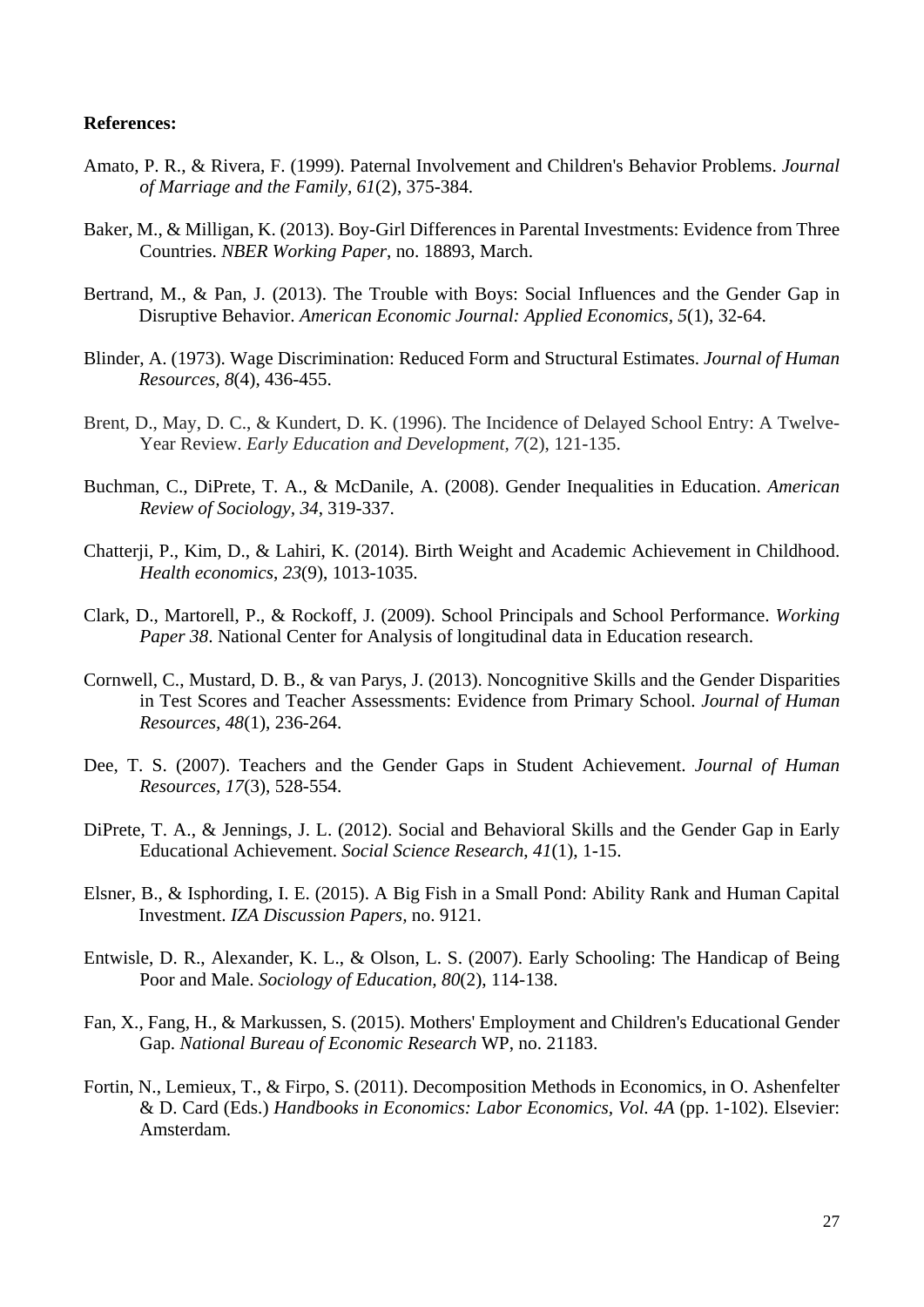- Fortin, N. M., Oreopoulos, P., & Phipps, S. (2013). Leaving Boys Behind: Gender Disparities in High Academic Achievement. *NBER Working Papers*, no. w19331.
- Fryer Jr, R. G., & Levitt, S. D. (2009). An Empirical Analysis of the Gender Gap in Mathematics *NBER Working Papers*, no. w15430.
- Gibbons, S., & Chevalier, A. (2008). Assessment and Age 16+ Education Participation. *Research Papers in Education*, *23*(2), 113-123.
- Goodman, R. (1997). The Strengths and Difficulties Questionnaire: A Research Note. *Journal of Child Psychology and Psychiatry, 38*(5), 581-586.
- Guison, L., Monte, F., Sapienza, P., & Zinaales, L. (2008). Culture, Gender, and Math. *Science, 320*(30), 1164-1165.
- Hill, M. A., & O'Neill, J. (1994). Family Endowments and the Achievement of Young Children with Special Reference to the Underclass. *Journal of Human Resources*, *29*(4), 1064-1100.
- Holmlund, H., & Sund, K. (2008). Is the Gender Gap in School Performance Affected by the Sex of the Teacher? *Labour Economics, 15*(1), 37-53.
- Husain, M., & Millimet, D. L. (2009). The Mythical 'Boy Crisis'? *Economics of Education Review*, *28*(1), 38-48.
- Jacob, B. A. (2002). Where the Boys Aren't: Non-Cognitive Skills, Returns to School, and the Gender Gap in Higher Education. *Economics of Education Review*, *21*(6), 589-598.
- Jann, B. (2008). The Blinder-Oaxaca Decomposition for Linear Regression Models. *The Stata Journal, 8*(4), 453-479.
- Johnston, D. W., Nicholls, M. E., Shah, M., & Shields, M. A. (2009). Nature's Experiment? Handedness and Early Childhood Development. *Demography*, *46*(2), 281-301.
- Jones, F. L. (1983). On Decomposing the Wage Gap: A Critical Comment on Blinder's Method. *Journal of Human Resources*, *18*(1), 126-130.
- Jones, F. L., & McMillan, J. (2001). Scoring Occupational Categories for Social Research: A Review of Current Practice, with Australian Examples. *Work, Employment & Society*, *15*(3), 539-563.
- Lavy, V., & Sand, E. (2015). On the Origins of Gender Human Capital Gaps: Short and Long Term Consequences of Teachers Stereotypical Biases. *NBER Working Paper,* no. 20909, January.
- Legewie, J., & DiPrete, T. A. (2012). School Context and the Gender Gap in Educational Achievement. *American Sociological Review*, *77*(3), 463-485.
- Leibowitz, A. (1977). Parental Inputs and Children's Achievement. *Journal of Human Resources*, *12*(2), 242-251.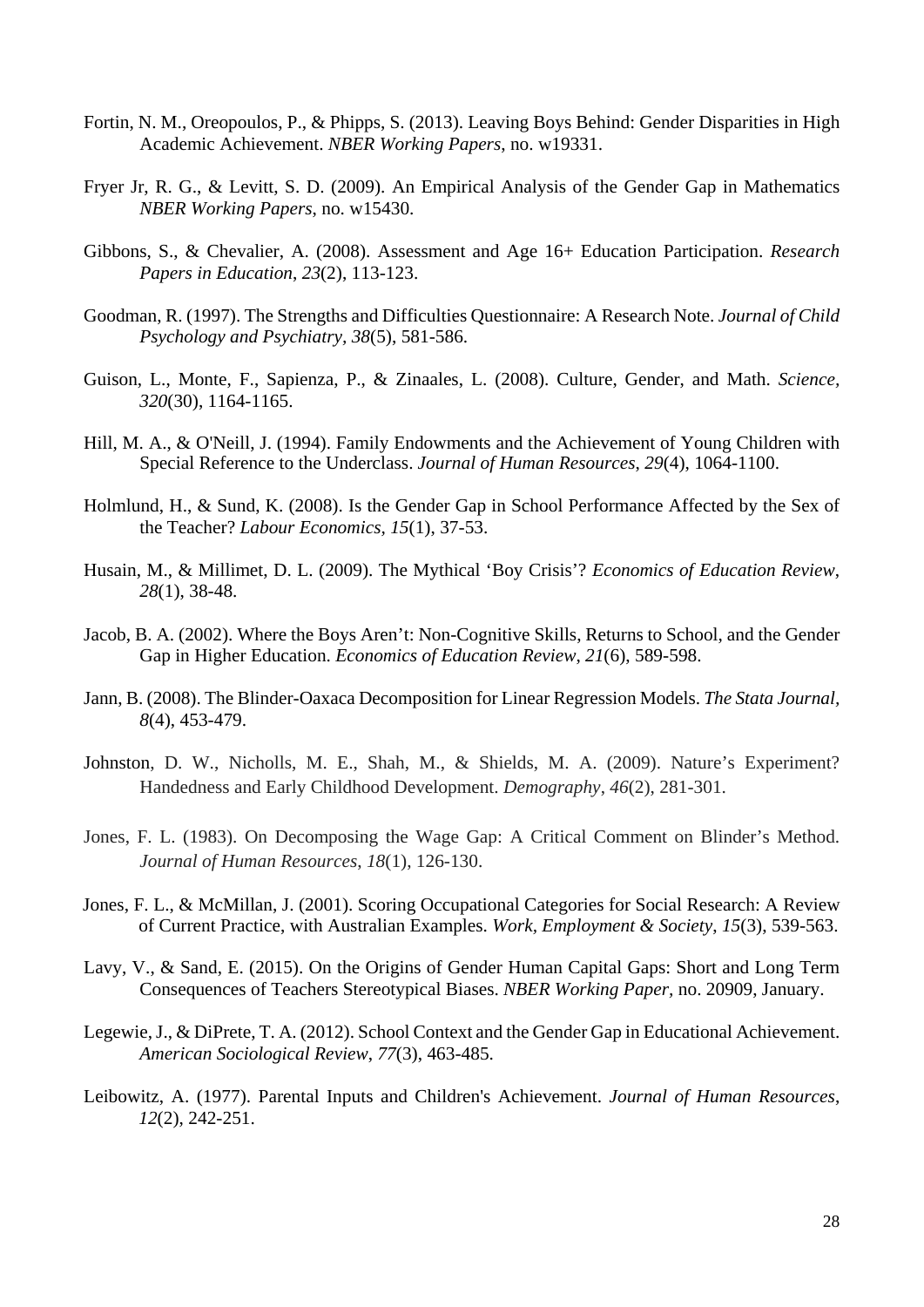- Leigh, A., & Gong, X. (2009). Estimating Cognitive Gaps Between Indigenous and Non-Indigenous Australians. *Education Economics*, *17*(2), 239-261.
- de Lemos, M. M., & Doig, B. (1999). *Who Am I?: Developmental Assessment*. Australian Council for Educational Research.
- Levine, S. C., Vasilyeva, M., Lourenco, S. F., Newcombe, N. S., & Huttenlocher, J. (2005). Socioeconomic Status Modifies the Sex Difference in Spatial Skill. *Psychological Science*, *16*(11), 841-845.
- Neumark, D. (1988). Employers' Discriminatory Behavior and the Estimation of Wage Discrimination. *Journal of Human Resources*, *23*(3), 279–295.
- Nollenberger, N., Rodrígues-Planas, N., & Sevilla, A. (2014). The Math Gender Gap: The Role of Culture. *IZA Discussion Paper*, no. 8379, August.
- Oaxaca, R. (1973). Male-female Wage Differentials in Urban Labor Markets. *International Economic Review, 14*(3), 693-709.
- Oaxaca, R. L. & Ransom, M. R. (1999). Identification in Detailed Wage Decompositions. *Review of Economics and Statistics*, *81*(1), 154-157.
- OECD. (2015). *The ABC of Gender Equality in Education: Aptitude, Behaviour, Confidence,* PISA, OECD Publishing. Available at: *http://dx.doi.org/10.1787/9789264229945-en*
- Penner, A. M. & Paret, M. (2008). Gender Differences in Mathematics Achievement: Exploring the Early Grades and the Extremes. *Social Science Research*, *37*(1), 239-253.
- Pope, D. G., & Sydnor, J. R. (2010). Geographic Variation in the Gender Differences in Test Scores. *Journal of Economic Perspectives, 24*(2), 95-108.
- Riegle-Crumb, C. (2006). The Path through Math: Course Sequences and Academic Performance at the Intersection of Race‐Ethnicity and Gender. *American Journal of Education*, *113*(1), 101- 122.
- Rivkin, S. E., Hanushek, E., & Kain, J. (2005). Teachers, Schools, and Academic Achievement. *Econometrica*, *73*(2), 417-458.
- Robinson, J. P., & Lubienski, S. T. (2011). The Development of Gender Achievement Gaps in Mathematics and Reading During Elementary and Middle School Examining Direct Cognitive Assessments and Teacher Ratings. *American Educational Research Journal, 48*(2), 268-302.
- Samson, J. F., & Lesaux, N. K. (2008). Language-minority Learners in Special Education: Rates and Predictors of Identification for Services. *Journal of Learning Disabilities*, *42*(2), 148-162.
- Soloff, C., Lawrence, D., & Johnstone, R. (2005). Sample Design. *LSAC Technical Paper 1*, Australian Institute of Family Studies.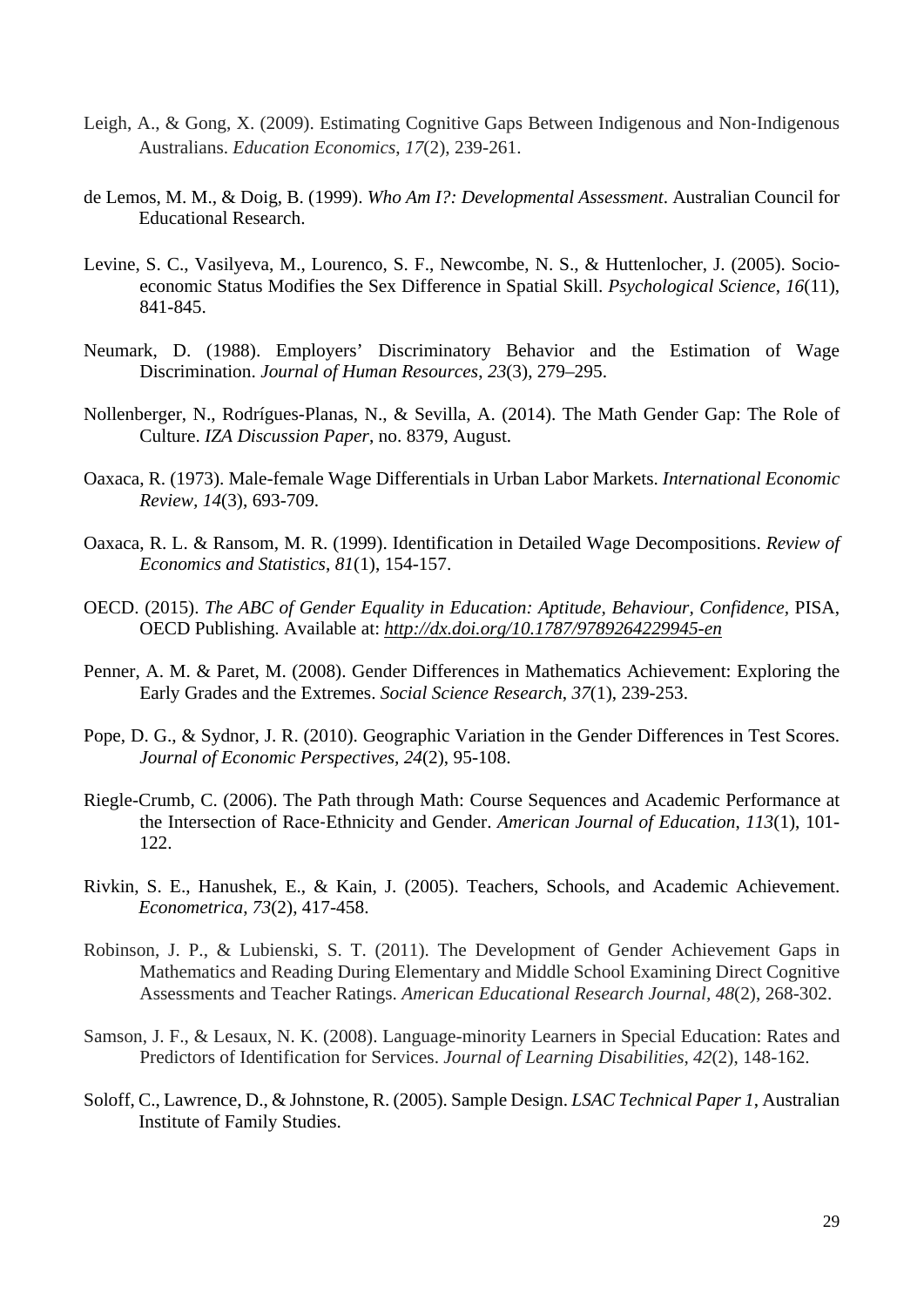- Wake, M., Nicholson, J. M., Hardy, P., & Smith, K. (2007). Preschooler Obesity and Parenting Styles of Mothers and Fathers: Australian National Population Study. *Paediatrics*, *120*(6), 1520-1527.
- Wechsler, D. (2003). *Wechsler Intelligence Scale for Children— Fourth Edition*. San Antonio, TX: Psychological Corp.
- Willms, J. D., & Shields, M. (1996). *A Measure of Socioeconomic Status for the National Longitudinal Study of Children*. Report prepared for Statistics Canada.
- Wößmann, L. (2003). Schooling Resources, Educational Institutions and Student Performance: The International Evidence. *Oxford Bulletin of Economics and Statistics*, *65*(2), 117-170.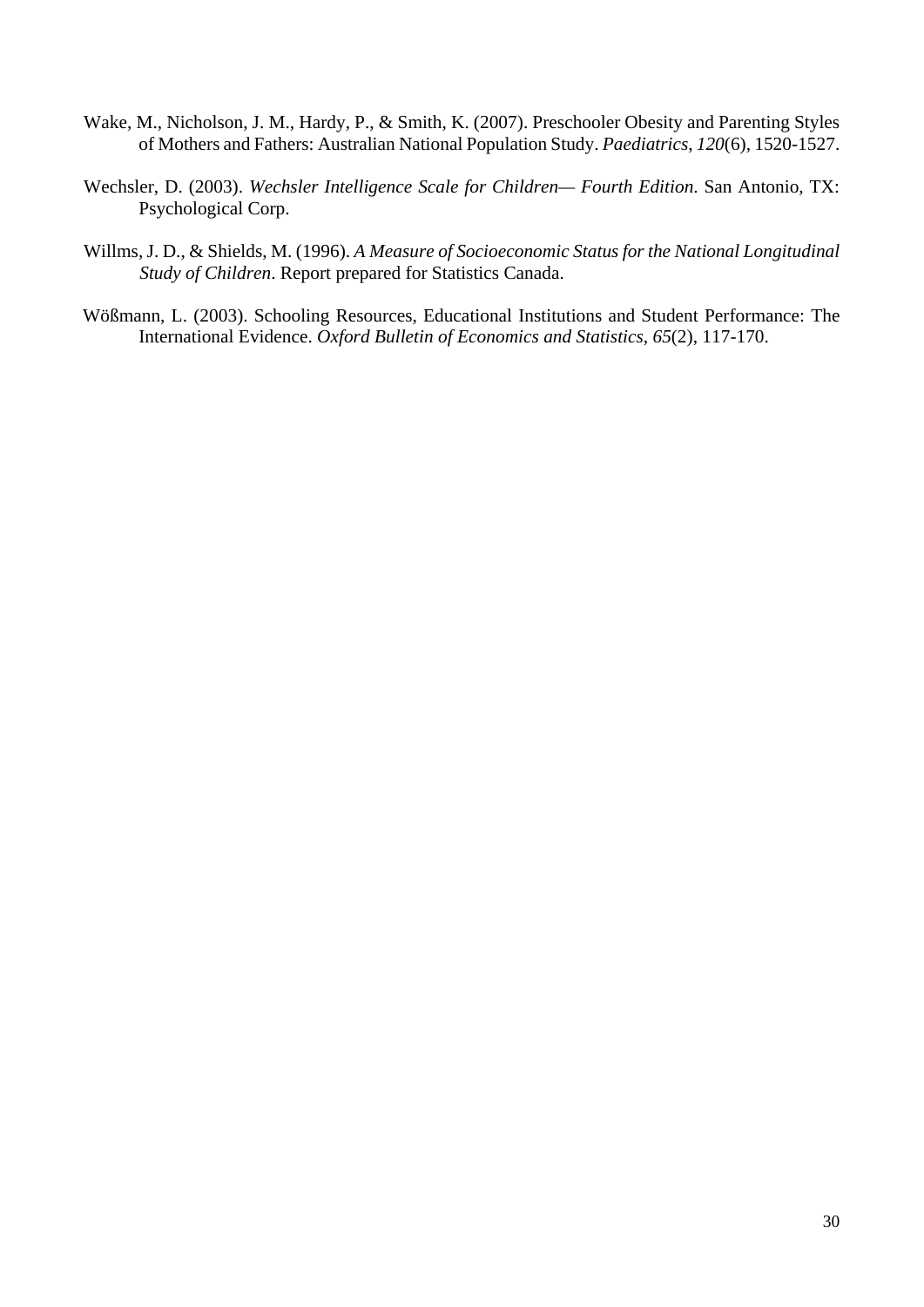



Notes: The black line represents the estimated coefficients from conditional quantile regressions which are estimated simultaneously at every decile of the test-score distribution. The grey area represents the 95 percent confidence interval on these estimates.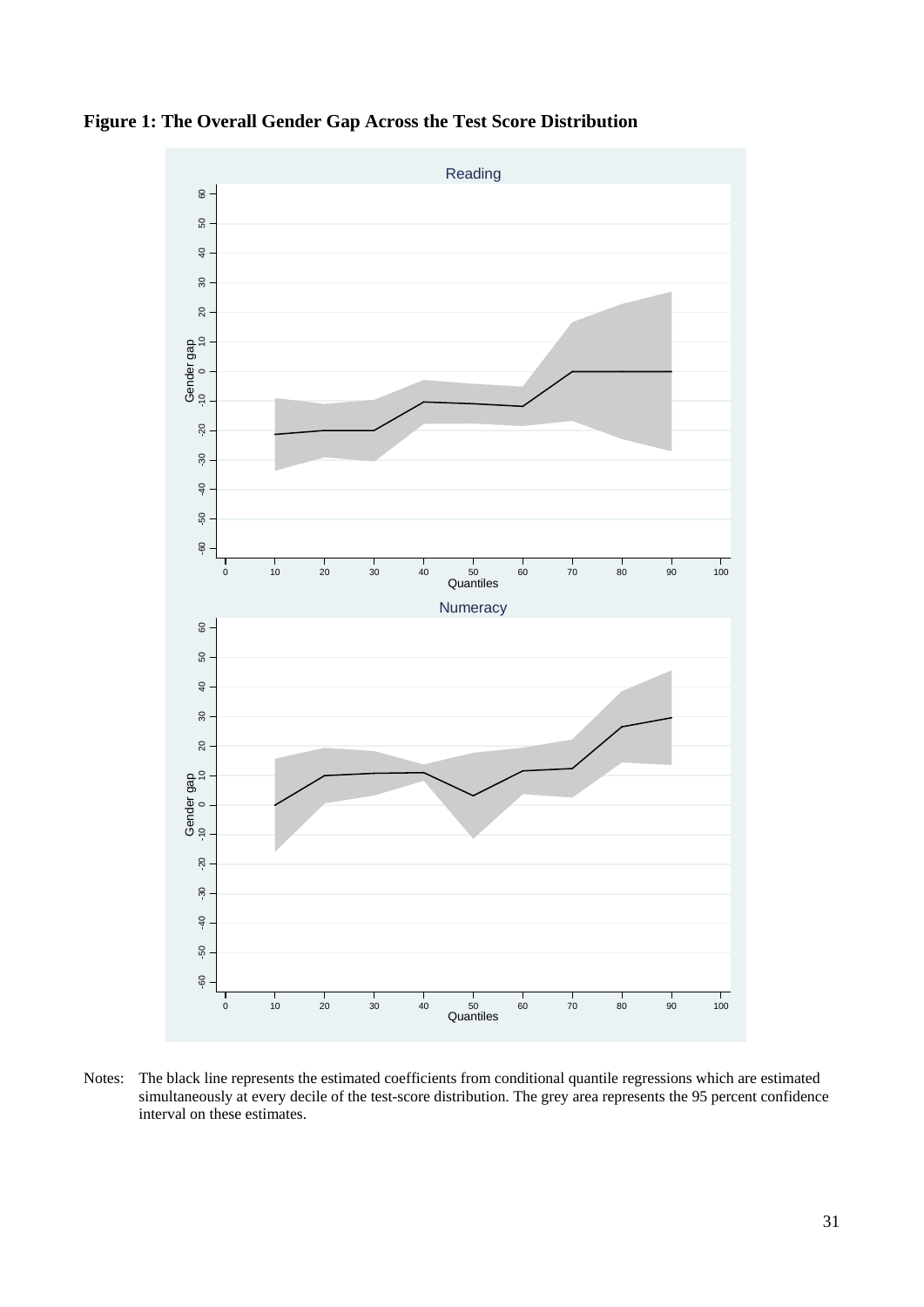

**Figure 2: The Gender Gap in Reading by SES Across the Test Score Distribution** 

Notes: The black line represents the estimated coefficients from conditional quantile regressions which are estimated simultaneously at every decile of the test-score distribution. The grey area represents the 95 percent confidence interval on these estimates.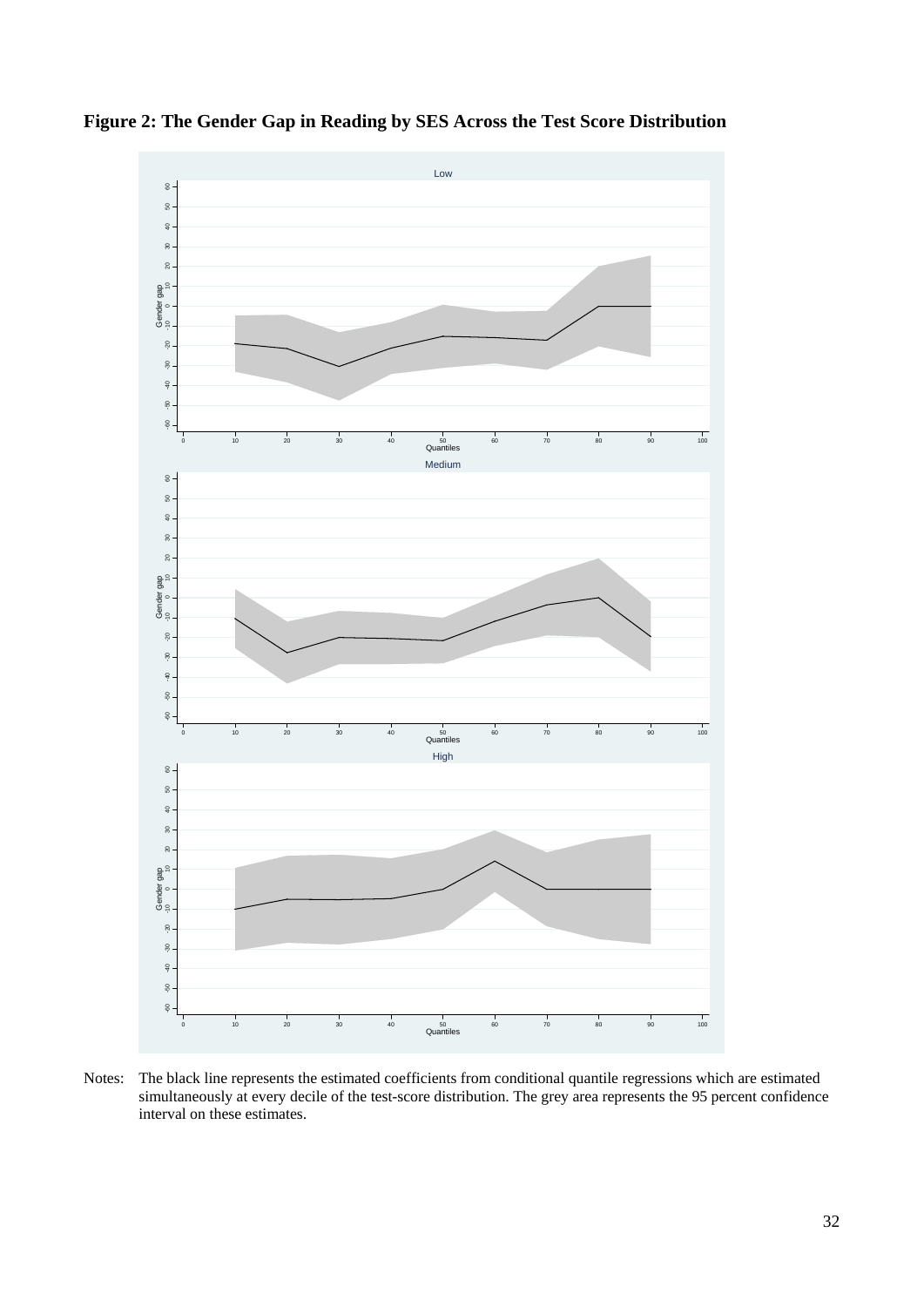

**Figure 3: The Gender Gap in Numeracy by SES Across the Test Score Distribution** 

Notes: The black line represents the estimated coefficients from conditional quantile regressions which are estimated simultaneously at every decile of the test-score distribution. The grey area represents the 95 percent confidence interval on these estimates.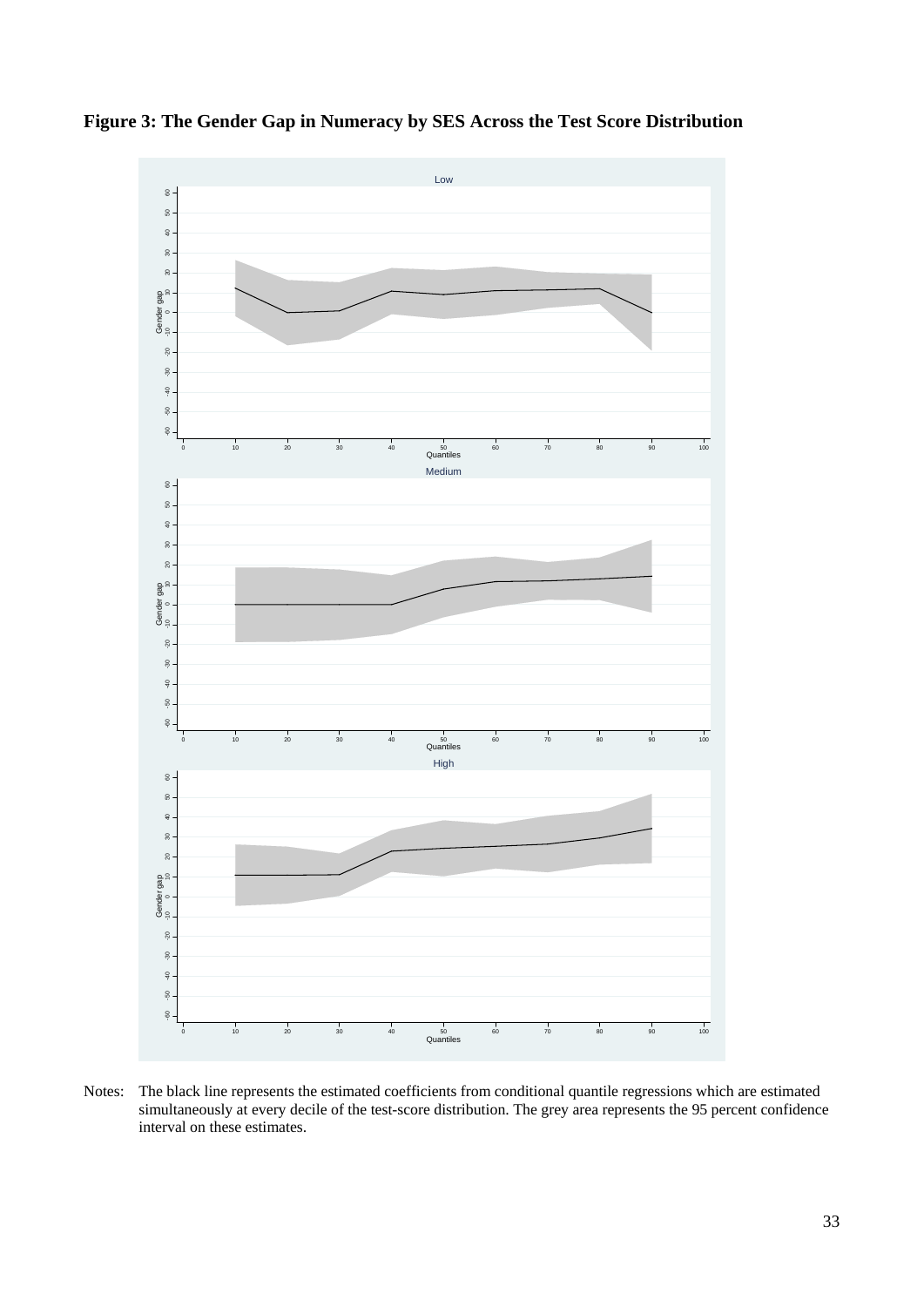|        |             | Reading      |           |             | <b>Numeracy</b> |            |      |  |
|--------|-------------|--------------|-----------|-------------|-----------------|------------|------|--|
|        | <b>Boys</b> | <b>Girls</b> | T-test    | <b>Boys</b> | <b>Girls</b>    | T-test     | N    |  |
| SES:   |             |              |           |             |                 |            |      |  |
| Low    | 391.56      | 407.10       | $2.77***$ | 384.96      | 378.22 -1.52    |            | 984  |  |
| Medium | 428.03      | 442.58       | $2.76***$ | 409.54      | 403.52          | $-1.41$    | 1032 |  |
| High   | 473.44      | 473.81       | 0.07      | 452.22      | 429.98          | $-5.13***$ | 1057 |  |
| All    | 432.44      | 441.59       | $2.80***$ | 416.76      | 404.23          | $-4.71***$ | 3073 |  |

### **Table 1: Mean NAPLAN Reading and Numeracy Test Scores by Gender and SES**

Notes: \*\*\*, \*\*, \* indicate statistical significance at the 1%, 5% and 10% levels, respectively.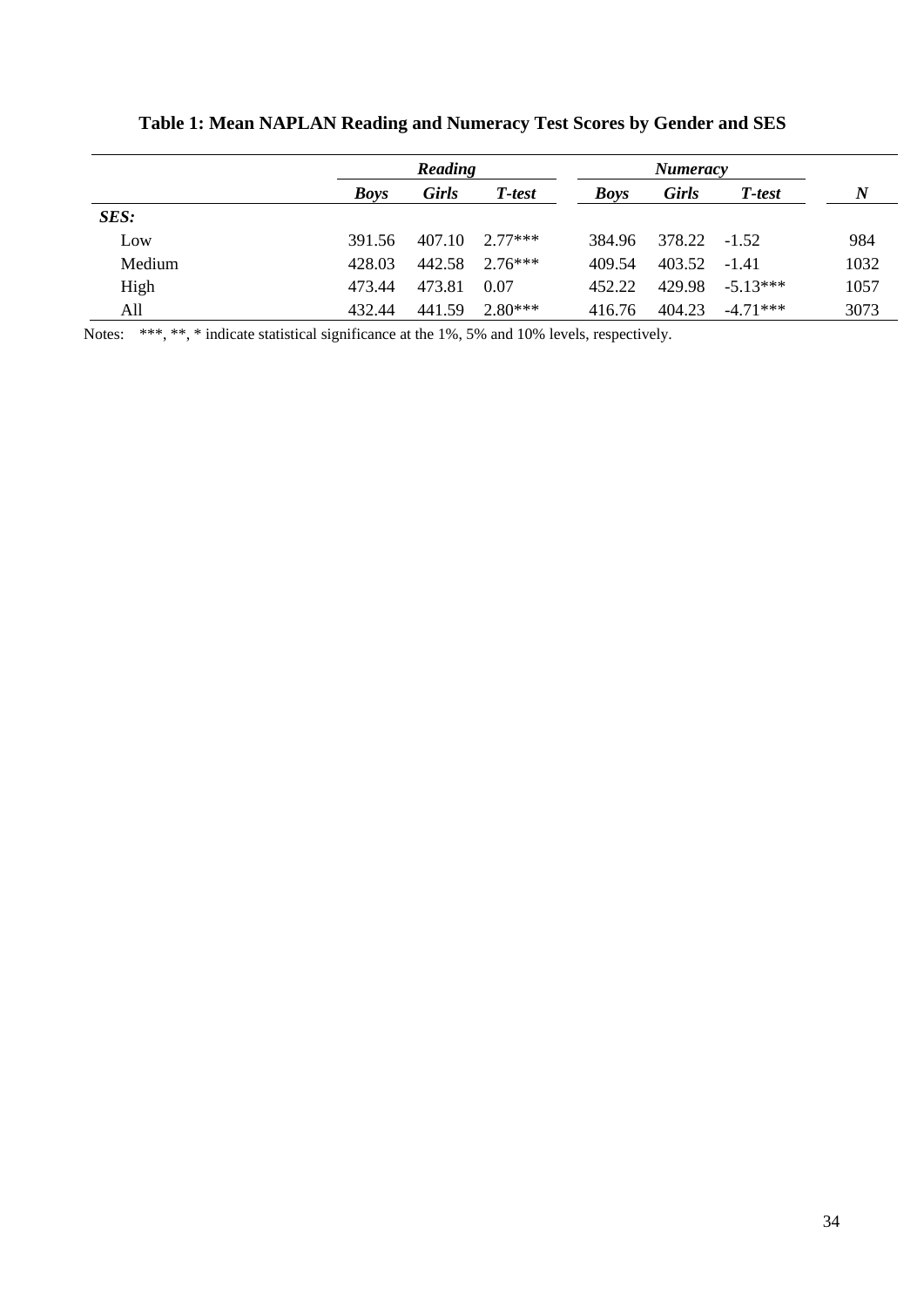|                          | Low SES     |          | <b>Medium SES</b> |          | <b>High SES</b> |            |  |
|--------------------------|-------------|----------|-------------------|----------|-----------------|------------|--|
| <b>Gender Difference</b> | $-0.170***$ |          | $-0.159***$       |          | $-0.004$        |            |  |
|                          | (0.061)     |          |                   | (0.058)  |                 | (0.056)    |  |
| Boys' average            | $-0.462***$ |          | $-0.063$          |          | $0.433***$      |            |  |
|                          | (0.045)     |          | (0.042)           |          | (0.041)         |            |  |
| Girls' average           | $-0.292***$ |          | $0.096**$         |          | $0.437***$      |            |  |
|                          | (0.042)     |          | (0.039)           |          | (0.038)         |            |  |
| Characteristics:         | Endowm.     | Response | Endowm.           | Response | Endowm.         | Response   |  |
| WAI score                | $-0.047***$ | 0.012    | $-0.030*$         | $-0.008$ | $-0.070***$     | $-0.005$   |  |
|                          | (0.014)     | (0.009)  | (0.018)           | (0.006)  | (0.019)         | (0.018)    |  |
| WISC score               | $-0.007$    | $-0.014$ | $-0.011$          | 0.000    | $-0.001$        | $0.025*$   |  |
|                          | (0.012)     | (0.01)   | (0.009)           | (0.003)  | (0.007)         | (0.014)    |  |
| Birth weight (kgs)       | 0.009       | $0.474*$ | 0.000             | $-0.249$ | 0.004           | $-0.516$   |  |
|                          | (0.007)     | (0.275)  | (0.005)           | (0.278)  | (0.007)         | (0.324)    |  |
| Attended preschool       | $-0.003$    | $-0.257$ | 0.002             | 0.239    | $-0.001$        | 0.173      |  |
|                          | (0.003)     | (0.391)  | (0.002)           | (0.359)  | (0.002)         | (0.222)    |  |
| Age at test              | $0.032***$  | 1.472    | $0.021**$         | 1.352    | $0.030**$       | 1.821      |  |
|                          | (0.012)     | (0.96)   | (0.009)           | (1.1)    | (0.013)         | (1.123)    |  |
| Household type           | 0.005       | 0.055    | 0.000             | 0.025    | 0.003           | $-0.009$   |  |
|                          | (0.005)     | (0.04)   | (0.002)           | (0.02)   | (0.003)         | (0.015)    |  |
| Mother's education       | $-0.001$    | 0.056    | 0.000             | 0.031    | 0.001           | $-0.006$   |  |
|                          | (0.002)     | (0.043)  | (0.003)           | (0.078)  | (0.002)         | (0.213)    |  |
| Father's education       | 0.004       | $-0.058$ | $-0.004$          | $-0.023$ | $-0.001$        | $-0.302*$  |  |
|                          | (0.004)     | (0.071)  | (0.006)           | (0.088)  | (0.005)         | (0.163)    |  |
| Parental investments     | 0.001       | $-0.536$ | 0.000             | 0.277    | 0.001           | 0.662      |  |
|                          | (0.009)     | (0.473)  | (0.009)           | (0.879)  | (0.006)         | (0.651)    |  |
| Education                | $-0.039***$ | 0.015    | $-0.011$          | 0.146    | $-0.017**$      | 0.061      |  |
| expectations (P1)        | (0.014)     | (0.078)  | (0.011)           | (0.098)  | (0.008)         | (0.187)    |  |
| School type              | $-0.003$    | $-0.020$ | $-0.001$          | $-0.014$ | 0.002           | $0.116***$ |  |
|                          | (0.004)     | (0.028)  | (0.003)           | (0.036)  | (0.003)         | (0.041)    |  |
| Teacher's assessment:    | 0.010       | 0.006    | 0.007             | 0.000    | 0.011           | $-0.054*$  |  |
| Numeracy                 | (0.008)     | (0.013)  | (0.006)           | (0.005)  | (0.008)         | (0.03)     |  |
| Teacher's assessment:    | $-0.066***$ | 0.005    | $-0.114***$       | 0.002    | $-0.050***$     | 0.012      |  |
| Literacy                 | (0.021)     | (0.012)  | (0.026)           | (0.007)  | (0.017)         | (0.033)    |  |
| SDQ (mother)             | $-0.005$    | 0.000    | $-0.033**$        | $-0.012$ | $-0.001$        | $-0.007$   |  |
|                          | (0.013)     | (0.008)  | (0.016)           | (0.01)   | (0.014)         | (0.021)    |  |
| Other                    | $-0.007$    | 0.006    | 0.001             | 0.037    | 0.005           | $-0.029$   |  |
|                          | (0.005)     | (0.12)   | (0.003)           | (0.135)  | (0.005)         | (0.157)    |  |
| Constant                 |             | $-1.269$ |                   | $-1.787$ |                 | $-1.863$   |  |
|                          |             | (1.205)  |                   | (1.468)  |                 | (1.39)     |  |
| <b>Total</b>             | $-0.116**$  | $-0.054$ | $-0.175***$       | 0.016    | $-0.084**$      | 0.079      |  |
|                          | (0.047)     | (0.052)  | (0.045)           | (0.054)  | (0.041)         | (0.055)    |  |
| ${\bf N}$                | 984         |          | 1,032             |          | 1,057           |            |  |

#### **Table 2: Oaxaca Decomposition Results for NAPLAN Reading Test Scores by SES**

Notes: Coefficients estimated by pooled Oaxaca decomposition (including a gender dummy). All regressions control for: teacher survey completion status, indigenous status, preschool attendance, mother's employment status, in the "Other" category. P1 is the primary adult respondent, generally the mother. Robust standard errors reported in parenthesis. \*\*\*, \*\*, \* indicate statistical significance at the 1%, 5% and 10% levels, respectively.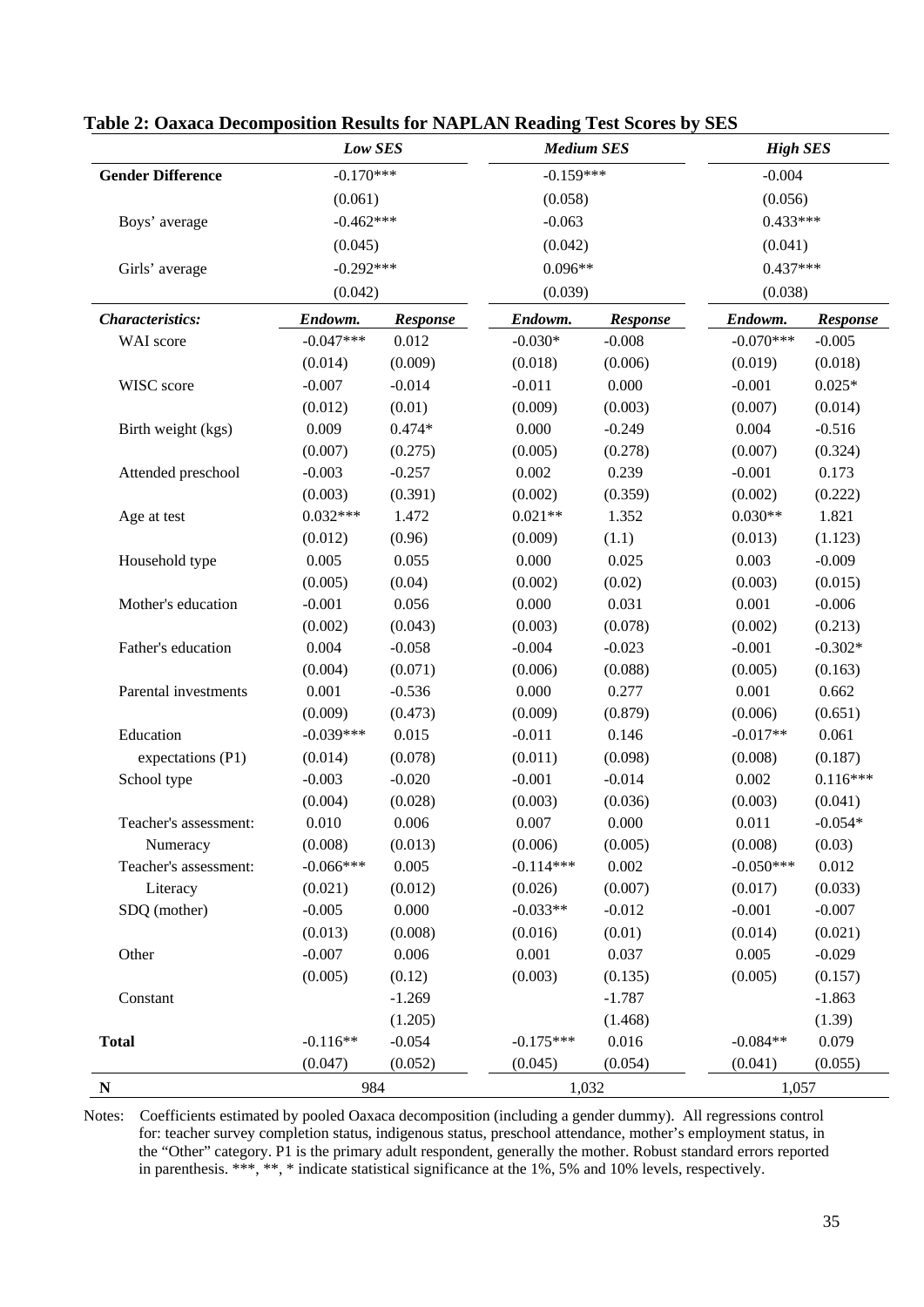|                                   |                       | Low SES              | <b>Medium SES</b>     |                  | <b>High SES</b>       |                     |  |
|-----------------------------------|-----------------------|----------------------|-----------------------|------------------|-----------------------|---------------------|--|
| <b>Gender Difference</b>          | 0.090                 |                      | $0.081\,$<br>(0.057)  |                  | $0.297***$            |                     |  |
|                                   | (0.059)               |                      |                       |                  | (0.058)               |                     |  |
| Boys' average                     | $-0.305***$           |                      | 0.024                 |                  | $0.595***$            |                     |  |
|                                   | (0.043)               |                      | (0.043)               |                  | (0.044)               |                     |  |
| Girls' average                    | $-0.395***$           |                      | $-0.056$              |                  | $0.297***$            |                     |  |
|                                   | (0.041)               |                      | (0.037)               |                  | (0.038)               |                     |  |
| <b>Characteristics</b>            | Endowm.               | Response             | Endowm.               | <b>Response</b>  | Endowm.               | Response            |  |
| WAI score                         | $-0.050***$           | 0.004                | $-0.096***$           | $-0.009$         | $-0.103***$           | 0.017               |  |
|                                   | (0.014)               | (0.009)              | (0.019)               | (0.006)          | (0.02)                | (0.019)             |  |
| WISC score                        | $-0.009$              | $-0.012$             | $-0.018$              | 0.001            | $-0.001$              | 0.016               |  |
|                                   | (0.016)               | (0.01)               | (0.015)               | (0.003)          | (0.012)               | (0.015)             |  |
| Birth weight (kgs)                | 0.000                 | $0.501*$             | 0.005                 | $-0.038$         | $0.012*$              | $-0.052$            |  |
|                                   | (0.007)               | (0.267)              | (0.005)               | (0.29)           | (0.007)               | (0.306)             |  |
| Attended preschool                | $-0.003$              | $-0.484$             | 0.003                 | 0.096            | 0.003                 | $0.436**$           |  |
|                                   | (0.003)               | (0.405)              | (0.003)               | (0.263)          | (0.003)               | (0.215)             |  |
| Age at test                       | $0.026***$            | $-0.691$             | $0.021**$             | 0.552            | $0.023**$             | $-1.615$            |  |
|                                   | (0.01)                | (0.913)              | (0.009)               | (1.086)          | (0.01)                | (1.122)             |  |
| Household type                    | 0.003                 | 0.052                | $-0.001$              | 0.019            | 0.002                 | 0.008               |  |
|                                   | (0.003)               | (0.039)              | (0.002)               | (0.017)          | (0.002)               | (0.014)             |  |
| Mother's education                | 0.000                 | 0.034                | 0.002                 | $-0.015$         | 0.000                 | 0.033               |  |
|                                   | (0.002)               | (0.04)               | (0.003)               | (0.081)          | (0.003)               | (0.21)              |  |
| Father's education                | 0.002                 | $-0.104$             | $-0.005$              | 0.069            | 0.001                 | $-0.007$            |  |
|                                   | (0.004)               | (0.069)              | (0.005)               | (0.094)          | (0.003)               | (0.157)             |  |
| Parental investments              | 0.002                 | $-0.378$             | $-0.009$              | 0.228            | 0.000                 | $-0.431$            |  |
|                                   | (0.008)               | (0.463)              | (0.008)               | (0.807)          | (0.006)               | (0.576)             |  |
| Education                         | $-0.040***$           | $0.158**$            | $-0.018*$             | 0.043            | $-0.013*$             | 0.242               |  |
|                                   |                       | (0.073)              |                       |                  |                       |                     |  |
| expectations (P1)                 | (0.013)<br>0.004      |                      | (0.011)<br>0.001      | (0.098)<br>0.042 | (0.007)<br>0.006      | (0.17)<br>$0.095**$ |  |
| School type                       |                       | $-0.026$             |                       |                  |                       |                     |  |
|                                   | (0.005)<br>0.017      | (0.025)<br>$-0.013$  | (0.003)<br>0.007      | (0.036)<br>0.001 | (0.005)<br>$0.042***$ | (0.04)<br>0.006     |  |
| Teacher's assessment:             |                       |                      |                       |                  |                       | (0.032)             |  |
| Numeracy<br>Teacher's assessment: | (0.016)<br>$-0.023**$ | (0.011)<br>0.014     | (0.01)<br>$-0.055***$ | (0.005)<br>0.008 | (0.016)<br>$-0.020**$ | $-0.001$            |  |
|                                   |                       |                      |                       |                  |                       |                     |  |
| Literacy                          | (0.011)               | (0.012)<br>$0.016**$ | (0.017)               | (0.008)          | (0.01)                | (0.034)             |  |
| SDQ (mother)                      | $-0.024*$             |                      | $-0.005$              | $-0.007$         | $-0.006$              | $-0.005$            |  |
|                                   | (0.013)               | (0.008)              | (0.016)               | (0.01)           | (0.013)               | (0.017)             |  |
| Other                             | $-0.007$              | 0.182                | 0.000<br>(0.003)      | $-0.011$         | 0.003                 | $-0.154$            |  |
|                                   | (0.005)               | (0.116)              |                       | (0.14)           | (0.006)               | (0.146)             |  |
| Constant                          |                       | 0.938                |                       | $-0.730$         |                       | 1.760               |  |
|                                   |                       | (1.126)              |                       | (1.381)          |                       | (1.367)             |  |
| <b>Total</b>                      | $-0.100**$            | $0.191***$           | $-0.169***$           | $0.250***$       | $-0.051$              | $0.348***$          |  |
|                                   | (0.046)               | (0.05)               | (0.044)               | (0.052)          | (0.044)               | (0.053)             |  |
| ${\bf N}$                         | 984                   |                      |                       | 1,032            | 1,057                 |                     |  |

#### **Table 3: Oaxaca Decomposition Results for NAPLAN Numeracy Test Scores by SES**

Notes: Coefficients estimated by pooled Oaxaca decomposition (including a gender dummy). All regressions control for: teacher survey completion status, indigenous status, preschool attendance, mother's employment status, in the "Other" category. P1 is the primary adult respondent, generally the mother. Robust standard errors reported in parenthesis. \*\*\*, \*\*, \* indicate statistical significance at the 1%, 5% and 10% levels, respectively.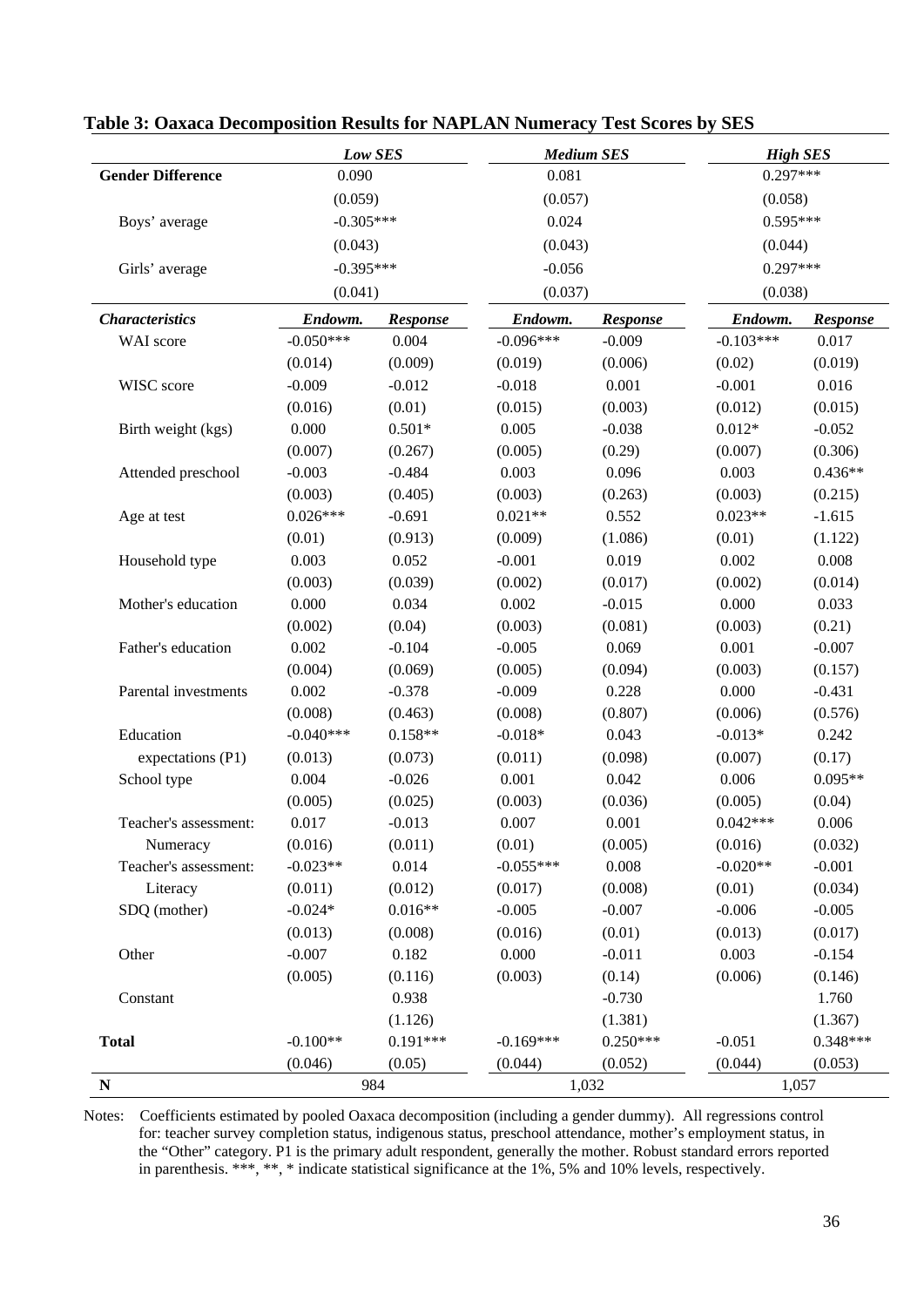|                                                                             |             | Reading     |            |             | Numeracy      |             |
|-----------------------------------------------------------------------------|-------------|-------------|------------|-------------|---------------|-------------|
| <b>SES</b>                                                                  | Low         | Medium      | High       | Low         | <b>Medium</b> | <b>High</b> |
| Gender Difference                                                           | $-0.170***$ | $-0.159***$ | $-0.004$   | 0.090       | 0.081         | $0.297***$  |
|                                                                             | (0.063)     | (0.059)     | (0.057)    | (0.061)     | (0.058)       | (0.059)     |
| ${\bf N}$                                                                   | 984         | 1.032       | 1,057      | 984         | 1,032         | 1,057       |
| A. Preferred specification                                                  |             |             |            |             |               |             |
| Total endowment effects                                                     | $-0.116**$  | $-0.175***$ | $-0.084**$ | $-0.100**$  | $-0.169***$   | $-0.051$    |
|                                                                             | (0.047)     | (0.045)     | (0.041)    | (0.046)     | (0.044)       | (0.044)     |
| Total response effects                                                      | $-0.054$    | 0.016       | 0.079      | $0.191***$  | $0.250***$    | $0.348***$  |
|                                                                             | (0.052)     | (0.054)     | (0.055)    | (0.05)      | (0.052)       | (0.053)     |
| B. Without the WISC score                                                   |             |             |            |             |               |             |
| Total endowment effects                                                     | $-0.134***$ | $-0.183***$ | $-0.084**$ | $-0.124***$ | $-0.182***$   | $-0.051$    |
|                                                                             | (0.046)     | (0.044)     | (0.04)     | (0.044)     | (0.043)       | (0.043)     |
| Total response effects                                                      | $-0.036$    | 0.023       | 0.080      | $0.214***$  | $0.263***$    | $0.349***$  |
|                                                                             | (0.053)     | (0.055)     | (0.055)    | (0.051)     | (0.055)       | (0.055)     |
| C. Without the WAI score                                                    |             |             |            |             |               |             |
| Total endowment effects                                                     | $-0.079*$   | $-0.152***$ | $-0.023$   | $-0.061$    | $-0.097**$    | 0.038       |
|                                                                             | (0.045)     | (0.042)     | (0.038)    | (0.045)     | (0.042)       | (0.041)     |
| Total response effects                                                      | $-0.091*$   | $-0.007$    | 0.019      | $0.152***$  | $0.178***$    | $0.260***$  |
|                                                                             | (0.052)     | (0.051)     | (0.053)    | (0.049)     | (0.051)       | (0.051)     |
| D. Without the WISC & WAI score                                             |             |             |            |             |               |             |
| Total endowment effects                                                     | $-0.087**$  | $-0.152***$ | $-0.015$   | $-0.072*$   | $-0.097**$    | 0.051       |
|                                                                             | (0.044)     | (0.042)     | (0.037)    | (0.043)     | (0.04)        | (0.039)     |
| Total response effects                                                      | $-0.083$    | $-0.007$    | 0.011      | $0.162***$  | $0.178***$    | $0.247***$  |
|                                                                             | (0.054)     | (0.052)     | (0.053)    | (0.051)     | (0.054)       | (0.052)     |
| E. Without the WAI & Matreas scores, expectations and teachers' assessments |             |             |            |             |               |             |
| Total endowment effects                                                     | 0.010       | $-0.062**$  | 0.027      | $-0.022$    | $-0.035$      | 0.035       |
|                                                                             | (0.031)     | (0.03)      | (0.028)    | (0.03)      | (0.029)       | (0.029)     |
| Total response effects                                                      | $-0.180***$ | $-0.097*$   | $-0.031$   | $0.113**$   | $0.115*$      | $0.263***$  |
|                                                                             | (0.058)     | (0.058)     | (0.056)    | (0.057)     | (0.059)       | (0.056)     |
| F. With ALL variables                                                       |             |             |            |             |               |             |
| Total endowment effects                                                     | $-0.121**$  | $-0.197***$ | $-0.097**$ | $-0.108**$  | $-0.188***$   | $-0.057$    |
|                                                                             | (0.049)     | (0.048)     | (0.044)    | (0.048)     | (0.047)       | (0.047)     |
| Total response effects                                                      | $-0.048$    | 0.038       | $0.093*$   | $0.199***$  | $0.268***$    | $0.354***$  |
|                                                                             | (0.053)     | (0.055)     | (0.056)    | (0.051)     | (0.052)       | (0.054)     |

#### **Table 4: Robustness Results: Oaxaca Decompositions of Reading and Numeracy Achievement Using Alternative Models**

Notes: Coefficients estimated using different versions of the Oaxaca decomposition. All regressions include the same controls as in Tables 2 and 3 (except for specified differences). Specification F includes all additional variables as described in the data appendix. Robust standard errors reported in parenthesis. \*\*\*, \*\*, \* indicate statistical significance at the 1%, 5% and 10% levels, respectively.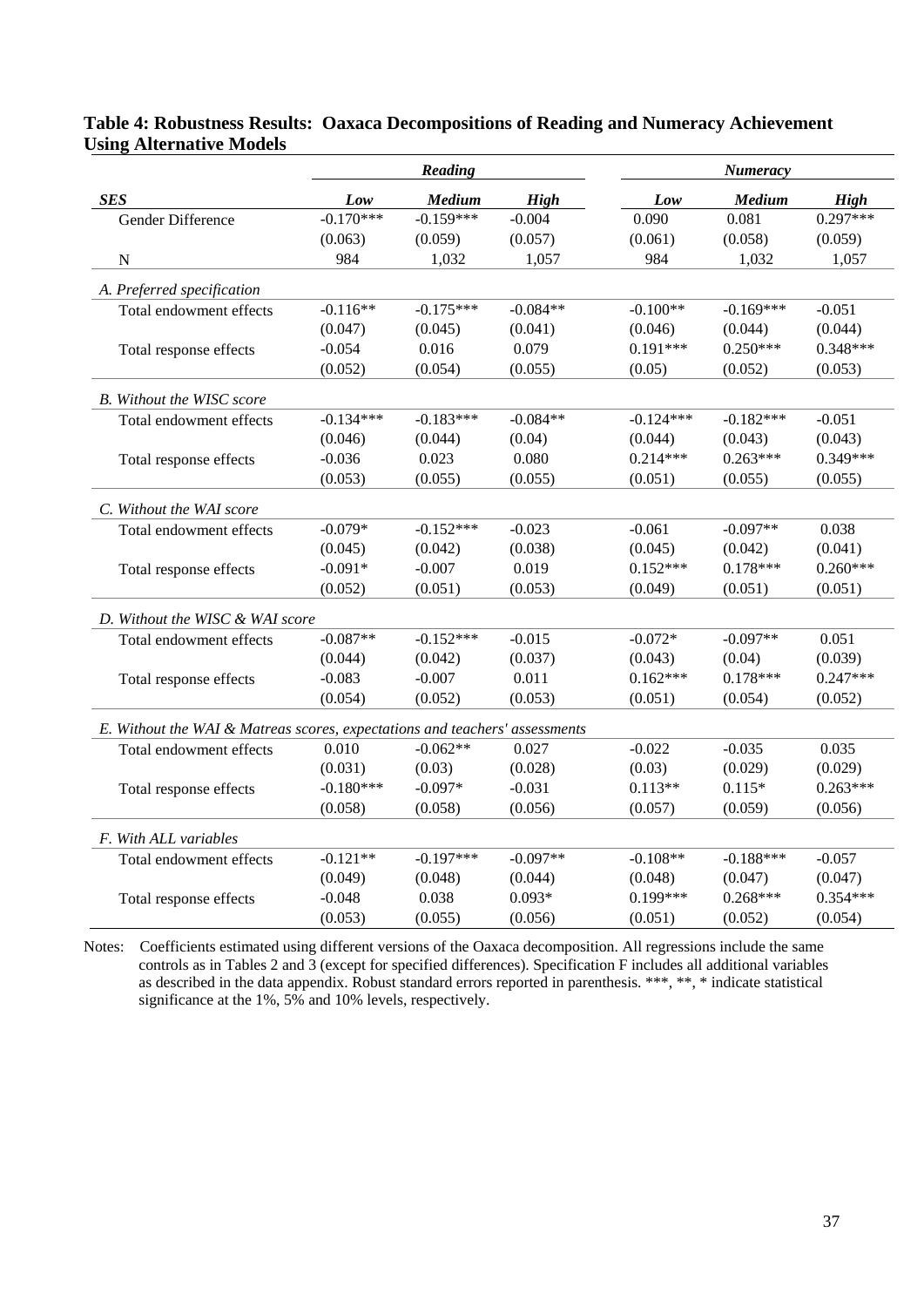### **APPENDIX**

Table A1 provides descriptions of the variables included in the Oaxaca decomposition. The variables in bold are shown individually in the results, while the rest are grouped in the "Other" category. Table A2 describes the variables that are included in robustness checks but not in the main model. All variables are measured at 6 years old unless specified otherwise.

| <b>Variable</b>               | <b>Definition</b>                                                                                                                                          |
|-------------------------------|------------------------------------------------------------------------------------------------------------------------------------------------------------|
| School readiness of the child |                                                                                                                                                            |
| <b>WAI</b> score              | WAI score at 4 years old: normalized to a mean of 0 and a standard deviation of 1 (children<br>missing the WAI score are dropped from the sample).         |
| <b>WISC</b> score             | The Matreas score at 6 years old: normalized to a mean of 0 and a standard deviation of 1<br>(children missing the WAI score are dropped from the sample). |
| Family characteristics        |                                                                                                                                                            |
| <b>Birth weight</b>           | Study child's birth weight in kilograms (children missing the birth weight are dropped from<br>the sample).                                                |
| Age at test                   | Study child's age at Third grade Naplan Test, recorded in months (no children missing this<br>variable).                                                   |
| <b>Household type</b>         | Indicators of household type:                                                                                                                              |
|                               | Two biological parents: Equals 1 if study child lives with both biological parents, 0<br>otherwise (reference).                                            |
|                               | Single parent household: Equals 1 if study child lives with one parent only, 0 otherwise.                                                                  |
|                               | Blended household: Equals 1 if study child lives with two parents with at least one non-<br>biological parent, 0 otherwise.                                |
| <b>Parental education</b>     | Indicators of study child's parental highest education attainment, separately by mother and<br>father:                                                     |
|                               | High school graduate: Equals 1 if (mother's/father's) highest education attainment is<br>Year 12 completion, 0 otherwise (reference).                      |
|                               | Certificate/advanced diploma: Equals 1 if (mother's/father's) highest education<br>attainment is a certificate or advanced diploma, 0 otherwise.           |
|                               | University degree: Equals 1 if (mother's/father's) highest education attainment is a<br>university degree, 0 otherwise.                                    |
|                               | Father's education attainment missing: Equals 1 if information about the father's<br>education is missing, 0 otherwise.                                    |
| Indigenous                    | Equals 1 if study child is indigenous, 0 otherwise.                                                                                                        |
| <b>Attended preschool</b>     | Equals 1 if study child attended preschool, 0 otherwise.                                                                                                   |
| <b>Parental investments</b>   |                                                                                                                                                            |
| <b>Number of books</b>        | Refers to the number of books in the study child's home currently.                                                                                         |
| <b>Reading to child</b>       |                                                                                                                                                            |
| every day                     | Equals 1 if study child is read to everyday, 0 otherwise.                                                                                                  |
| <b>Homework help</b>          | Indicators of parental help with homework:                                                                                                                 |
|                               | P1's help with homework every day: Equals 1 if P1 helps study child with homework<br>every day, 0 otherwise.                                               |
|                               | P2's help with homework every day: Equals 1 if P2 helps study child with homework<br>every day, 0 otherwise.                                               |
|                               | P2's help with homework missing: Equals 1 if P2's information about homework help<br>is missing, 0 otherwise.                                              |

|  |  |  |  | Table A1: Variables included in the Oaxaca decomposition. |
|--|--|--|--|-----------------------------------------------------------|
|--|--|--|--|-----------------------------------------------------------|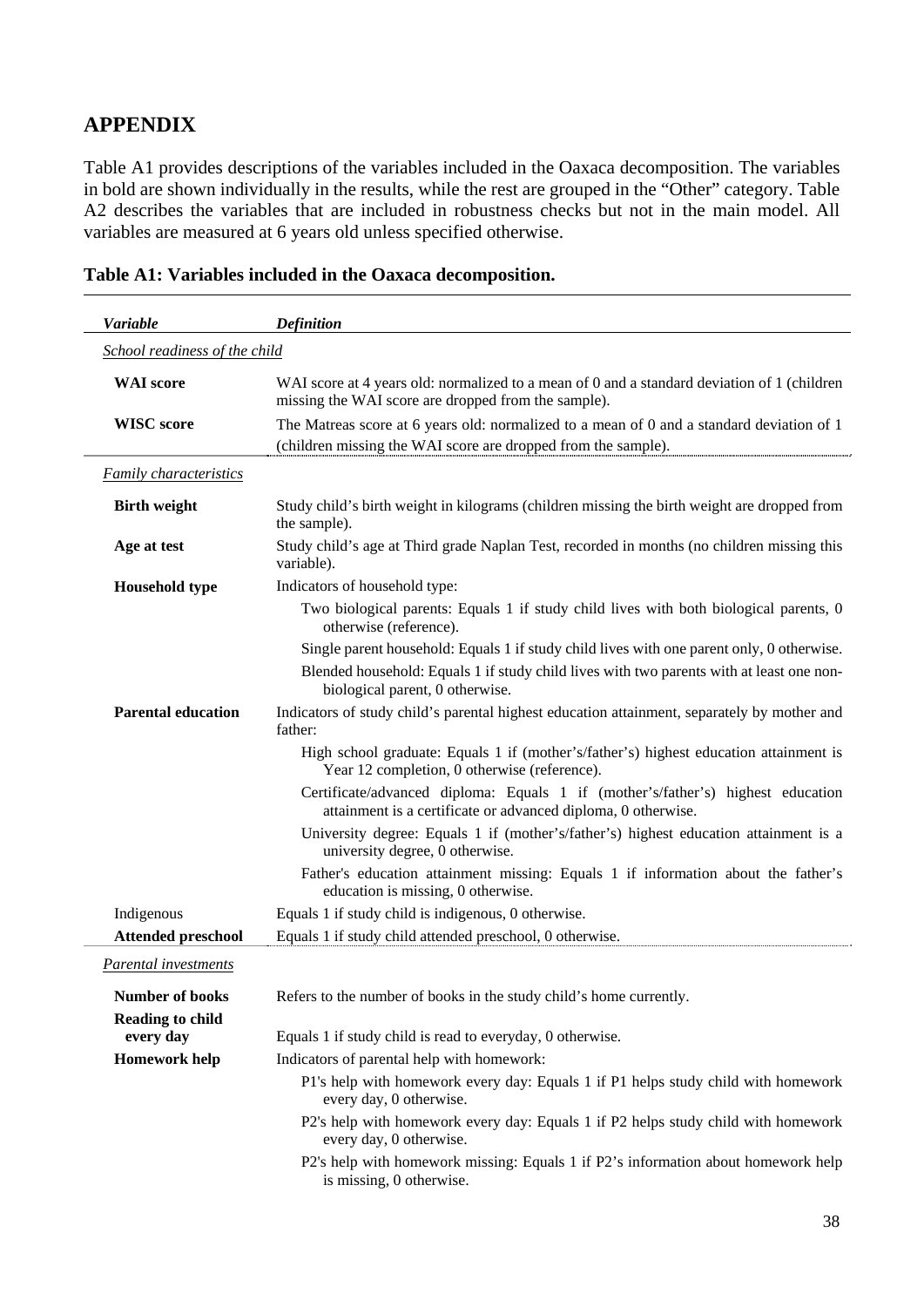| <b>Variable</b>                           | <b>Definition</b>                                                                                                                                                                                                                                                   |
|-------------------------------------------|---------------------------------------------------------------------------------------------------------------------------------------------------------------------------------------------------------------------------------------------------------------------|
| <b>Parental involvement</b>               | Mother's involvement: A measure of mother's involvement with the study child in everyday<br>life, normalized to a mean of 0 and standard deviation of 1, with higher scores indicating<br>more involvement.                                                         |
|                                           | Father's involvement: A measure of father's involvement with the study child in everyday<br>life, normalized to a mean of 0 and standard deviation of 1, with higher scores indicating<br>more involvement.                                                         |
|                                           | Father's involvement available: Equals 1 if father's information about involvement is<br>available, 0 otherwise.                                                                                                                                                    |
| Culture / attitudes                       |                                                                                                                                                                                                                                                                     |
| <b>Education</b>                          | Indicators of mother's expectations about the child's education attainment.                                                                                                                                                                                         |
| expectations                              | High sch. grad. (max): Equals 1 if mother expects child's highest education attainment<br>to be high school graduate, 0 otherwise (reference).                                                                                                                      |
|                                           | Vocat. degree: Equals 1 if mother expects child's highest education attainment to be a<br>trade or vocational training course, 0 otherwise.                                                                                                                         |
|                                           | Uni. degree: Equals 1 if mother expects child's highest education attainment to be a<br>university degree, 0 otherwise.                                                                                                                                             |
|                                           | Missing: Equals 1 if mother's expectation of study child's education is missing, 0<br>otherwise.                                                                                                                                                                    |
| Mother's labor force                      | Indicators of mother's current labor force status.                                                                                                                                                                                                                  |
| status                                    | Maternity leave/unemployed/NILF/missing: Equals 1 if mother is on maternity leave,<br>unemployed, not in the labor force or LFS is missing, 0 otherwise (reference).                                                                                                |
|                                           | Mother works full-time: Equals 1 if mother works full-time, 0 otherwise.                                                                                                                                                                                            |
|                                           | Mother works part-time: Equals 1 if mother works part-time, 0 otherwise.                                                                                                                                                                                            |
| Teacher's and school's characteristics    |                                                                                                                                                                                                                                                                     |
| <b>School type</b>                        | Indicators of the school type the study child attends.                                                                                                                                                                                                              |
|                                           | Government: Equals 1 if child attends a government school, 0 otherwise (reference).                                                                                                                                                                                 |
|                                           | Catholic: Equals 1 if child attends Catholic school, 0 otherwise.                                                                                                                                                                                                   |
|                                           | Independent: Equals 1 if child attends an Independent school, 0 otherwise.                                                                                                                                                                                          |
| Teachers' info<br>available               | Equals 1 if the study child's teacher has completed the survey, 0 otherwise.                                                                                                                                                                                        |
| Teacher assessments                       |                                                                                                                                                                                                                                                                     |
| <b>Teachers' assessment</b><br>(absolute) | Teachers' assessments of study child's ability in numeracy and literacy, using the<br>"Academic Rating Scales."                                                                                                                                                     |
|                                           | Teachers' literacy assessment (absolute): Standardized measure of the teacher's<br>assessment of the study child's literacy ability, higher scores indicating better ability.<br>The measure is normalized to a mean of 0 and standard deviation of 1.              |
|                                           | Teachers' numeracy assessment (absolute): Standardized measure of the teacher's<br>assessment of the study child's mathematical ability, higher scores indicating better<br>ability. The measure is normalized to a mean of 0 and standard deviation of 1.          |
| <b>Teachers' assessment</b><br>(relative) | Teachers' assessments of study child's ability in numeracy and literacy relative to other<br>students at the same grade level.                                                                                                                                      |
|                                           | Teachers' literacy assessment (relative): Standardized measure of the teacher's<br>assessment of the study child's language and literacy ability, higher scores indicating<br>better ability. The measure is normalized to a mean of 0 and standard deviation of 1. |
|                                           | Teachers' numeracy assessment (relative): Standardized measure of the teacher's<br>assessment of the study child's mathematical ability, higher scores indicating better<br>ability. The measure is normalized to a mean of 0 and standard deviation of 1.          |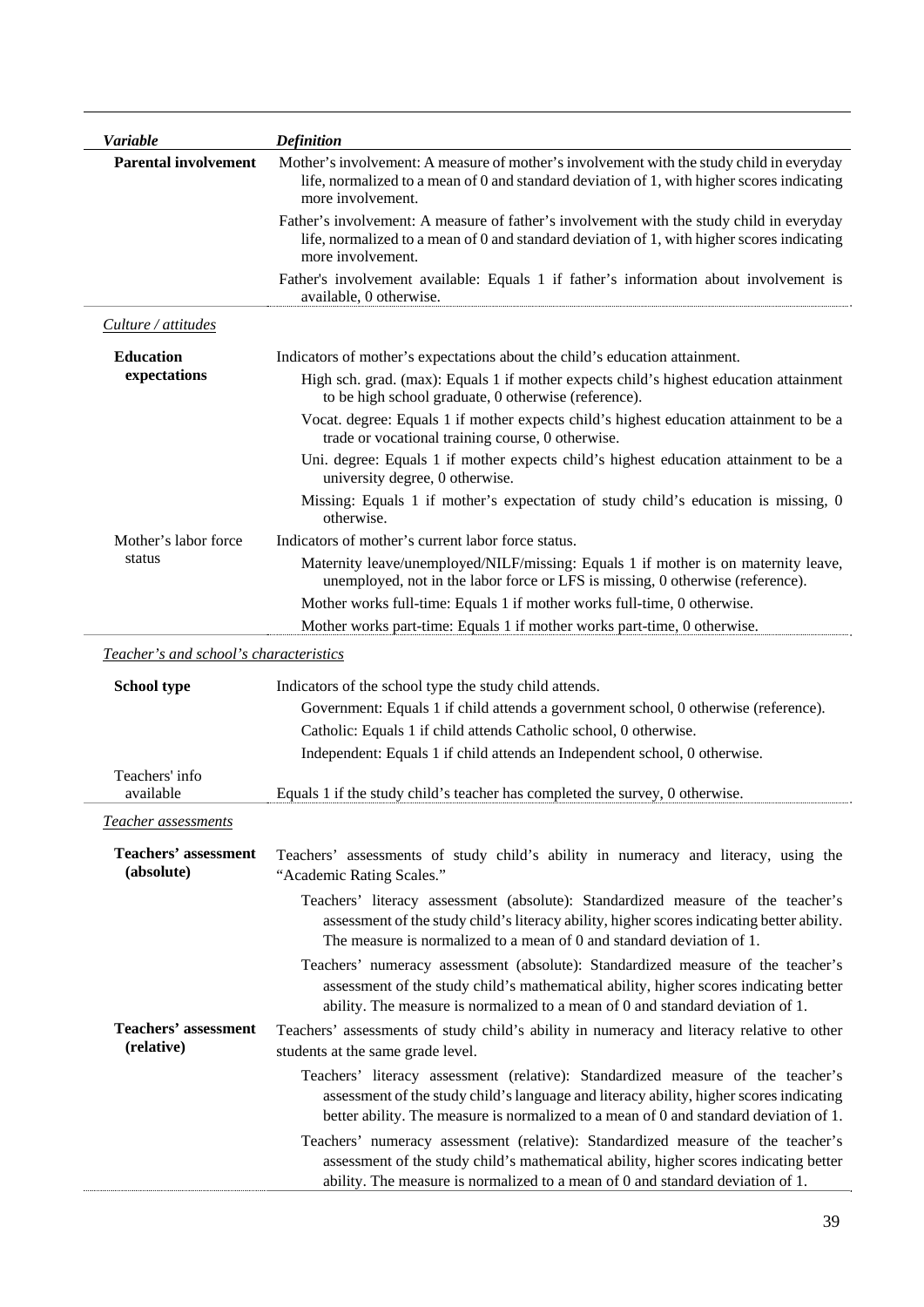| <i><b>Variable</b></i>                              | <b>Definition</b>                                                                                                                                                                                                                                                           |
|-----------------------------------------------------|-----------------------------------------------------------------------------------------------------------------------------------------------------------------------------------------------------------------------------------------------------------------------------|
| Child's behavior                                    |                                                                                                                                                                                                                                                                             |
| Strengths &<br><b>Difficulties</b><br>Questionnaire | SDQ: Evaluation by mother, which allows for the identification of the following subscales,<br>normalized to a mean of 0 and standard deviation of 1, where a higher score in each subscale<br>indicates a higher degree of problem behavior in the relevant domain:         |
|                                                     | Antisocial behavior: Study child is not considerate; does not share readily; is not helpful<br>if someone is hurt; is not kind to younger children; does not volunteers to help.                                                                                            |
|                                                     | Hyperactivity/inattention: Study child is restless, overactive, cannot stay still for long;<br>constantly fidgeting or squirming; easily distracted, concentration wanders, does not<br>think before acting; poor attention span and does not see tasks through to the end. |
|                                                     | Peer relationship problems: Study child is solitary and plays alone; does not have at least<br>one good friend; not generally liked by other children; picked on or bullied by other<br>children; gets on better with adults than other children.                           |
|                                                     | Conduct problems: Study child has temper tantrums; not generally obedient; often<br>fights/bullies other children; often lies and cheats; steals from home, school or<br>elsewhere.                                                                                         |
|                                                     | Emotional symptoms: Study child often complains of headaches, stomach aches or<br>sickness; worries a lot; often unhappy; nervous or clingy in new situations and loses<br>confidence easily; many fears.                                                                   |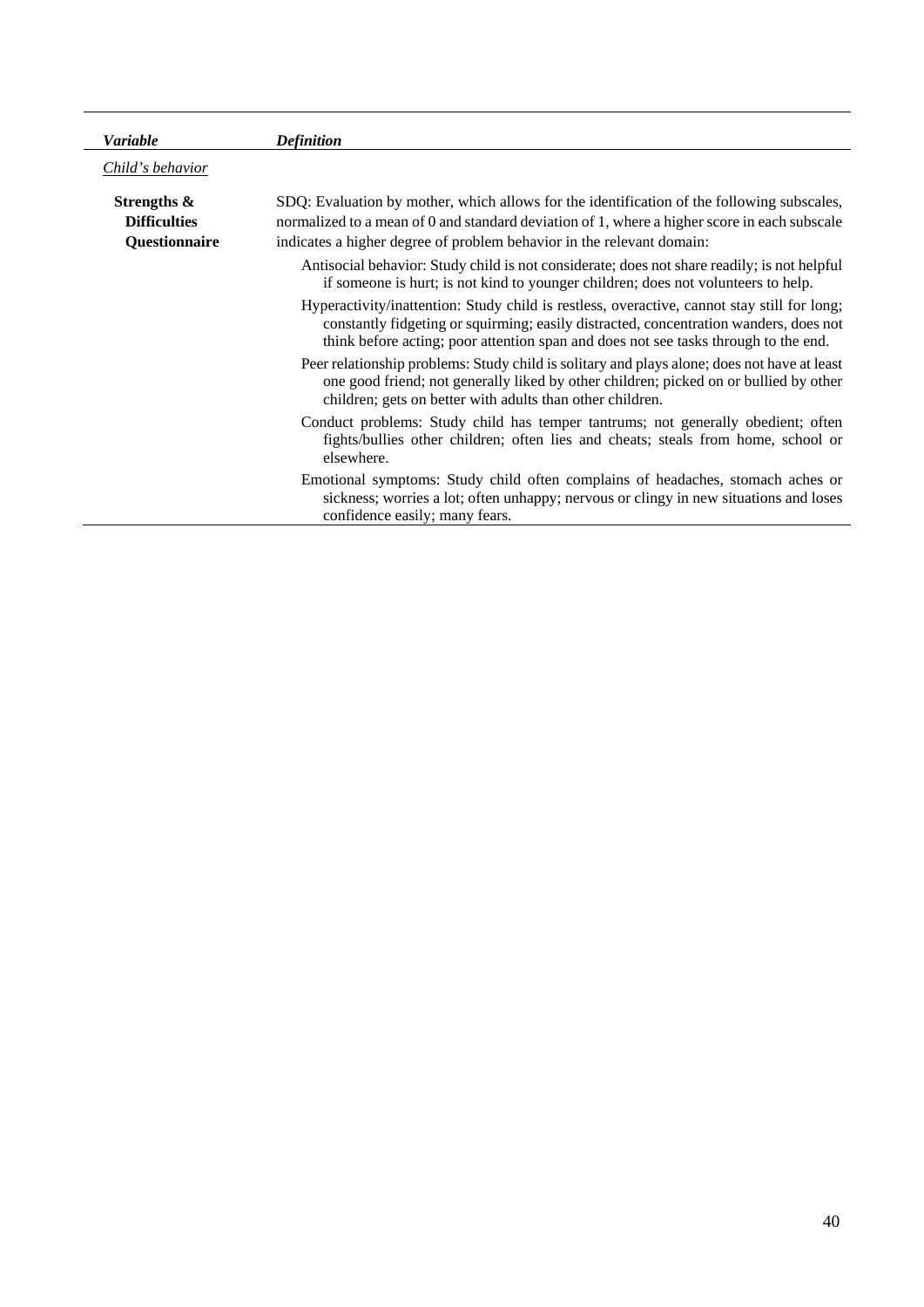| <b>Variable</b>                                  | <b>Definition</b>                                                                                                                                                                                                                                               |
|--------------------------------------------------|-----------------------------------------------------------------------------------------------------------------------------------------------------------------------------------------------------------------------------------------------------------------|
| Weekly income                                    | Mother's and father's weekly income, separately.                                                                                                                                                                                                                |
| Cluttered house                                  | Equals 1 if the house is cluttered, 0 otherwise.                                                                                                                                                                                                                |
| Cluttered house missing                          | Equals 1 if information about a cluttered house is missing, 0 otherwise.                                                                                                                                                                                        |
| Parenting style                                  | Indicators of the fathers' and mothers' parenting style separately:                                                                                                                                                                                             |
|                                                  | Disengaged: Equals 1 if (mother/father) is disengaged, 0 otherwise (reference).                                                                                                                                                                                 |
|                                                  | Permissive: Equals 1 if (mother/father) is permissive, 0 otherwise.                                                                                                                                                                                             |
|                                                  | Authoritarian: Equals 1 if (mother/father) is authoritarian, 0 otherwise.                                                                                                                                                                                       |
|                                                  | Authoritative: Equals 1 if (mother/father) is authoritative, 0 otherwise.                                                                                                                                                                                       |
| Angry parenting                                  | (Mother's/Father's) angry parenting scale: Normalized to a mean of 0 and standard deviation<br>of 1, with higher scores indicating parents use aversive or harsh discipline.                                                                                    |
| Self-efficacy scale                              | (Mother's/father's) self-efficacy scale: Normalized to a mean of 0 and a standard deviation<br>of 1, with higher scores indicating better ability to handle the study child.                                                                                    |
| Unkempt child                                    | Equals 1 if study child was unkempt during the interview, 0 otherwise.                                                                                                                                                                                          |
| Parent's relationship<br>quality                 | Measure of parents' evaluation of the quality of their relationship with each other,<br>normalized to a mean of 0 and standard deviation of 1, higher scores indicating better<br>quality.                                                                      |
| Traditional family model                         | Equals 1 if (mother/father) raised in a traditional family model (father-only breadwinner), 0<br>otherwise.                                                                                                                                                     |
| Not employed for family<br>reasons               | Equals 1 if mother is not working for family reasons, 0 otherwise.                                                                                                                                                                                              |
| Supportive partner                               | Equals 1 if the mother thinks her partner is not supportive, 0 otherwise.                                                                                                                                                                                       |
| Work and family conflicts                        | Measure of whether the mother experiences conflicts between work and family, with scores<br>ranging from 1 to 5, with higher scores indicating less work/family conflicts.                                                                                      |
| Work and family conflicts<br>available           | Equals 1 if information about work and family conflicts is available, 0 otherwise.                                                                                                                                                                              |
| Teacher/child ratio                              | Measure of the ratio of teachers to children in the study child's classroom.                                                                                                                                                                                    |
| Number of parent-teacher<br>interviews           | Number of parent/teacher meetings organized by the teacher.                                                                                                                                                                                                     |
| Number of parent-teacher<br>interviews available | Equals 1 if number of parent-teacher interview measure is available, 0 otherwise.                                                                                                                                                                               |
| Teaching style: emphasis<br>reading              | Measure of teaching style, normalized to a mean of 0 and standard deviation of 1, with lower<br>scores indicating emphasis on reading and comprehending whole texts and higher scores<br>indicating emphasis on phonetics and decoding skills.                  |
| Teaching style: emphasis<br>math                 | Measure of teaching style, normalized to a mean of 0 and standard deviation of 1, with lower<br>scores indicating emphasis on talking about and solving mathematical problems and higher<br>scores indicating emphasis on learning rules, facts and procedures. |
| Teacher's communication                          | Scale of the degree to which teachers communicate with parents, normalized to a mean of 0<br>and standard deviation of 1, with higher scores indicating poorer communication.                                                                                   |
| Approach to Learning                             | Approach to Learning Scale, normalized to a mean of 0 and standard deviation of 1, with<br>higher scores indicating the child has better approaches to learning.                                                                                                |
| Child likes math                                 | Equals 1 if study child likes math and number work, 0 otherwise.                                                                                                                                                                                                |
| Child likes reading                              | Equals 1 if study child likes reading, 0 otherwise.                                                                                                                                                                                                             |

### **Table A2: Variables included in the robustness checks.**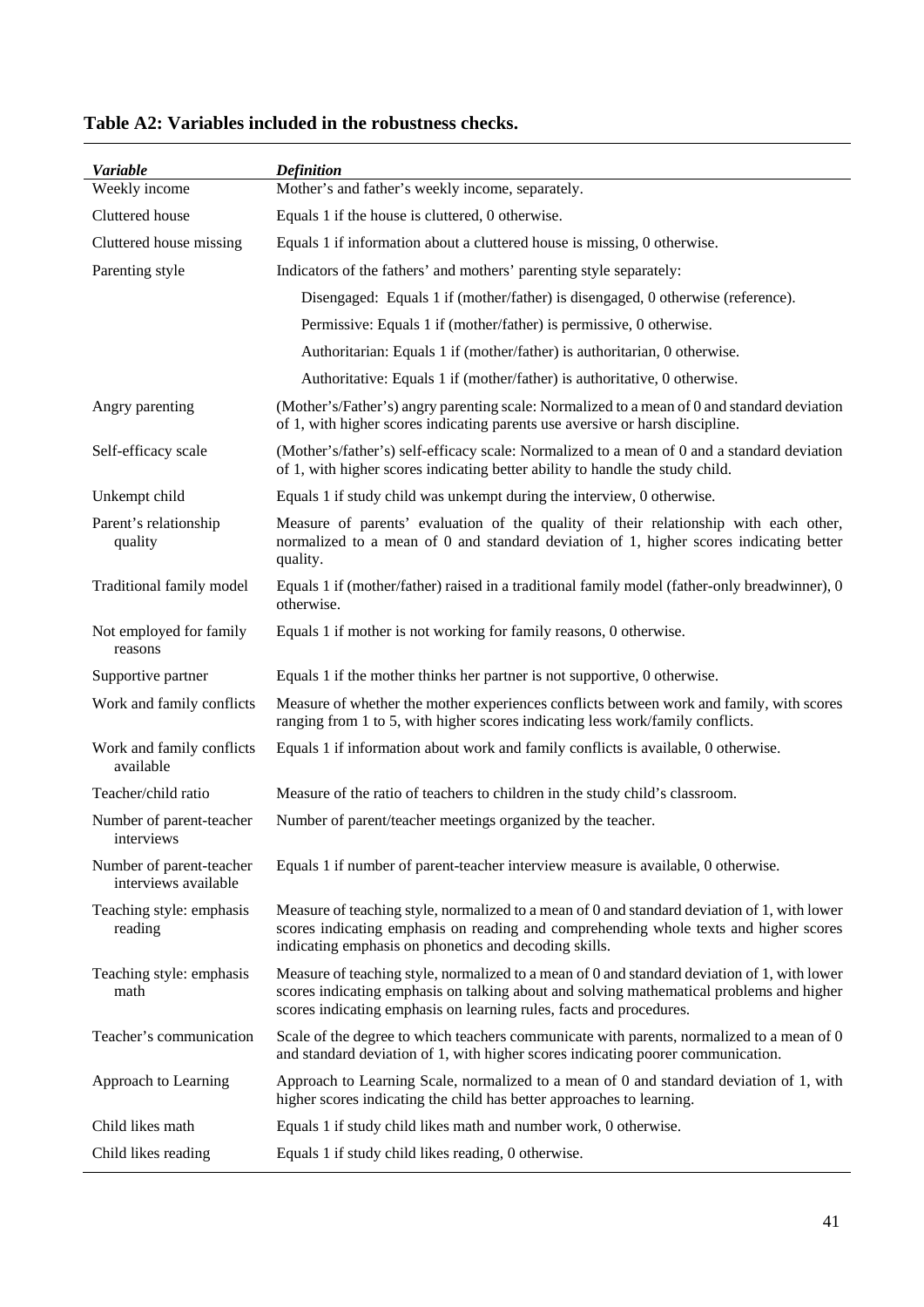### **Table A3: Summary Statistics for Control Variables**

|                                                                          | Low SES     |              | <b>Medium SES</b> |             |              | <b>High SES</b> |             |              |            |
|--------------------------------------------------------------------------|-------------|--------------|-------------------|-------------|--------------|-----------------|-------------|--------------|------------|
|                                                                          | <b>Boys</b> | <b>Girls</b> | T-test            | <b>Boys</b> | <b>Girls</b> | T-test          | <b>Boys</b> | <b>Girls</b> | T-test     |
| WAI score                                                                | $-0.38$     | 0.05         | $7.62***$         | $-0.24$     | 0.33         | 9.97***         | $-0.02$     | 0.60         | $11.18***$ |
| WISC score                                                               | $-0.20$     | $-0.16$      | 0.56              | $0.02\,$    | 0.10         | 1.27            | 0.28        | 0.28         | 0.08       |
| Birth weight (in kgs)                                                    | 3.48        | 3.32         | $-4.56***$        | 3.50        | 3.39         | $-3.32***$      | 3.53        | 3.40         | $-4.23***$ |
| Attended preschool                                                       | 0.97        | 0.99         | 1.58              | 0.99        | 0.97         | $-1.53$         | 0.98        | 0.96         | $-1.42$    |
| Age at test (in months)                                                  | 102.14      | 101.23       | $-2.85***$        | 102.33      | 101.60       | $-2.61***$      | 102.59      | 101.96       | $-2.42**$  |
| Two biological parents                                                   | 0.69        | 0.73         | 1.08              | 0.91        | 0.92         | 0.71            | 0.94        | 0.92         | $-0.83$    |
| Single parent household                                                  | 0.27        | 0.23         | $-1.25$           | 0.07        | 0.06         | $-0.78$         | 0.05        | 0.06         | 0.34       |
| <b>Blended</b> household                                                 | 0.04        | 0.04         | 0.28              | $0.02\,$    | 0.02         | $-0.02$         | 0.01        | 0.02         | 1.17       |
| Mother: high school graduate (max)                                       | 0.54        | 0.57         | 0.74              | 0.23        | 0.27         | 1.30            | 0.05        | 0.06         | 0.47       |
| Mother: certificate / advanced diploma                                   | 0.43        | 0.41         | $-0.54$           | 0.49        | 0.47         | $-0.37$         | 0.17        | 0.17         | $-0.04$    |
| Mother: university degree                                                | 0.03        | 0.02         | $-0.65$           | 0.28        | 0.26         | $-0.85$         | 0.78        | 0.78         | $-0.22$    |
| Father: high school graduate (max)                                       | 0.33        | 0.33         | 0.09              | 0.22        | 0.19         | $-1.30$         | 0.08        | 0.06         | $-1.09$    |
| Father: certificate / advanced diploma                                   | 0.45        | 0.45         | 0.02              | 0.57        | 0.62         | 1.50            | 0.25        | 0.27         | 0.78       |
| Father: university degree                                                | 0.05        | 0.03         | $-1.46$           | 0.15        | 0.15         | 0.38            | 0.65        | 0.65         | 0.03       |
| Father's education attainment missing                                    | 0.16        | 0.18         | 0.64              | 0.06        | 0.04         | $-1.64$         | 0.02        | 0.02         | $-0.58$    |
| Number of books                                                          | 3.60        | 3.66         | 1.02              | 3.78        | 3.83         | 1.59            | 3.88        | 3.88         | $-0.01$    |
| Reading to child every day                                               | 0.43        | 0.39         | $-1.12$           | 0.48        | 0.47         | $-0.24$         | 0.57        | 0.55         | $-0.73$    |
| P1's help with homework every day                                        | 0.64        | 0.66         | 0.59              | 0.68        | 0.65         | $-1.04$         | 0.66        | 0.63         | $-1.19$    |
| P2's help with homework every day                                        | 0.07        | 0.08         | 0.54              | 0.13        | 0.09         | $-1.63$         | 0.12        | 0.12         | $-0.26$    |
| P2's help with homework missing                                          | 0.54        | 0.53         | $-0.27$           | 0.29        | 0.29         | $-0.22$         | 0.17        | 0.19         | 0.71       |
| Mother's involvement                                                     | $-0.00$     | 0.22         | $3.33***$         | $-0.07$     | 0.05         | $2.03**$        | $-0.08$     | $-0.05$      | 0.55       |
| Father's involvement                                                     | 0.12        | 0.11         | $-0.20$           | $-0.07$     | 0.13         | 4.08***         | $-0.11$     | $-0.17$      | $-1.13$    |
| Father's involvement available<br>Education expectation: high sch. grad. | 0.45        | 0.47         | 0.53              | 0.69        | 0.71         | 0.69            | 0.82        | 0.81         | $-0.40$    |
| (max)                                                                    | 0.28        | 0.28         | $-0.23$           | 0.16        | 0.20         | 1.56            | 0.05        | 0.06         | 0.74       |
| Education expectation: vocat. degree                                     | 0.26        | 0.10         | $-6.90***$        | 0.22        | 0.08         | $-6.42***$      | 0.08        | 0.03         | $-3.50***$ |
| Education expectation: uni. degree                                       | 0.38        | 0.58         | $6.32***$         | 0.56        | 0.69         | 4.38***         | 0.83        | 0.89         | 2.89***    |
| Education expectation: missing                                           | 0.07        | 0.05         | $-1.66*$          | 0.06        | 0.03         | $-2.27**$       | 0.04        | 0.02         | $-2.31**$  |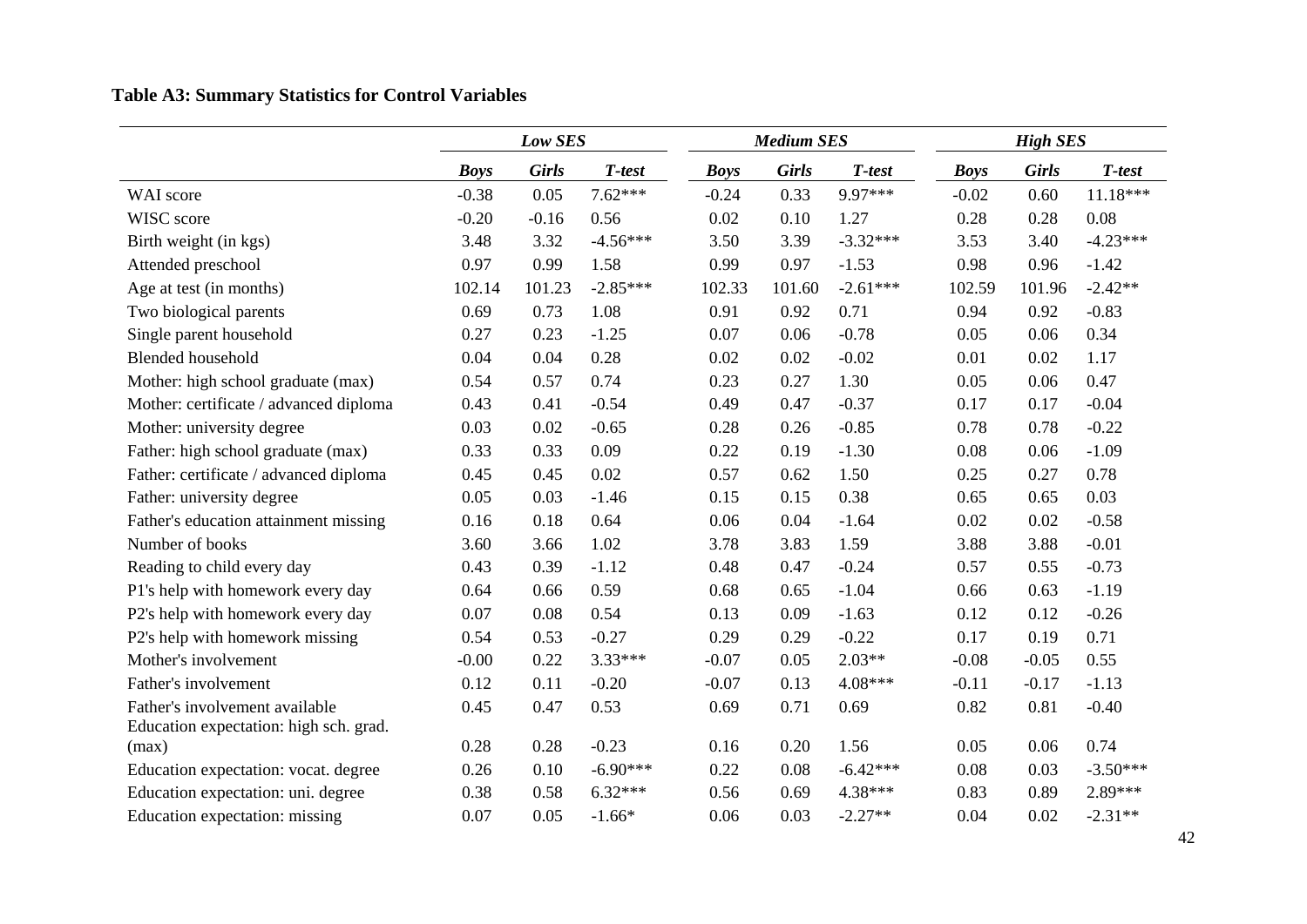| Government school                        | 0.77    | 0.74    | $-1.12$    | 0.60    | 0.65    | $1.90*$    | 0.59    | 0.54    | $-1.60$    |
|------------------------------------------|---------|---------|------------|---------|---------|------------|---------|---------|------------|
| Catholic school                          | 0.15    | 0.20    | 1.98**     | 0.28    | 0.22    | $-2.16**$  | 0.25    | 0.29    | 1.27       |
| Independent school                       | 0.07    | 0.06    | $-1.10$    | 0.12    | 0.13    | 0.05       | 0.16    | 0.17    | 0.62       |
| Teachers' numeracy assessment (absolute) | $-0.11$ | $-0.07$ | 0.80       | 0.01    | 0.08    | 1.32       | 0.32    | 0.28    | $-0.75$    |
| Teachers' numeracy assessment (relative) | $-0.07$ | $-0.18$ | $-1.90*$   | 0.05    | 0.01    | $-0.77$    | 0.36    | 0.19    | $-3.26***$ |
| Teachers' literacy assessment (absolute) | $-0.21$ | $-0.02$ | $3.44***$  | $-0.07$ | 0.17    | $4.39***$  | 0.24    | 0.38    | $2.96***$  |
| Teachers' literacy assessment (relative) | $-0.22$ | $-0.04$ | $3.38***$  | $-0.12$ | 0.16    | $5.54***$  | 0.21    | 0.38    | $3.21***$  |
| Antisocial behaviour                     | 0.15    | $-0.21$ | $-5.87***$ | 0.10    | $-0.26$ | $-6.26***$ | 0.13    | $-0.24$ | $-6.55***$ |
| Hyperactivity/inattention                | 0.24    | $-0.11$ | $-5.95***$ | 0.15    | $-0.25$ | $-6.68***$ | $-0.08$ | $-0.37$ | $-5.06***$ |
| Peer relationship problems               | 0.16    | 0.01    | $-2.36**$  | $-0.14$ | $-0.13$ | 0.12       | $-0.20$ | $-0.20$ | $-0.02$    |
| Conduct problems                         | 0.20    | $-0.03$ | $-3.50***$ | 0.05    | $-0.09$ | $-2.36**$  | $-0.18$ | $-0.27$ | $-1.53$    |
| Emotional symptoms                       | 0.01    | 0.08    | 0.97       | $-0.15$ | 0.08    | $3.86***$  | $-0.20$ | $-0.04$ | $2.81***$  |
| Teachers' info available                 | 0.78    | 0.83    | $1.81*$    | 0.85    | 0.85    | 0.14       | 0.86    | 0.85    | $-0.51$    |
| Indigenous                               | 0.06    | 0.05    | $-0.34$    | 0.03    | 0.03    | 0.17       | 0.00    | 0.01    | 0.51       |
| Mother works full-time                   | 0.19    | 0.21    | 1.07       | 0.24    | 0.25    | 0.43       | 0.30    | 0.32    | 0.89       |
| Mother works part-time                   | 0.40    | 0.39    | $-0.34$    | 0.49    | 0.47    | $-0.62$    | 0.46    | 0.49    | 0.91       |
| $\mathbf N$                              | 488     | 496     |            | 514     | 518     |            | 542     | 515     |            |

Notes: P1 is the primary adult respondent, generally the mother, while P2 refers to the secondary respondent. \*\*\*, \*\*, \* indicate statistical significance at the 1%, 5% and 10% levels, respectively.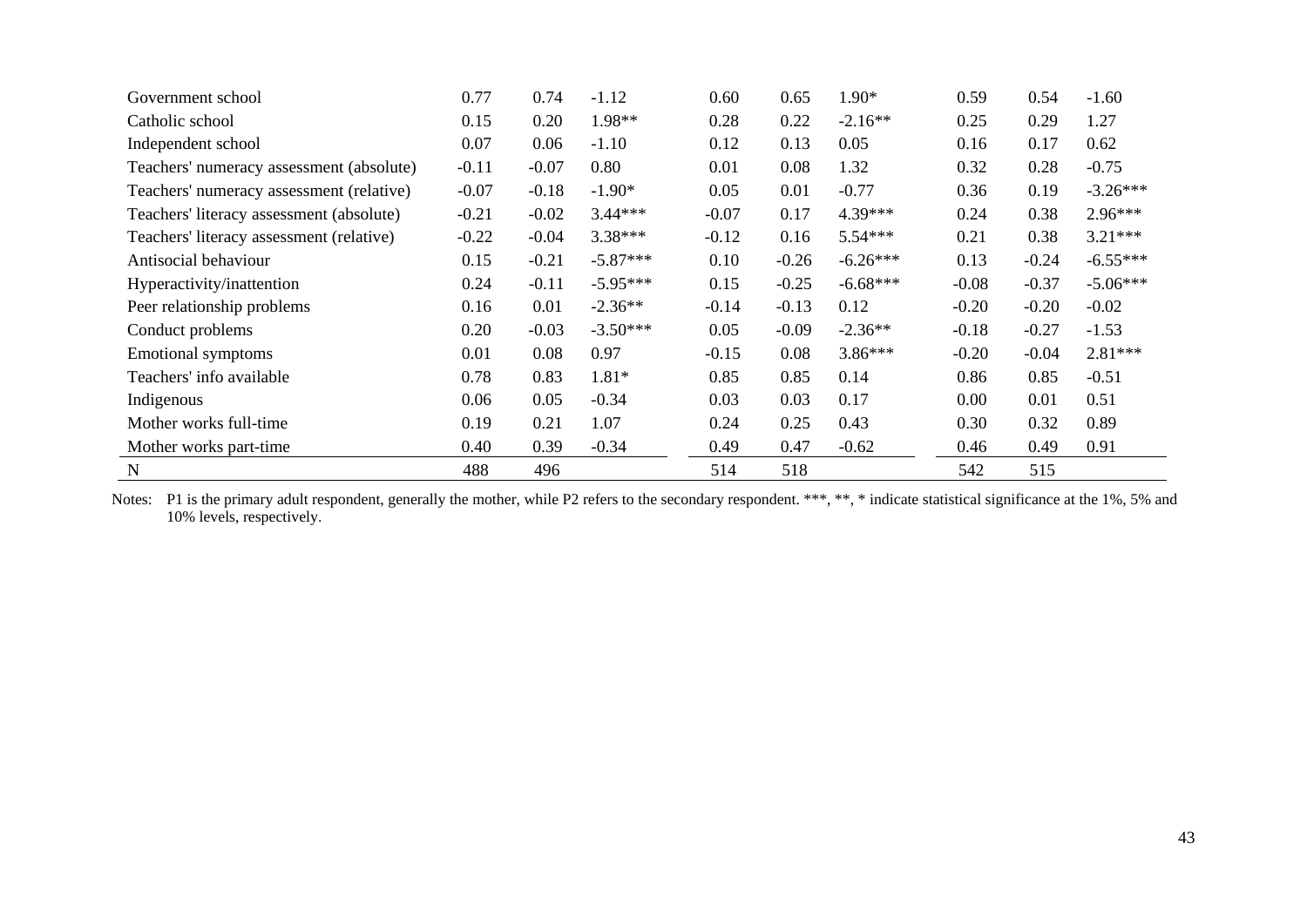|                           | Low SES     |              |             | <b>Medium SES</b> | <b>High SES</b> |              |  |
|---------------------------|-------------|--------------|-------------|-------------------|-----------------|--------------|--|
|                           | <b>Boys</b> | <b>Girls</b> | <b>Boys</b> | <b>Girls</b>      | <b>Boys</b>     | <b>Girls</b> |  |
| WAI score                 | $0.073*$    | $0.148***$   | 0.038       | $0.087**$         | $0.089*$        | $0.123***$   |  |
|                           | (0.042)     | (0.038)      | (0.047)     | (0.039)           | (0.046)         | (0.037)      |  |
| WISC score                | $0.240***$  | $0.162***$   | $0.127***$  | $0.140***$        | $0.148***$      | 0.060        |  |
|                           | (0.043)     | (0.036)      | (0.037)     | (0.038)           | (0.036)         | (0.038)      |  |
| Birth weight (in kgs)     | 0.099       | $-0.042$     | $-0.034$    | 0.038             | $-0.034$        | $0.115*$     |  |
|                           | (0.064)     | (0.055)      | (0.056)     | (0.063)           | (0.07)          | (0.068)      |  |
| Attended preschool        | 0.156       | 0.417        | 0.327       | 0.084             | 0.028           | $-0.149$     |  |
|                           | (0.245)     | (0.335)      | (0.343)     | (0.163)           | (0.202)         | (0.125)      |  |
| Age at test (in months)   | $0.040***$  | $0.026***$   | $0.033***$  | $0.020**$         | $0.057***$      | $0.039***$   |  |
|                           | (0.007)     | (0.007)      | (0.007)     | (0.008)           | (0.008)         | (0.008)      |  |
| Single parent household   | $0.253**$   | 0.013        | 0.159       | $-0.189$          | $-0.066$        | 0.122        |  |
|                           | (0.112)     | (0.105)      | (0.209)     | (0.174)           | (0.219)         | (0.164)      |  |
| <b>Blended</b> household  | $-0.267$    | $-0.133$     | 0.236       | 0.175             | $-0.476***$     | $-0.527**$   |  |
|                           | (0.197)     | (0.195)      | (0.229)     | (0.328)           | (0.181)         | (0.217)      |  |
| Mother: certificate /     | 0.051       | $-0.071$     | $-0.026$    | $-0.055$          | 0.177           | 0.123        |  |
| advanced diploma          | (0.08)      | (0.065)      | (0.087)     | (0.077)           | (0.209)         | (0.16)       |  |
| Mother: university degree | 0.083       | $-0.078$     | 0.071       | 0.007             | 0.151           | 0.170        |  |
|                           | (0.205)     | (0.25)       | (0.098)     | (0.089)           | (0.185)         | (0.144)      |  |
| Father: certificate /     | $-0.002$    | 0.088        | 0.104       | 0.101             | $-0.160$        | 0.124        |  |
| advanced diploma          | (0.089)     | (0.074)      | (0.087)     | (0.08)            | (0.16)          | (0.121)      |  |
| Father: university degree | $-0.050$    | $0.636***$   | $0.242**$   | $0.340***$        | $-0.097$        | $0.225*$     |  |
|                           | (0.168)     | (0.245)      | (0.122)     | (0.118)           | (0.143)         | (0.117)      |  |
| Father's education        | 0.053       | $-0.014$     | $-0.038$    | 0.137             | $-0.840***$     | 0.135        |  |
| attainment missing        | (0.126)     | (0.098)      | (0.208)     | (0.237)           | (0.294)         | (0.324)      |  |
| Number of books           | 0.073       | $0.093**$    | $0.129**$   | 0.064             | $0.150*$        | $-0.116$     |  |
|                           | (0.045)     | (0.045)      | (0.051)     | (0.056)           | (0.089)         | (0.085)      |  |
| Reading to child          | $-0.074$    | 0.096        | 0.049       | $-0.016$          | 0.004           | $0.193***$   |  |
| every day                 | (0.08)      | (0.068)      | (0.074)     | (0.066)           | (0.075)         | (0.069)      |  |
| P1's help with            | 0.030       | $-0.076$     | $-0.068$    | 0.091             | $-0.032$        | 0.020        |  |
| homework every day        | (0.082)     | (0.074)      | (0.08)      | (0.07)            | (0.079)         | (0.071)      |  |
| P2's help with            | $-0.192$    | 0.042        | $-0.142$    | $-0.136$          | $-0.057$        | $-0.151$     |  |
| homework every day        | (0.148)     | (0.117)      | (0.109)     | (0.122)           | (0.129)         | (0.118)      |  |
| P2's help with            | $-0.215$    | 0.339        | $-0.449$    | $-0.416$          | $-0.153$        | 0.123        |  |
| homework missing          | (0.232)     | (0.36)       | (0.312)     | (0.798)           | (0.448)         | (0.2)        |  |
| Mother's involvement      | $-0.053$    | 0.006        | $-0.048$    | 0.031             | 0.007           | 0.010        |  |
|                           | (0.037)     | (0.03)       | (0.036)     | (0.036)           | (0.036)         | (0.035)      |  |
| Father's involvement      | $0.108*$    | $-0.064$     | 0.047       | $-0.069*$         | 0.034           | $-0.025$     |  |
|                           | (0.06)      | (0.048)      | (0.042)     | (0.041)           | (0.043)         | (0.039)      |  |
| Father's involvement      | 0.043       | 0.393        | $-0.328$    | $-0.484$          | $-0.013$        | 0.217        |  |
| available                 | (0.251)     | (0.366)      | (0.317)     | (0.801)           | (0.462)         | (0.213)      |  |
| Education expectation:    | 0.015       | $-0.061$     | $0.183*$    | $-0.069$          | $-0.426**$      | 0.190        |  |
| vocat. Degree             | (0.108)     | (0.118)      | (0.108)     | (0.121)           | (0.185)         | (0.226)      |  |
| Education expectation:    | $0.188*$    | $0.189**$    | $0.276***$  | 0.139             | 0.046           | $-0.038$     |  |
| uni. Degree               | (0.098)     | (0.078)      | (0.095)     | (0.089)           | (0.145)         | (0.147)      |  |
|                           | 0.075       | 0.025        | $0.408**$   | $-0.187$          | 0.045           | $-0.594$     |  |

# **Table A4: OLS Coefficients for Reading Test Scores by SES**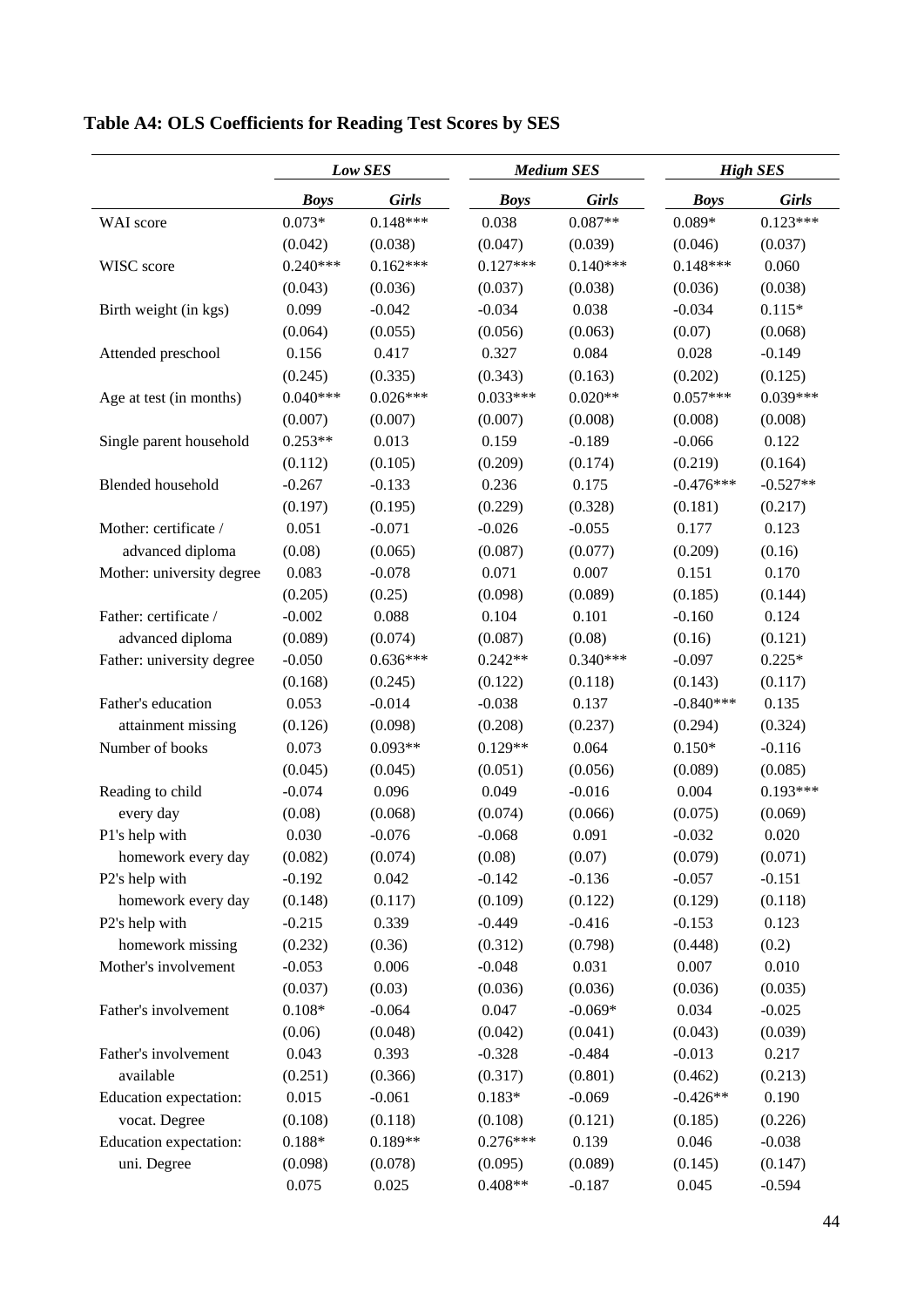| Education expectation:     |             |             |             |            |             |             |
|----------------------------|-------------|-------------|-------------|------------|-------------|-------------|
| missing                    | (0.139)     | (0.149)     | (0.16)      | (0.255)    | (0.231)     | (0.415)     |
| Catholic school            | $-0.032$    | 0.046       | $-0.072$    | 0.082      | 0.055       | $-0.177**$  |
|                            | (0.108)     | (0.082)     | (0.081)     | (0.082)    | (0.089)     | (0.075)     |
| Independent school         | $-0.121$    | $-0.007$    | 0.110       | $-0.074$   | $0.161*$    | $-0.161*$   |
|                            | (0.154)     | (0.136)     | (0.107)     | (0.099)    | (0.091)     | (0.092)     |
| Teachers' numeracy         | $-0.042$    | 0.061       | $-0.095$    | $-0.015$   | $-0.045$    | $0.143*$    |
| assessment (absolute)      | (0.08)      | (0.073)     | (0.071)     | (0.071)    | (0.082)     | (0.073)     |
| Teachers' numeracy         | $0.106*$    | 0.083       | $0.132**$   | 0.069      | 0.072       | 0.071       |
| assessment (relative)      | (0.063)     | (0.063)     | (0.058)     | (0.063)    | (0.064)     | (0.064)     |
| Teachers' literacy         | $0.272**$   | $0.169**$   | $0.349***$  | $0.244***$ | $0.212**$   | $0.159*$    |
| assessment (absolute)      | (0.107)     | (0.081)     | (0.084)     | (0.091)    | (0.091)     | (0.09)      |
| Teachers' literacy         | 0.068       | $0.207***$  | 0.123       | $0.206***$ | $0.129*$    | $0.146**$   |
| assessment (relative)      | (0.091)     | (0.073)     | (0.075)     | (0.077)    | (0.069)     | (0.065)     |
| Antisocial behaviour       | 0.045       | 0.015       | 0.028       | $-0.056$   | $-0.028$    | 0.044       |
|                            | (0.042)     | (0.036)     | (0.038)     | (0.043)    | (0.04)      | (0.039)     |
| Hyperactivity/inattention  | 0.003       | $0.084**$   | $-0.115***$ | $-0.043$   | $-0.040$    | 0.020       |
|                            | (0.05)      | (0.041)     | (0.044)     | (0.042)    | (0.046)     | (0.043)     |
| Peer relationship problems | $-0.012$    | $-0.012$    | 0.038       | $-0.014$   | 0.051       | 0.013       |
|                            | (0.044)     | (0.036)     | (0.035)     | (0.043)    | (0.045)     | (0.05)      |
| Conduct problems           | $-0.117***$ | $-0.067*$   | $-0.005$    | $-0.007$   | $-0.019$    | $-0.088**$  |
|                            | (0.044)     | (0.039)     | (0.041)     | (0.042)    | (0.049)     | (0.042)     |
| <b>Emotional symptoms</b>  | 0.035       | $-0.025$    | $-0.032$    | 0.026      | $-0.025$    | $-0.060*$   |
|                            | (0.042)     | (0.039)     | (0.038)     | (0.036)    | (0.045)     | (0.036)     |
| Teachers' info available   | 0.099       | 0.007       | 0.024       | $-0.014$   | $-0.006$    | $-0.142$    |
|                            | (0.099)     | (0.093)     | (0.104)     | (0.097)    | (0.112)     | (0.105)     |
| Indigenous                 | $-0.182$    | $-0.074$    | $-0.331*$   | $-0.066$   | $-0.162$    | $-0.270$    |
|                            | (0.134)     | (0.142)     | (0.184)     | (0.216)    | (0.298)     | (0.312)     |
| Mother works full-time     | 0.012       | 0.122       | $-0.088$    | $-0.135$   | $-0.158$    | 0.070       |
|                            | (0.11)      | (0.086)     | (0.101)     | (0.088)    | (0.107)     | (0.096)     |
| Mother works part-time     | $-0.117$    | $-0.012$    | $-0.036$    | $-0.036$   | $-0.192**$  | $-0.035$    |
|                            | (0.087)     | (0.074)     | (0.09)      | (0.081)    | (0.091)     | (0.091)     |
| Constant                   | $-5.211***$ | $-3.942***$ | $-4.002***$ | $-2.215*$  | $-5.866***$ | $-4.003***$ |
|                            | (0.769)     | (0.992)     | (0.906)     | (1.228)    | (1.054)     | (0.986)     |

Notes: P1 is the primary adult respondent, generally the mother, while P2 refers to the secondary respondent. Robust standard errors in parenthesis. \*\*\*, \*\*, \* indicate statistical significance at the 1%, 5% and 10% levels, respectively.

N 488 496 514 518 542 515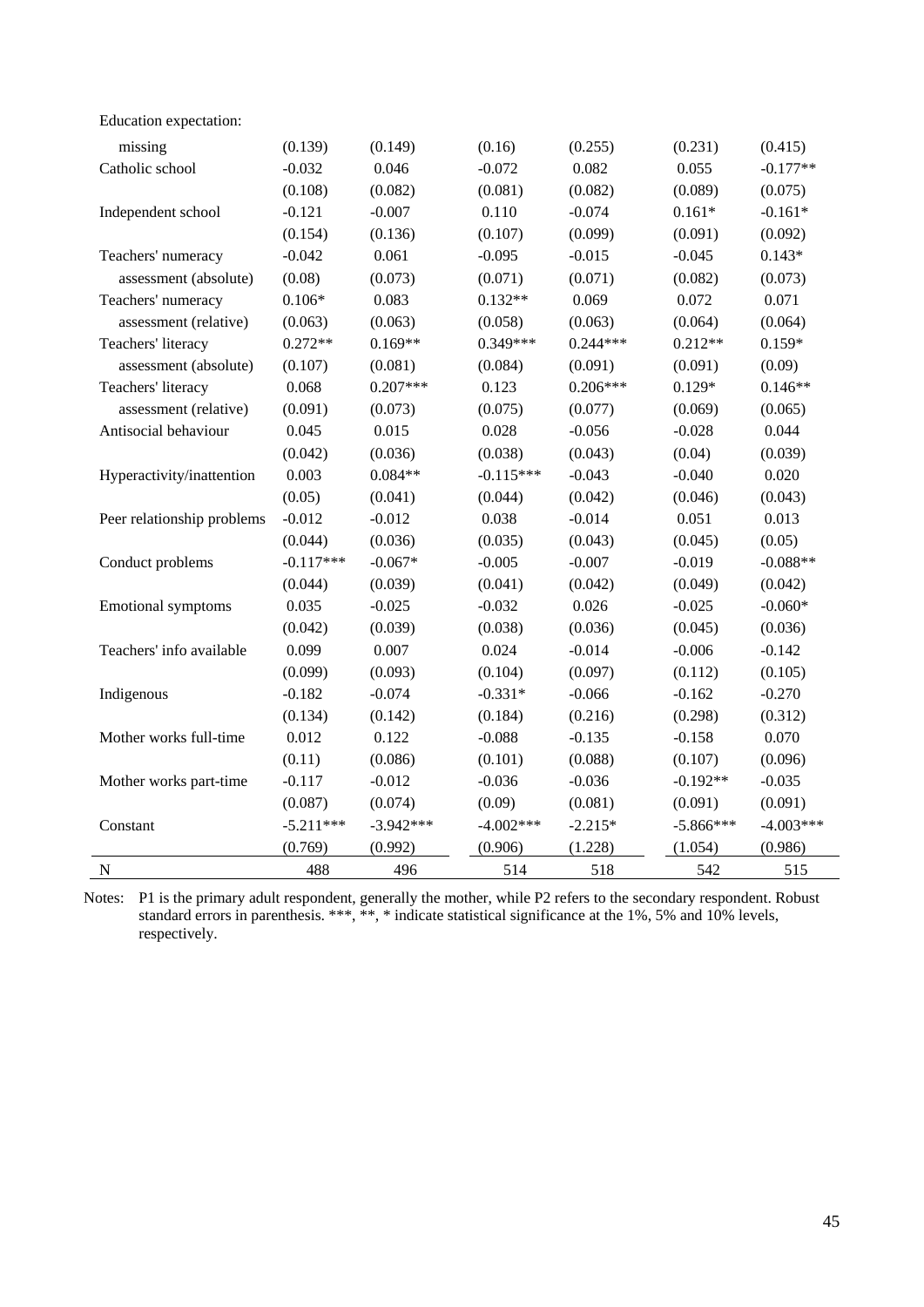|                           | Low SES     |              | <b>Medium SES</b> |              | <b>High SES</b> |              |
|---------------------------|-------------|--------------|-------------------|--------------|-----------------|--------------|
|                           | <b>Boys</b> | <b>Girls</b> | <b>Boys</b>       | <b>Girls</b> | <b>Boys</b>     | <b>Girls</b> |
| WAI score                 | $0.101**$   | $0.147***$   | $0.129***$        | $0.223***$   | $0.177***$      | $0.139***$   |
|                           | (0.043)     | (0.038)      | (0.047)           | (0.037)      | (0.045)         | (0.04)       |
| WISC score                | $0.300***$  | $0.235***$   | $0.233***$        | $0.230***$   | $0.214***$      | $0.157***$   |
|                           | (0.044)     | (0.039)      | (0.038)           | (0.035)      | (0.038)         | (0.039)      |
| Birth weight (in kgs)     | 0.061       | $-0.087$     | 0.043             | 0.054        | 0.070           | 0.085        |
|                           | (0.061)     | (0.055)      | (0.064)           | (0.06)       | (0.065)         | (0.065)      |
| Attended preschool        | 0.031       | 0.524        | 0.320             | 0.223        | $0.441**$       | $-0.008$     |
|                           | (0.206)     | (0.377)      | (0.218)           | (0.173)      | (0.176)         | (0.148)      |
| Age at test (in months)   | $0.024***$  | $0.031***$   | $0.031***$        | $0.026***$   | $0.029***$      | $0.045***$   |
|                           | (0.006)     | (0.007)      | (0.008)           | (0.008)      | (0.008)         | (0.008)      |
| Single parent household   | $0.190*$    | $-0.039$     | 0.030             | $-0.222$     | 0.030           | $-0.180$     |
|                           | (0.104)     | (0.105)      | (0.191)           | (0.141)      | (0.203)         | (0.135)      |
| <b>Blended</b> household  | $-0.135$    | 0.009        | 0.215             | 0.093        | $-0.448$        | $-0.128$     |
|                           | (0.231)     | (0.171)      | (0.258)           | (0.197)      | (0.291)         | (0.176)      |
| Mother: certificate /     | 0.038       | $-0.038$     | $-0.035$          | 0.002        | $-0.092$        | $-0.026$     |
| advanced diploma          | (0.073)     | (0.061)      | (0.094)           | (0.074)      | (0.204)         | (0.163)      |
| Mother: university degree | 0.111       | 0.037        | 0.063             | 0.052        | 0.109           | 0.053        |
|                           | (0.234)     | (0.362)      | (0.105)           | (0.082)      | (0.188)         | (0.134)      |
| Father: certificate /     | 0.092       | $0.196***$   | 0.111             | $-0.002$     | $-0.067$        | $-0.092$     |
| advanced diploma          | (0.085)     | (0.076)      | (0.096)           | (0.084)      | (0.141)         | (0.13)       |
| Father: university degree | $-0.031$    | $0.541***$   | 0.197             | 0.144        | 0.045           | 0.042        |
|                           | (0.152)     | (0.208)      | (0.123)           | (0.109)      | (0.127)         | (0.127)      |
| Father's education        | 0.027       | $0.218**$    | $-0.170$          | $-0.073$     | $-0.416$        | $0.480*$     |
| attainment missing        | (0.121)     | (0.099)      | (0.183)           | (0.177)      | (0.262)         | (0.253)      |
| Number of books           | 0.046       | $0.095**$    | $0.139***$        | $-0.019$     | 0.048           | 0.020        |
|                           | (0.042)     | (0.041)      | (0.046)           | (0.053)      | (0.095)         | (0.069)      |
| Reading to child          | $-0.032$    | 0.022        | $-0.041$          | $-0.066$     | 0.038           | 0.009        |
| every day                 | (0.073)     | (0.065)      | (0.076)           | (0.06)       | (0.071)         | (0.069)      |
| P1's help with            | 0.071       | 0.017        | 0.020             | $-0.024$     | $-0.098$        | $-0.004$     |
| homework every day        | (0.079)     | (0.069)      | (0.08)            | (0.068)      | (0.076)         | (0.071)      |
| P2's help with            | $-0.193$    | 0.120        | $-0.077$          | $-0.044$     | $-0.108$        | $-0.075$     |
| homework every day        | (0.145)     | (0.112)      | (0.105)           | (0.106)      | (0.125)         | (0.112)      |
| P2's help with            | $-0.131$    | 0.140        | $-0.282$          | 0.168        | $-0.188$        | $0.391**$    |
| homework missing          | (0.181)     | (0.377)      | (0.415)           | (0.677)      | (0.336)         | (0.169)      |
| Mother's involvement      | $-0.040$    | $-0.010$     | $-0.052$          | 0.051        | $-0.017$        | 0.022        |
|                           | (0.034)     | (0.03)       | (0.037)           | (0.033)      | (0.037)         | (0.034)      |
| Father's involvement      | 0.048       | 0.003        | 0.072             | $-0.020$     | 0.051           | $-0.056$     |
|                           | (0.051)     | (0.045)      | (0.046)           | (0.037)      | (0.042)         | (0.039)      |
| Father's involvement      | 0.041       | 0.144        | $-0.226$          | 0.178        | 0.061           | $0.520***$   |
| available                 | (0.205)     | (0.379)      | (0.421)           | (0.681)      | (0.352)         | (0.187)      |
| Education expectation:    | 0.054       | $-0.093$     | 0.027             | $-0.081$     | $-0.170$        | 0.302        |
| vocat. Degree             | (0.096)     | (0.102)      | (0.108)           | (0.136)      | (0.193)         | (0.229)      |
| Education expectation:    | $0.332***$  | 0.077        | 0.159             | 0.134        | 0.222           | $-0.065$     |
| uni. Degree               | (0.088)     | (0.078)      | (0.097)           | (0.087)      | (0.146)         | (0.12)       |
|                           | 0.177       | 0.018        | 0.263             | $-0.017$     | 0.055           | $-0.385$     |

# **Table A5: OLS Coefficients for Numeracy Test Scores by SES**